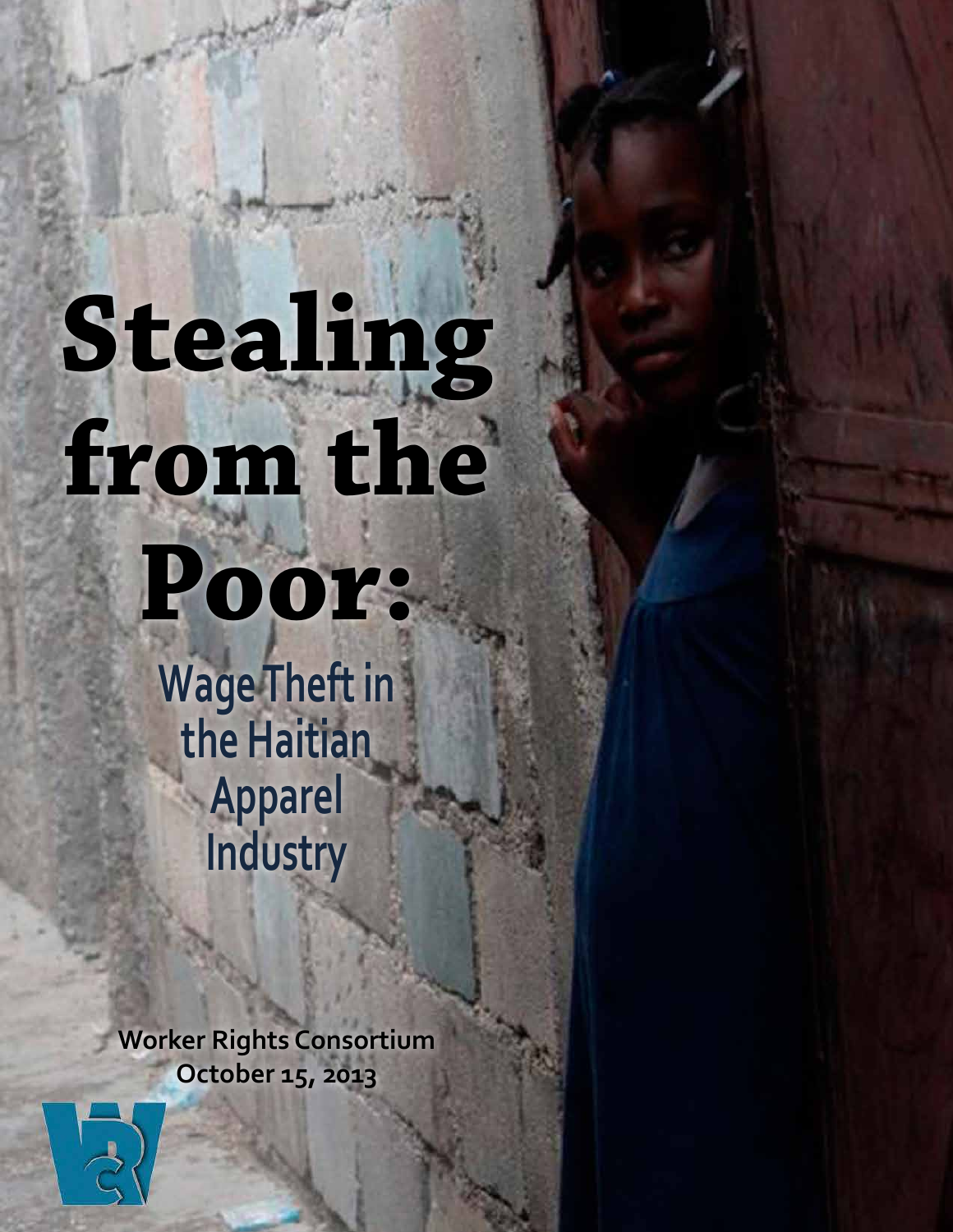# **Stealing from the Poor:**

# Wage Theft in the Haitian Apparel Industry

Worker Rights Consortium October 15, 2013

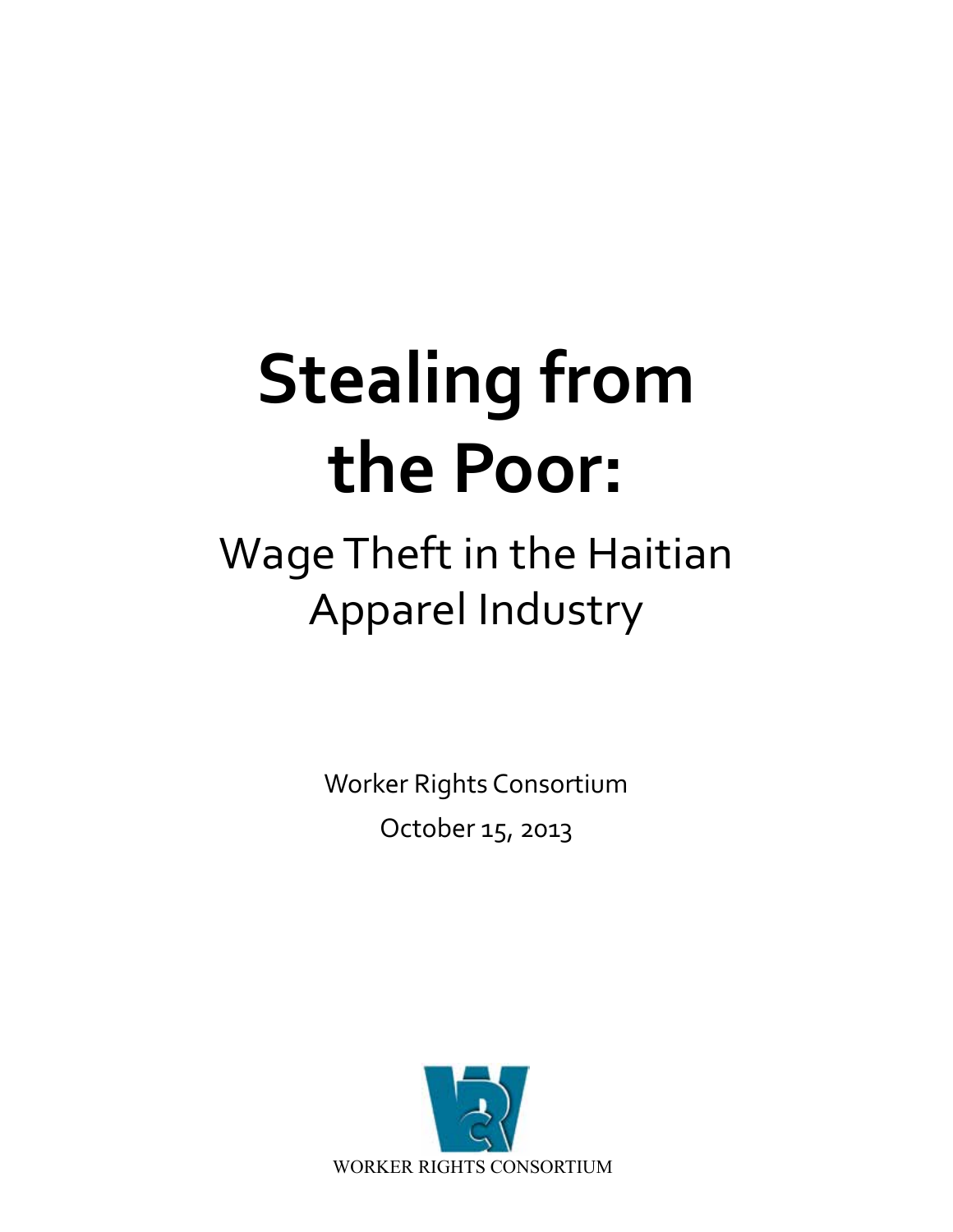# **Table of Contents**

| I.   | <b>Executive Summary</b>                                                                           | 3              |
|------|----------------------------------------------------------------------------------------------------|----------------|
| Ш.   | Minimum Wage Standards in Haiti's Export Garment Industry<br>A. Background on Haiti's Minimum Wage | 12<br>12       |
|      | B. The Current Minimum Wage                                                                        | 13             |
|      | C. Legal Minimum Wages for Overtime Hours                                                          | 14             |
|      | D. ILO-IFC Reports Reveal Pervasive Minimum Wage Violations                                        | 17             |
| III. | <b>Methodology for this Report</b>                                                                 | 19             |
| IV.  | Stealing from the Poor: Wage Theft in Haitian Garment Factories                                    | 20             |
|      | A. Wage Theft in Port-au-Prince Garment Factories                                                  | 20             |
|      | 1. Minimum Wage Violations                                                                         | 20             |
|      | Overview<br>i.                                                                                     | 20             |
|      | ii. Nonpayment of Minimum Wage for Regular Hours                                                   | 21             |
|      | iii. Work Off-the-Clock                                                                            | 21             |
|      | iv. Underpayment of Overtime Hours                                                                 | 22             |
|      | 2. Individual Factory Findings: Underpayment of Daily Minimum Wage<br>i. Genesis                   | 22             |
|      | ii. GMC                                                                                            | 23<br>23       |
|      | iii. One World                                                                                     | 23             |
|      | iv. Premium                                                                                        | 24             |
|      | 3. Underpayment of Overtime and Work Off-the-Clock                                                 | 24             |
|      | i. Overview                                                                                        | 24             |
|      | ii. Individual Factory Findings                                                                    | 25             |
|      | a. Genesis                                                                                         | 25             |
|      | b. Premium                                                                                         | 26             |
|      | c. GMC                                                                                             | 27             |
|      | d. One World                                                                                       | 29             |
| V.   | <b>Wage Theft at the Caracol Industrial Park</b>                                                   | 3 <sub>1</sub> |
|      | A. Caracol's Promise - "No Compromise on Labor Standards"                                          | 3 <sup>1</sup> |
|      | B. Caracol's Reality - Widespread Minimum Wage Violations                                          | 32             |
|      | C. Underpayment of Overtime                                                                        | 34             |
|      | D. Errors in Wage Payments                                                                         | 34             |
| VI.  | Effects of Minimum Wage Violations on Haitian Workers and Families                                 | 35             |
|      | A. Overview<br>B. Food                                                                             | 35             |
|      | C. Shelter                                                                                         | 36             |
|      | D. Medical Care                                                                                    | 38<br>38       |
|      | E. Wage Theft and the Living Wage Gap                                                              | 39             |
| VII. | Recommendations                                                                                    |                |
|      |                                                                                                    | 41             |
|      | <b>VIII. Conclusions</b>                                                                           | 42             |
|      | <b>Endnotes</b>                                                                                    | 43             |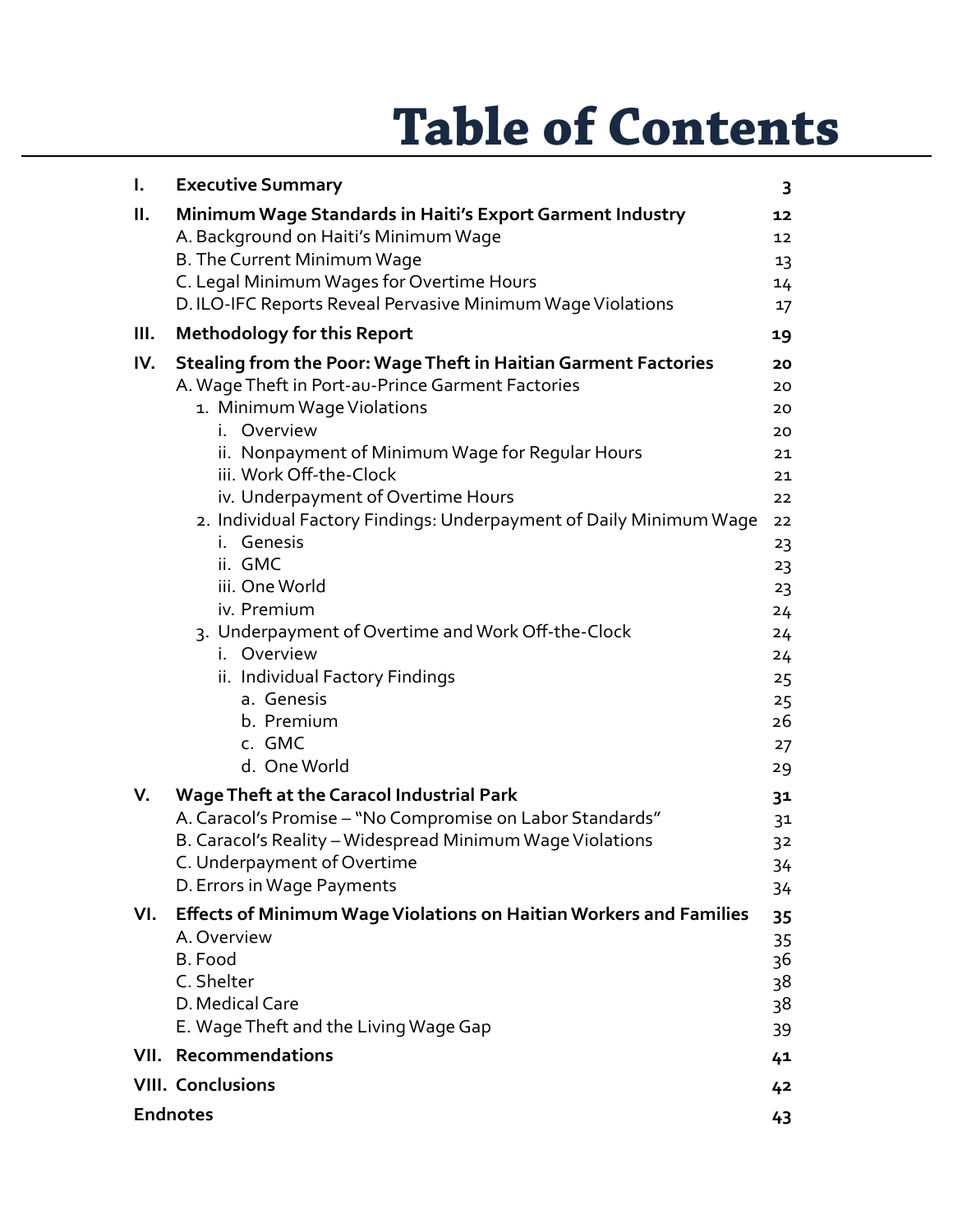# **I. Executive Summary**

Haiti is the poorest country in the Western Hemisphere. Its expanding garment industry pays wages to workers that are among the lowest in any of the world's leading apparel-exporting nations.<sup>1</sup> Yet despite benefiting from rock-bottom labor costs - as well as trade preferences under the HOPE II<sup>2</sup> program – garment factory owners in Haiti routinely, and illegally, cheat workers of substantial portions of their pay, depriving them of any chance to free their families from lives of grueling poverty and frequent hunger.

Tacitly complicit in this theft of wages are the major North American apparel brands and retailers, like Gap, Gildan, Hanes, Kohl's, Levi's, Russell, Target, VF, and Walmart, that are buyers of garments from Haiti. Although most,



if not all, of these firms are wellaware of this law-breaking, they continue with business as usual, profiting from the lower prices that they can obtain from factories that cheat their workers of legally owed wages.

Despite the presence in Haiti, since 2009, of a factory monitoring program operated by International Labor Organization (ILO) and the International Finance Corporation (IFC), and funded by both the U.S. and Canadian governments and major brands and retailers, themselves, the extent of wage theft3 in the country's garment industry has only increased over the past few years. Earlier this year, this ILO-IFC monitoring program, termed "Better Work

Haiti," reported that *every single one* of the country's 24 export garment factories was illegally cheating workers of pay by failing to comply with the country's legal minimum wage.4

But while the ILO-IFC program has previously acknowledged the *prevalence*  of minimum wage violations in Haiti's apparel sector, little has been reported about the *actual impact* of this wage theft on Haitian garment workers' incomes, and, by extension, the day-to-day lives of their families. This report details, for the first time, the scale of the wage theft being committed against Haitian garment workers and the toll this law-breaking inflicts on them and their families in their daily struggles against hunger, illness and the other ravages of poverty.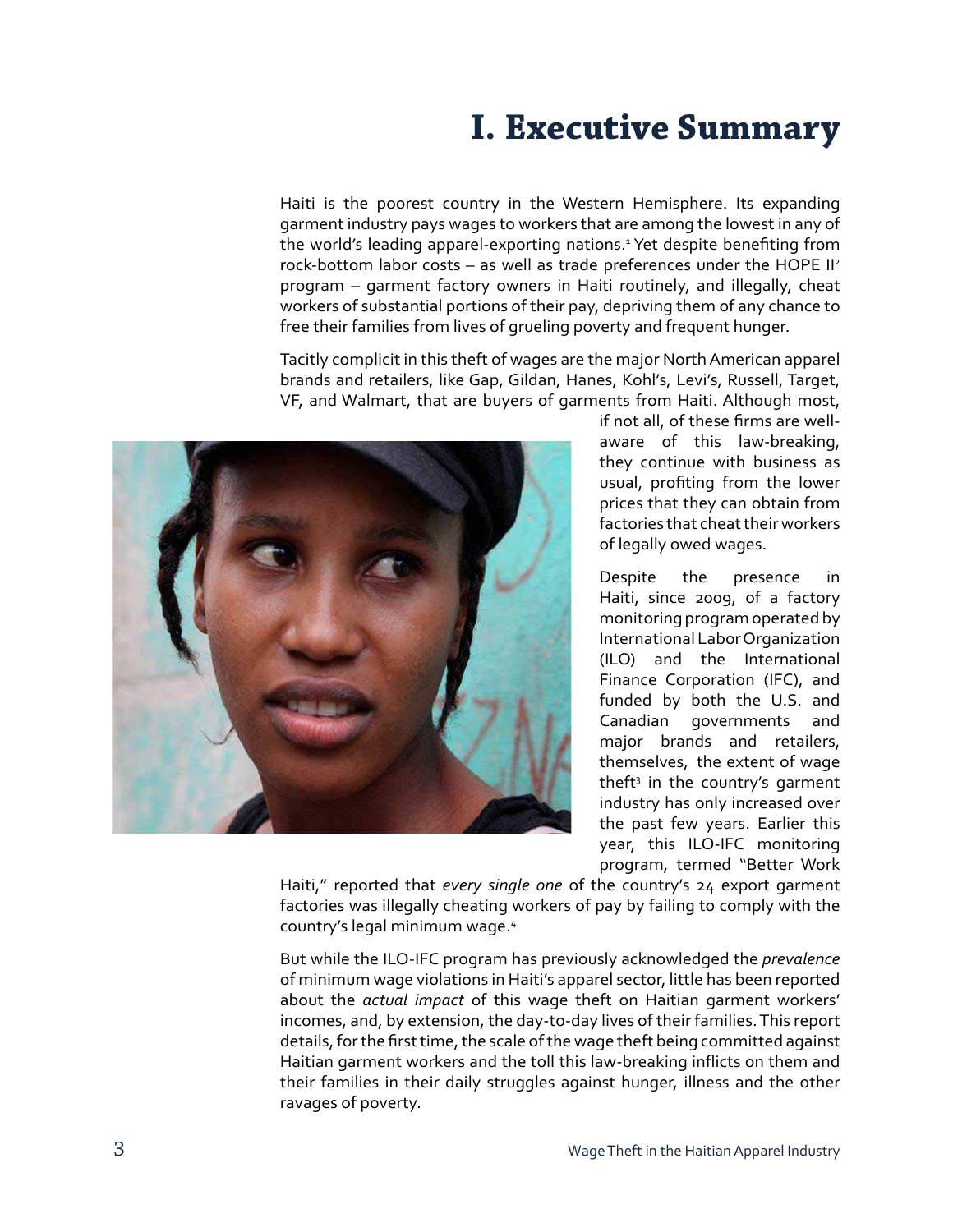Research conducted by the WRC for this report found that the majority of Haitian garment workers are being denied *nearly a third* of the wages they are legally due as a result of the factories' theft of their income. Through

in-depth interviews with garment workers and review of pay records, the WRC has determined that garment workers in Port-au-Prince, where more than 90% of the country's garment factories are located, are paid, on average, 32% less than what they are owed under the country's minimum wage and overtime laws. Even taking into account only underpayment for regular working hours (exclusive of overtime), workers are still being cheated of more than 20% of their wages.

The WRC's research indicates that a similarly egregious level of wage theft is occurring at the country's Caracol Industrial Park, a new factory complex on Haiti's northern coast whose construction was heavily subsidized by the U.S. State Department and the Inter-American Development Bank (IDB).5 The Caracol complex is slated to eventually employ more than 20,000 workers.

Wage theft in the Haitian garment industry is the result of three practices, which are unlawful, yet pervasive throughout the sector: First, employers set the amounts they



#### **Alaine (in doorway) with family members**

**Alaine is a 36 year old worker at the Caracol Industrial Park. She wakes at 4:00am every day in order to be at the factory sewing t-shirts by 7:00am, but usually cannot afford to eat before starting her shift.** 

**Alaine supports five family members including her two sons, ages nine and three, and hunger is a daily occurrence in her household. "My family usually can eat twice a day but sometimes just once," she recounts.**

pay workers for each operation in the production process (the "piece rates") so low – or, conversely, set the number of pieces that workers must sew in a single day (the "production quotas") so high – that workers are unable to earn the legal daily minimum wage in a regular workday as the law requires.

Second, employers pay wages for overtime hours based on a rate that is below the applicable legal minimum wage for production workers, instead of at a premium rate above this wage, as the law instructs. Third, in Portau-Prince, specifically, factory workers perform a significant amount of labor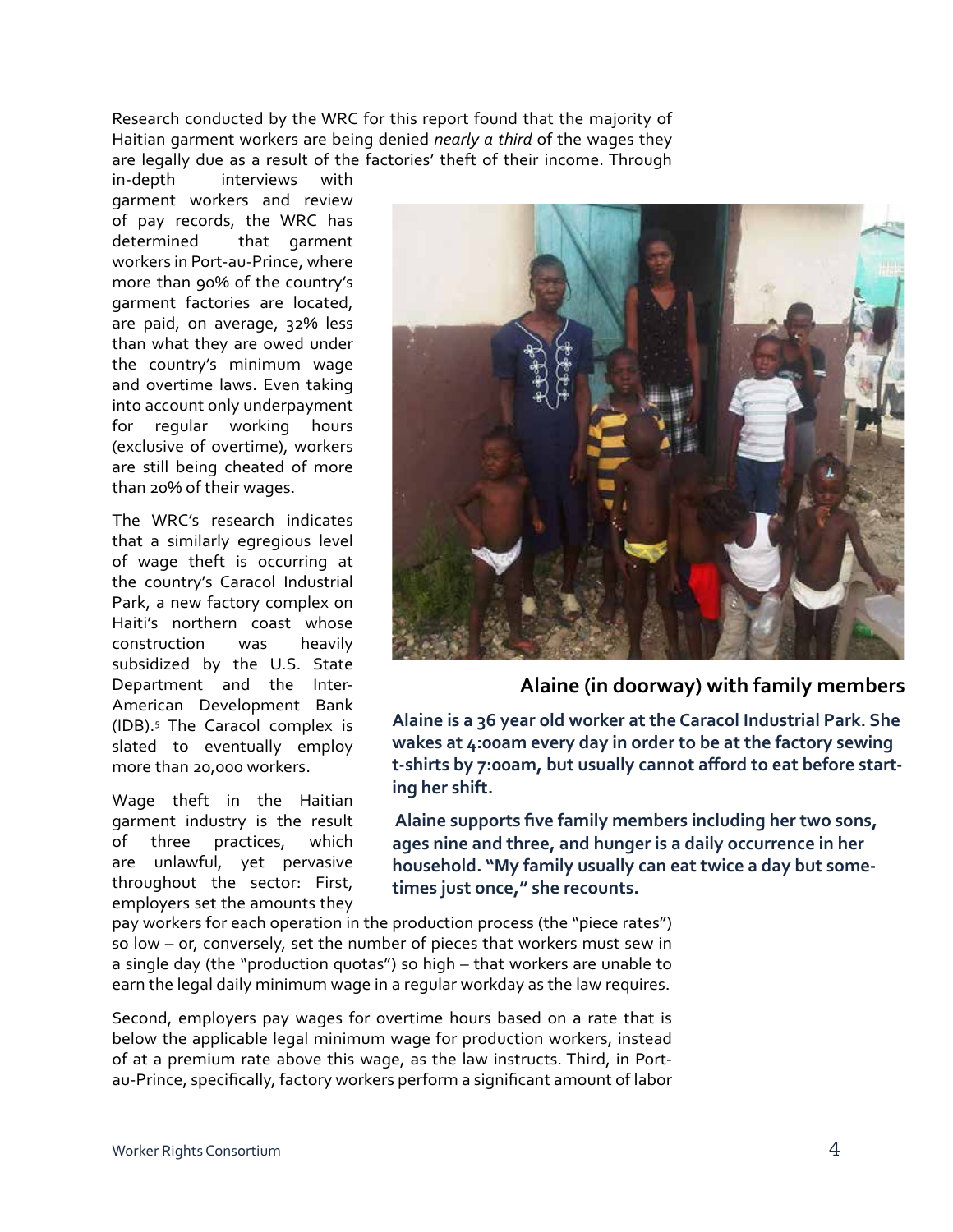"off-the-clock" before or after their recorded working hours, or during their meal periods, for which the factories fail to properly compensate workers.

These practices have devastating effects on workers and their families, miring them in debt and denying them necessities like adequate food, medical care, and shelter, and education for their children. Moreover, they violate not only Haitian law, but also the codes of conduct that the major North American apparel brands and retailers whose garments are produced in these factories, without exception, have either themselves adopted or with which they have committed to comply.

**U.S. brands and retailers must make clear to their Haitian suppliers that they view compliance with minimum wage laws as a necessary and acceptable cost of doing business, and will pay prices for garments that make this feasible for factory owners.**

These codes uniformly require brands and retailers' supplier factories to pay workers in accordance with domestic minimum wage laws. If those standards are to be credible, these brands and retailers must ensure that their Haitian supplier factories not only comply with the law going forward, but also remedy the massive wage theft that the factories have committed by compensating their workers.

These brands and retailers must also make clear to their Haitian suppliers that they view both payment of such compensation and future compliance with minimum wage laws as a necessary and acceptable cost of doing business, and will pay prices for garments that make such compensation and compliance feasible. Without such a commitment, neither adequate compensation of these workers' losses nor ongoing compliance with Haiti's labor law is likely to be achieved.

This concern is particularly salient because the Haitian government currently is considering an increase in the country's minimum wage. While as this report details, such an increase is desperately needed – the current minimum wage, even if actually paid, would fall far short of providing for the basic needs of workers and their families – it cannot truly benefit workers so long as their employers illegally deny them a substantial part of their legally due wages.

#### *Wages in Haiti's Garment Industry: A Troubled History*

The scale and scope of wage theft committed against workers in Haiti's garment industry are of particular concern because the country's current minimum wage laws were adopted by the Haitian government in a conscious effort to relieve workers from what were widely recognized to be starvation wages. These legally-mandated increases in the minimum wage followed a half-decade during which the minimum wage remained frozen, despite both soaring inflation and the fact that the country's labor code mandates increasing the minimum wage when inflation erodes its buying power.<sup>6</sup>

In 2009, in a response to widespread social unrest, including the so-called "Clorox" food riots of 2008 (an allusion to the popular description of the hunger of those unable to afford food as burning, as if they had swallowed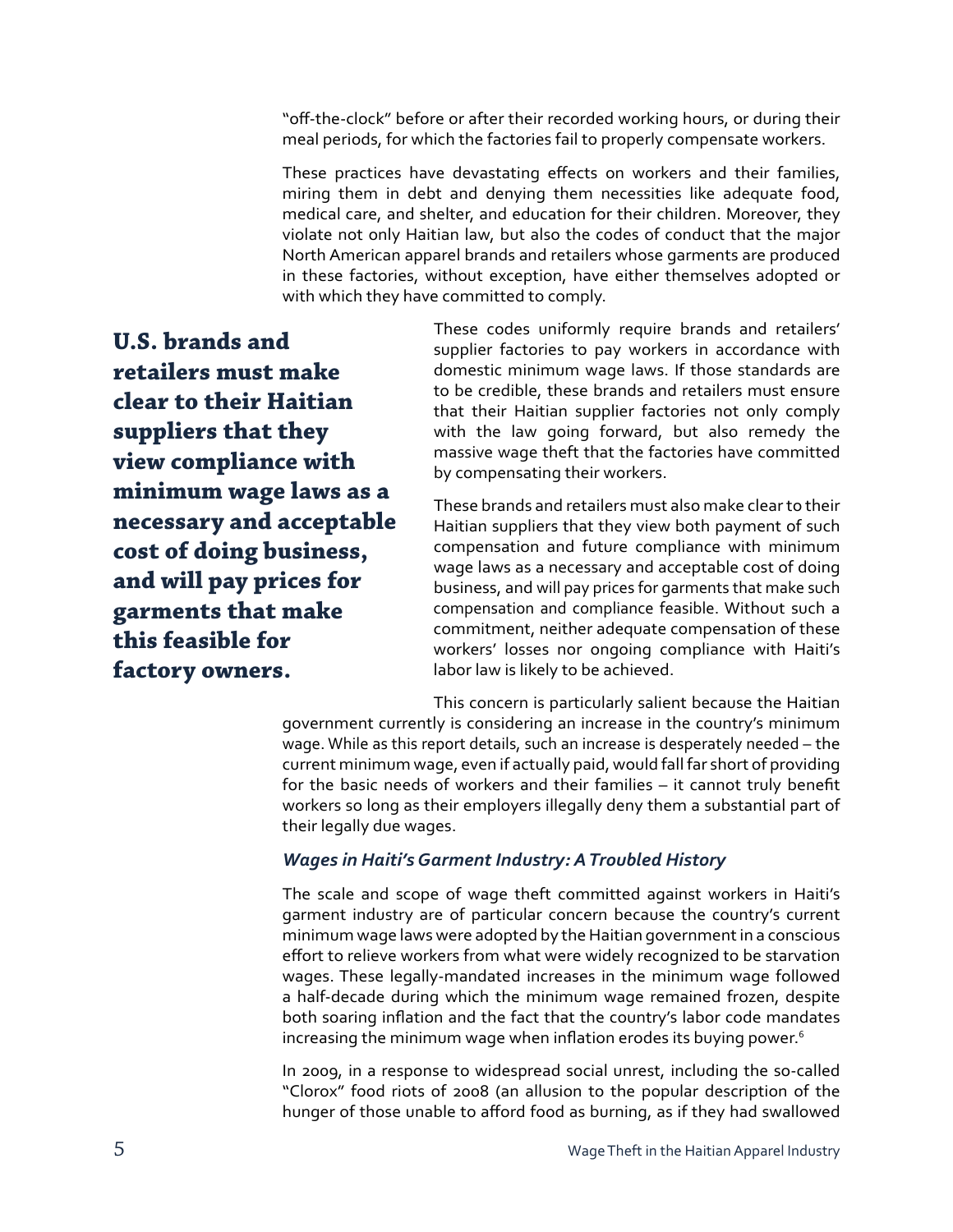bleach<sup>7</sup>), the Haitian government mandated a series of significant increases in the legal minimum wage. Garment factory owners, however, fiercely opposed the increases and successfully lobbied for a lower minimum wage for the export manufacturing sector.<sup>8</sup>

The minimum wage law ultimately adopted for the export sector was a compromise that included a two-tier structure and spread the mandatory wage hikes out over a four year period, with increases to be implemented in 2009, 2010 and 2012. The law requires that, as of October 2012, for non-trainee workers who are paid according to piece rates (or production quotas), these rates must be set so that such workers regularly earn at least 300 Haitian gourdes (HTG) for an eight hour day<sup>9</sup> (approximately \$0.87 per hour<sup>10</sup>). The law also establishes that all other workers in the export sector, including piece rate workers who are trainees or recent transferees, must be paid a minimum of 200 HTG per day<sup>11</sup> (approximately \$0.58 per hour).

Published reports by the ILO-IFC Better Work monitoring program have already established that factory owners systematically set piece rates at levels that are too low to permit workers to earn the legal minimum of 300 HTG per day.<sup>12</sup> What the research conducted for this report reveals is that the actual wages paid to Haitian garment workers are *substantially below* the legal minimum wage and leave workers with incomes that are *dramatically short* of what they and their families need to meet the daily costs of an already impoverished existence.

#### *The Haitian Garment Industry Today: Massive Wage Theft Mires Workers in Poverty*

The WRC studied the scale of wage theft today in the Haitian apparel sector by interviewing workers and reviewing pay documents from five of the country's 24 export garment factories, including four in Port-au-Prince, where all but two of the 24 factories are located, and the newly opened Caracol Industrial Park on the country's northern coast. Among the factories in Port-au-Prince that were included in the study are two plants that have been disclosed as suppliers of apparel licensed by U.S. universities and colleges.<sup>13</sup>

The WRC believes that the theft of wages found at the five factories included in this study is typical of pay practices across the entire Haitian apparel sector. As mentioned, the ILO-IFC Better Work Haiti program has reported



that every garment factory in the country is breaking the law by failing to pay its workers the applicable legal minimum wage<sup>14</sup>, and has noted that these violations are occurring in all of the country's major centers of export apparel production: Port-au-Prince (both inside and outside the city's Sonapi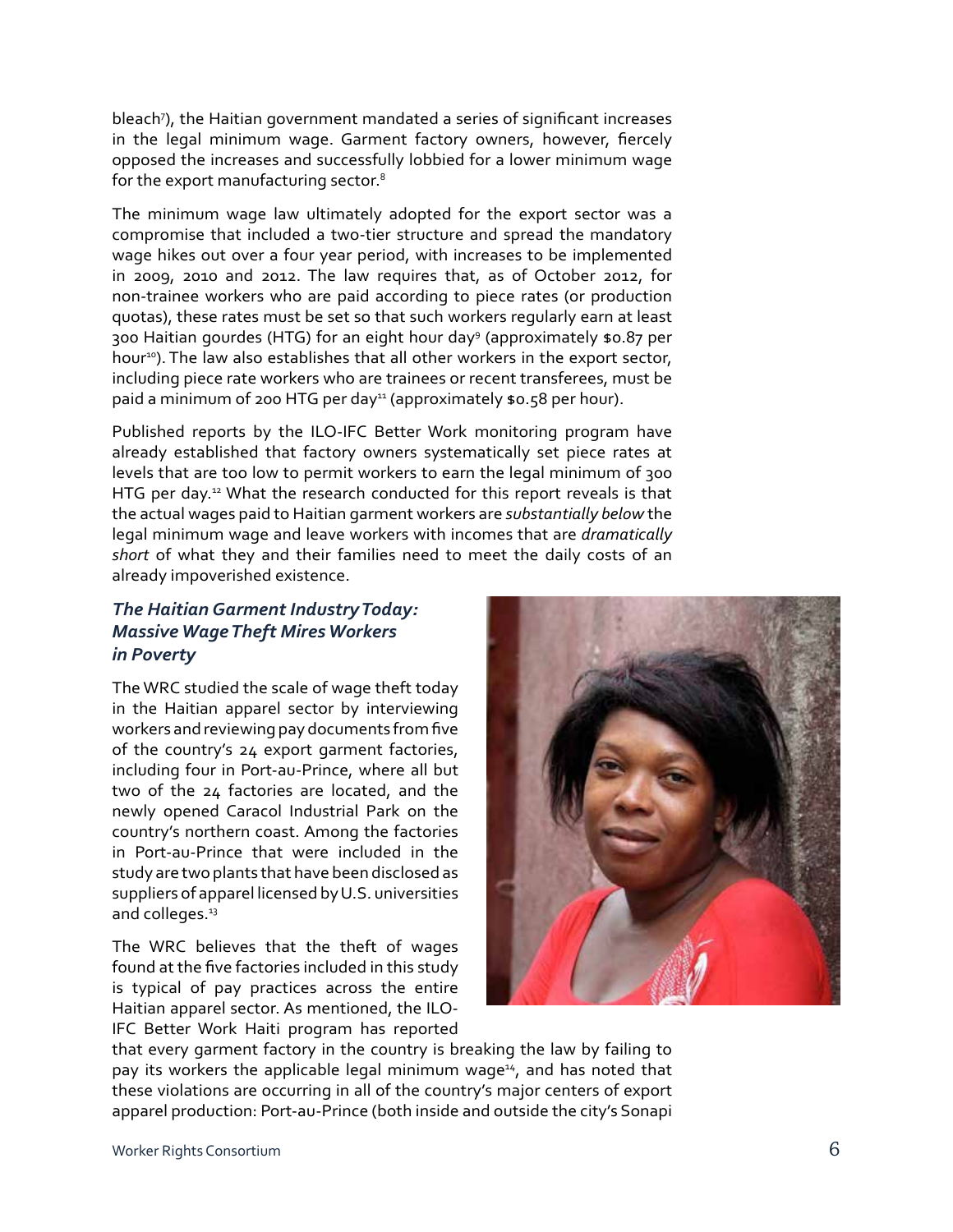Industrial Park), Ouanaminthe (an export processing zone on the Haitian-Dominican border), and Caracol.<sup>15</sup>

The factories whose pay practices are examined in this study represent nearly a quarter of the garment manufacturing plants in the country. They include factories with both foreign and Haitian owners, among them Haiti's largest private sector employers.<sup>16</sup> These companies also operate other garment factories in the country, in locations both inside and outside of the Sonapi export processing zone.

The factories included in this study manufacture garments for a broad range of brands and retailers that are representative of the major North American apparel firms sourcing from Haiti – top t-shirt manufacturers like Gildan and Hanes, leading retailers like Gap and Walmart, makers of employee work uniforms, and companies that are apparel licensees of major U.S. universities

and colleges.<sup>17</sup>

**Workers reported an average work week that was more than 58 hours long, but reported being paid for these hours less than the legal minimum wage for a 48 hour week.**

Among the factories surveyed in Port-au-Prince, the WRC found what can only be described as *massive theft of workers' wages*:

• On average, workers were paid *32% less than the law requires*, as their average work week is 58.2 hours (21% longer than the standard 48-hour workweek), but were paid for these hours 9% less than the minimum wage for the standard 48 hour week.

• With respect to pay for straight time hours alone (i.e., excluding overtime), workers' wages averaged *22% below the applicable legal minimum*.

• Workers perform significant amounts of unpaid overtime off-theclock, during lunch breaks, and before and after their regular working hours, resulting in their being cheated of an average of *seven weeks' pay per year*. Employees report that they work off-the-clock in order to boost the number of pieces they produce and thereby augment their salaries, but also, on occasion, because they are pressured to do so by factory managers. In both cases, however, workers are not properly paid for this time, as they neither receive the legal minimum wage rate for their piece rate production, nor are they compensated at the legally required premium rate for this additional work done outside of their regular working hours.<sup>18</sup>

At the Caracol Industrial Park, which opened in 2012, the WRC found an *equally egregious level of law-breaking*:

- On average, workers were paid 34% less than the law requires, as their average work week is 52.3 hours (9% longer than the standard 48 hour workweek), but they are paid for these hours 27% less than the minimum wage for the standard  $48$  hour workweek.
- With respect to pay for straight time hours alone (i.e., excluding overtime), workers' wages averaged *33% below the applicable legal minimum*.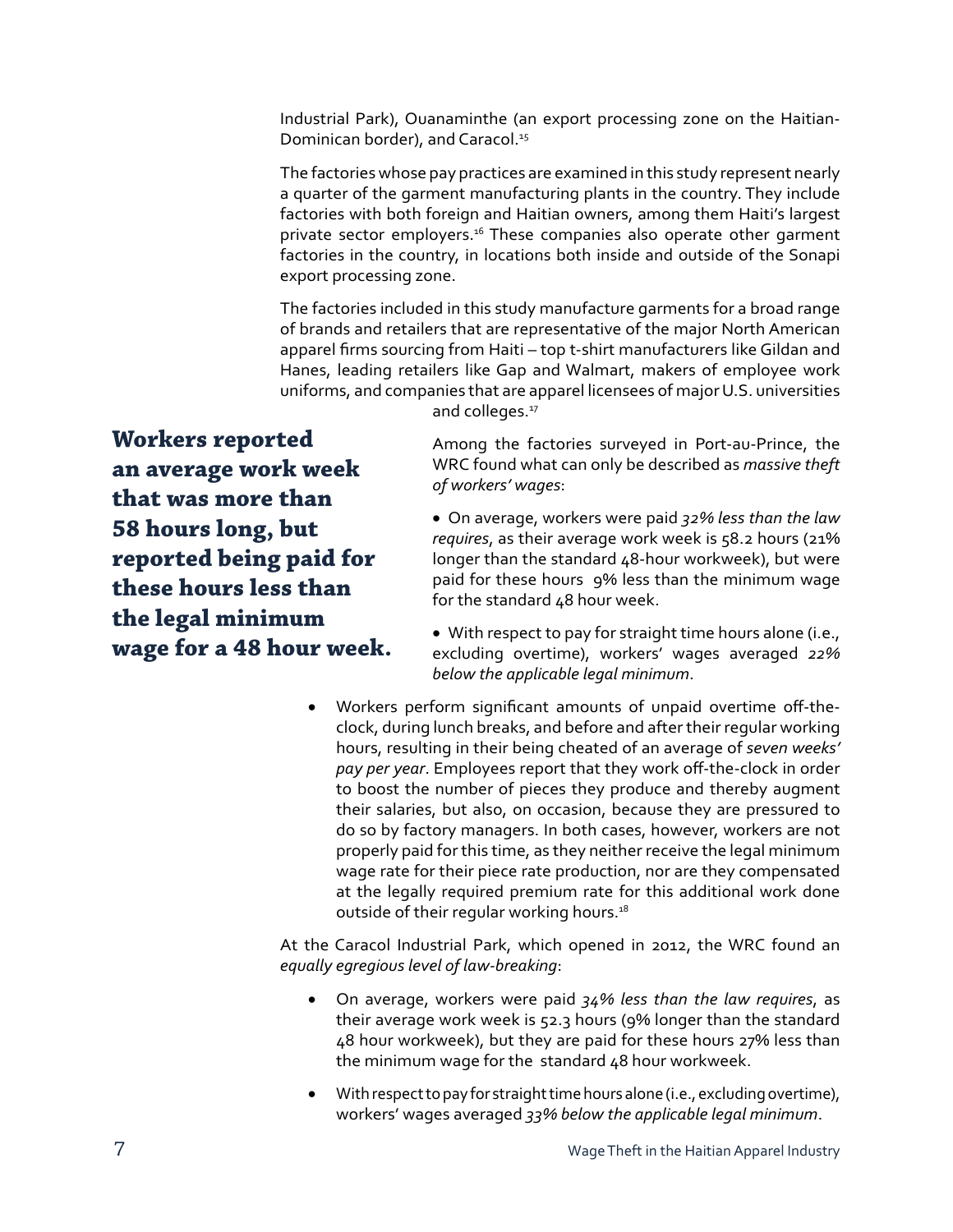Caracol also systematically underpays workers for overtime, denying them 33% of the wages they are owed for this additional work.

The theft of workers' wages at all these factories has a devastating impact on workers' ability to afford the necessities of life for themselves and their families. The WRC's research found that wage theft leaves workers and their families *ill-fed, indebted and without access to medical care*:

- More than three quarters of workers interviewed said they were unable to pay for three meals a day for themselves and their immediate family. Based on previous WRC cost-of-living research for Haiti, the wages workers reported taking home after deductions provide only 40% of the amount needed for basic living expenses for a family of four. The average amount workers reported spending on food for their families totaled only 28% of the estimated cost of a nutritionally adequate diet for a worker with two dependents.
- More living wage research conducted more recently in Port-au-Prince by the AFL-CIO Solidarity



**Philipe outside of his home in Port-au-Prince**

**Philipe is a garment worker in Port-au-Prince. Describing the wages he earns, Philipe says, "With this money we [can only] pay for our transport and our food. This salary doesn't allow us to meet our [other] needs which are many . . . .The suffering inside the factories is great and the situation is extremely difficult."**

Center paints an even bleaker picture of the gap between workers' incomes and their daily needs. A comparison of its cost-of-living estimates to the average wages workers interviewed for this study reported indicates that the latter provides only 19% of a family's necessary basic living expenses, and that workers' current food spending amounts to only 15% of a nutritionally adequate family diet.<sup>19</sup>

- Seventy-one percent of workers interviewed reported borrowing money to buy food for themselves and their families, and more than a third of workers reported borrowing money to pay for shelter.
- Of workers who reported that they did not borrow money for food or shelter, the primary reason cited was that they were so poor that credit and loans were unavailable to them.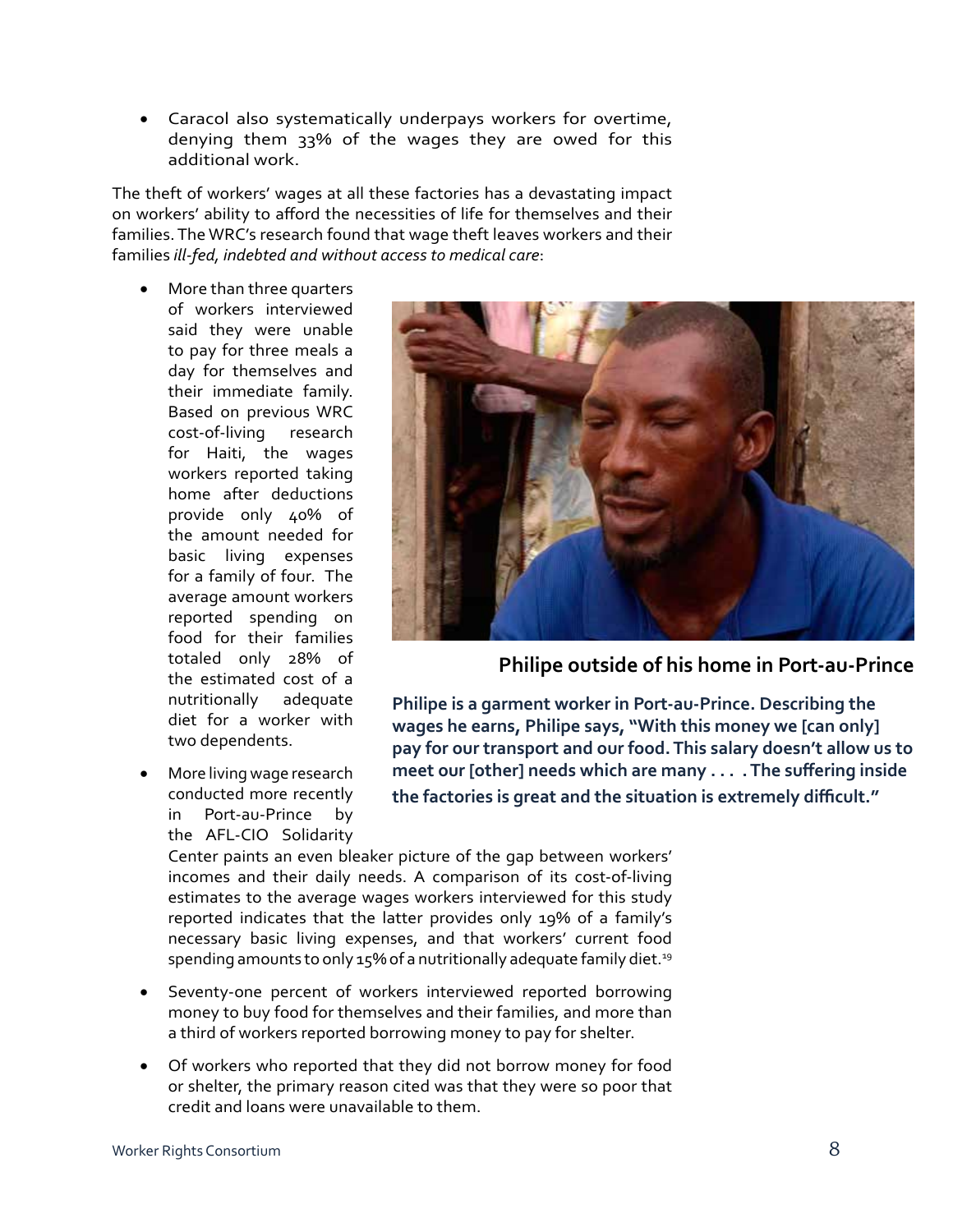• Every one of the workers interviewed reported that, on at least one occasion during the prior year, they had been unable to seek medical attention for themselves or a member of their immediate family due to lack of money.

Wage theft hits Haitian garment workers and their families particularly hard due to pervasive unemployment in the country and scarcity of other jobs in the formal economy. Haiti currently has an overall unemployment rate of 40.6% and more than two-thirds of the labor force lacks formal sector work.20 Apparel workers are often the only wage earners in households that have no additional sources of income.

A WRC-authored survey of wages for workers in the world's leading garmentproducing countries, which was published in July 2013 by the Center for American Progress, found that in 2011 the purchasing power of apparel workers' wages was lower, and the gap between prevailing wages and the cost of living greater, in Haiti than in any other major apparel producing country in the Western Hemisphere.<sup>21</sup> Moreover, prevailing wages for Haitian apparel workers were among the lowest *globally* in local purchasing power, trailed only by wages for garment workers in Cambodia and Bangladesh.<sup>22</sup> Haitian garment workers can ill-afford the massive wage theft being perpetrated against them by factory owners – and upon which leading North American brands and retailers continue to profit.

#### *Recommendations*

In order to remedy the massive wage theft taking place in the Haitian garment sector, the WRC recommends that North American brands and retailers producing in Haiti take immediate action to ensure that:

- • Supplier factories set piece rates so that non-trainee workers consistently receive the minimum wage of 300 HTG (\$6.97) for a regular eight-hour workday. Consistent with guidance provided to factories by the ILO-IFC Better Work program, training periods at the beginning of employment or after a reassignment of job duties, during which workers do not receive this wage, should be limited to a maximum duration of three months $23$
- Production workers begin receiving the 300 HTG daily minimum wage immediately. While compliance with the minimum wage on an ongoing basis will require revision of factories' piece rates, this process should not excuse a further delay in workers receiving the minimum wage rate to which they already are legally entitled.
- Supplier factories are informed by the companies that purchase their products that the latter will accept an increase in prices if this is required to ensure that factories can comply with the minimum wage while remaining profitable.
- • Workers who have been paid wages below the legal minimum required for their working hours are provided full back pay, with interest, as compensation. Workers are paid for overtime work at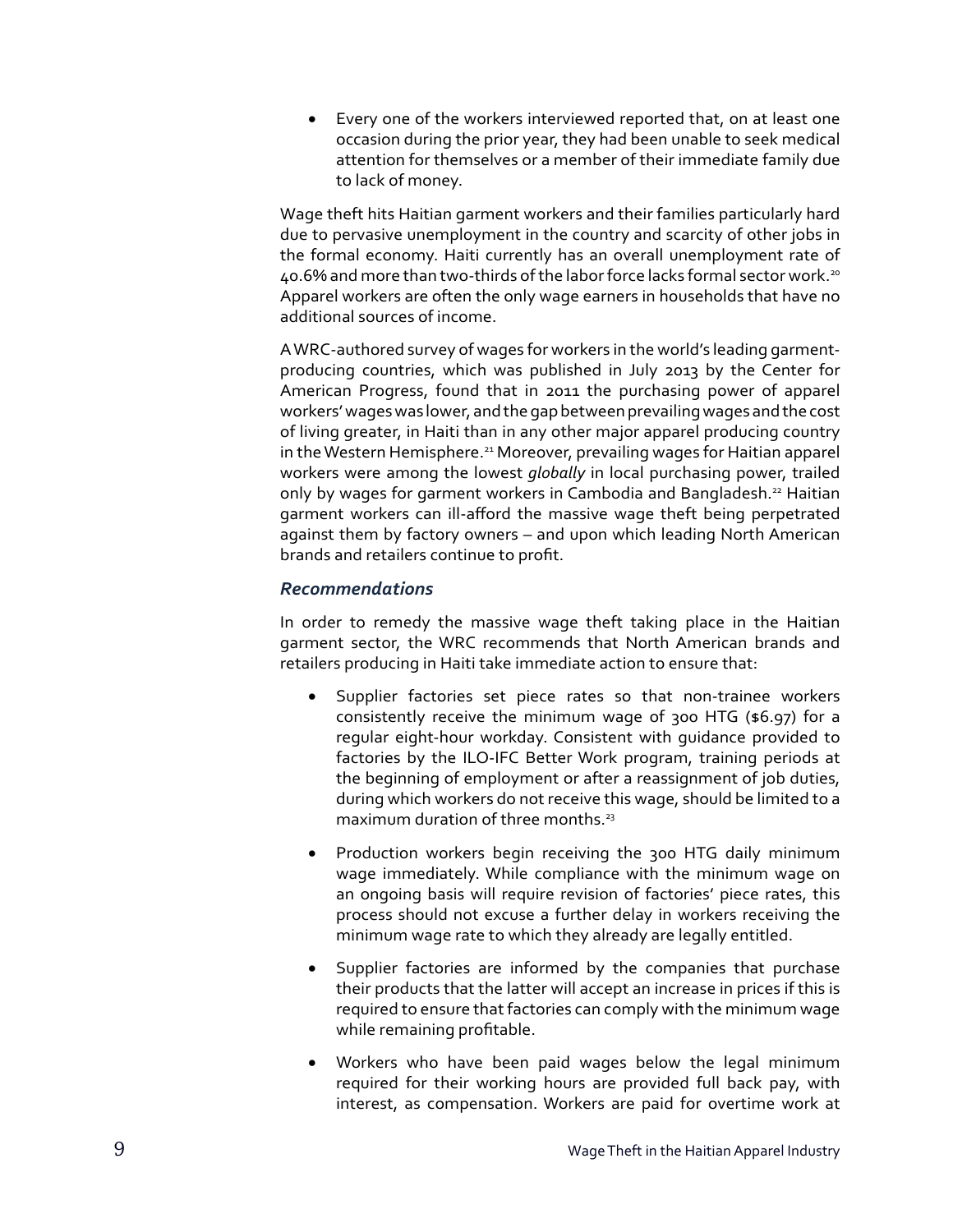no less than the legally required minimum rate which, for piece rate workers, is calculated by applying the legally required wage premium (time-and-a-half) for overtime to an hourly rate derived from the 300 HTG daily minimum wage for non-trainee / non-transferee workers (approximately 56.25 HTG (\$1.31) per hour).

- All time worked before or after the end of the workday or during break or meal time is recorded and is paid at the appropriate overtime premium rate stated above.
- Supplier factories prohibit supervisors and managers from pressuring or disciplining workers for refusing to perform unpaid or "off-the-clock" overtime.
- Supplier factories are informed that buyers will give factories a reasonable opportunity to correct violations and accept additional increases in prices if necessary to ensure compliance with future minimum wage increases.

This set of recommendations is provided to encourage brands and retailers to engage constructively and responsibly with their Haitian supplier factories to end and remedy the violations detailed in this report. Any move by brands and retailers to reduce or discontinue business with supplier factories in Haiti in response to these findings – which concern violations of which these companies already are, or should be, well aware – rather than work with these factories to achieve compliance with Haitian law and respect for worker rights, would only add to the irresponsibility they have demonstrated by turning a blind eye to these violations thus far.



#### **Typical dwelling of a Caracol worker**

**The worker who lives in this home has no electricity or running water and shares the space with twelve other family members. The nearby well frequently runs dry and the worker must walk to a nearby river to obtain the water that the family needs for drinking, washing and cooking.** 

#### *Conclusion*

Minimum wage violations in the Haitian apparel industry are widespread and egregious. The WRC's research found that factories in Port-au-Prince fail to pay workers a third of their legally mandated wages. Average wages are even lower at the new Caracol factory complex despite the fact that the project was heavily subsidized with earthquake recovery funds from the United States government as a means of providing Haitians with a path out of poverty.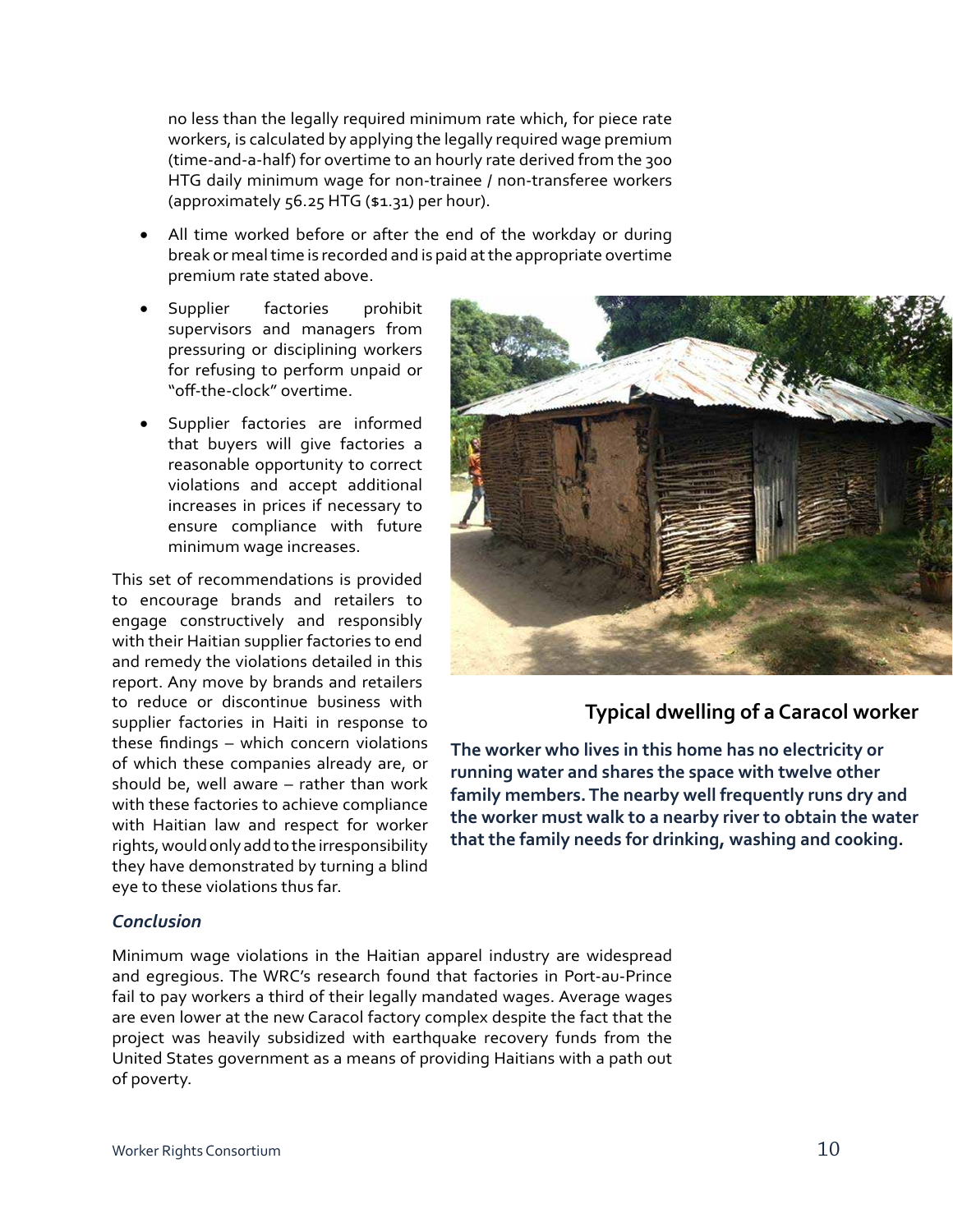This wage theft has devastating effects on workers' families. Even when these families forgo adequate food and needed medical care, they remain trapped in a cycle of debt incurred to cover the costs of day-to-day survival.

NorthAmerican brands and retailers have knowingly profited from the lower prices that their suppler factories are able to offer as a result of systematic theft of wages from garment workers who are already the lowest-paid in the Western Hemisphere. In order to remedy the harm this law-breaking and profiteering has inflicted on Haitian garment workers and their families, North American brands and retailers sourcing from Haiti have a responsibility to ensure that their supplier factories in the country comply with its minimum wage law and make workers whole for the wages that have been stolen from them. In addition, supplier factories and buyers should comply with any future minimum wage increases mandated by the Haitian government. To do less – or do nothing – would only inflict further injury on a Haitian people who already have suffered far too long and far too much.

In the context of mass unemployment, job growth in the apparel industry provides a vital benefit to Haitian workers; however, the price of such jobs should not be systematic violations of workers' legal rights and payment of sub-poverty wages. North American brands and retailers sourcing from Haiti have profited from not only the lowest wages in the Western Hemisphere, but also Haiti's proximity to consumer markets and preferential trade benefits under the HOPE II legislation. It is essential that as North American brands and retailers expand their sourcing from Haiti, they do so while ensuring that their supplier factories comply with Haitian labor laws and compensate workers for wages that these workers have been denied due to past violations.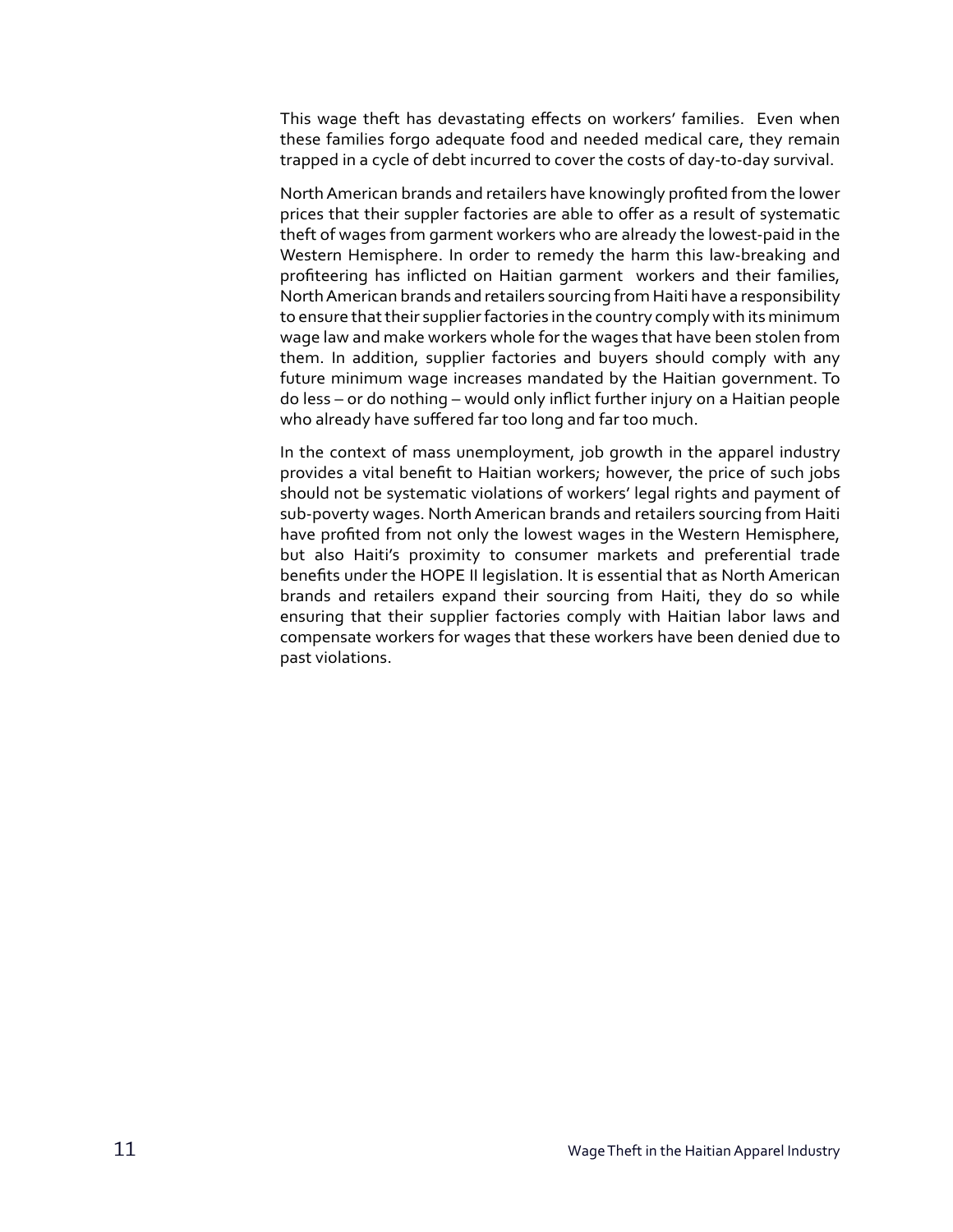# **II. Minimum Wage Standards in Haiti's Export Garment Industry**

While nonpayment of minimum wages is a pervasive problem in the global apparel industry, its impact on garment workers in Haiti is particularly severe. Haiti already has the lowest wages for garment workers, in terms of local purchasing power, of any major apparel-exporting country in the Western Hemisphere.<sup>24</sup>

Legislative efforts in the late 2000s to raise wages that were widelyrecognized to be at starvation levels were aggressively resisted by Haitian factory owners. As a result, although inflation has caused prices for consumers to soar, wage increases for workers in the export sector have been delayed and suppressed. In this context, wage theft further exacerbates the already yawning gap between workers' wages and the cost of living.

#### **A. Background on Haiti's Minimum Wage**

From 2003 to 2009, Haiti's minimum wage remained frozen at 70 HTG (less than \$2) per day despite soaring inflation as well as stipulations in the Haitian labor code that the minimum wage be adjusted in such circumstances.<sup>25</sup> The Council on HemisphericAffairs noted at the time that:

A [] minimum wage increase has been years overdue, as soaring inflation has made the cost of living for poor Haitians increasingly difficult to manage. The years-long delay in implementing the minimum wage is in direct violation of Haiti's Labor Code. . . . The minimum wage increase approved by the Aristide administration in 2003 was merely an adjustment, and not an actual increase. The [2009 minimum wage] legislation would not represent an actual wage improvement, as inflation already has soared well beyond the purchasing power of the minimum wage.<sup>26</sup>



By 2008, the combination of steep price inflation and stagnant wages led to widespread riots protesting the rising costs of rice, beans and other staple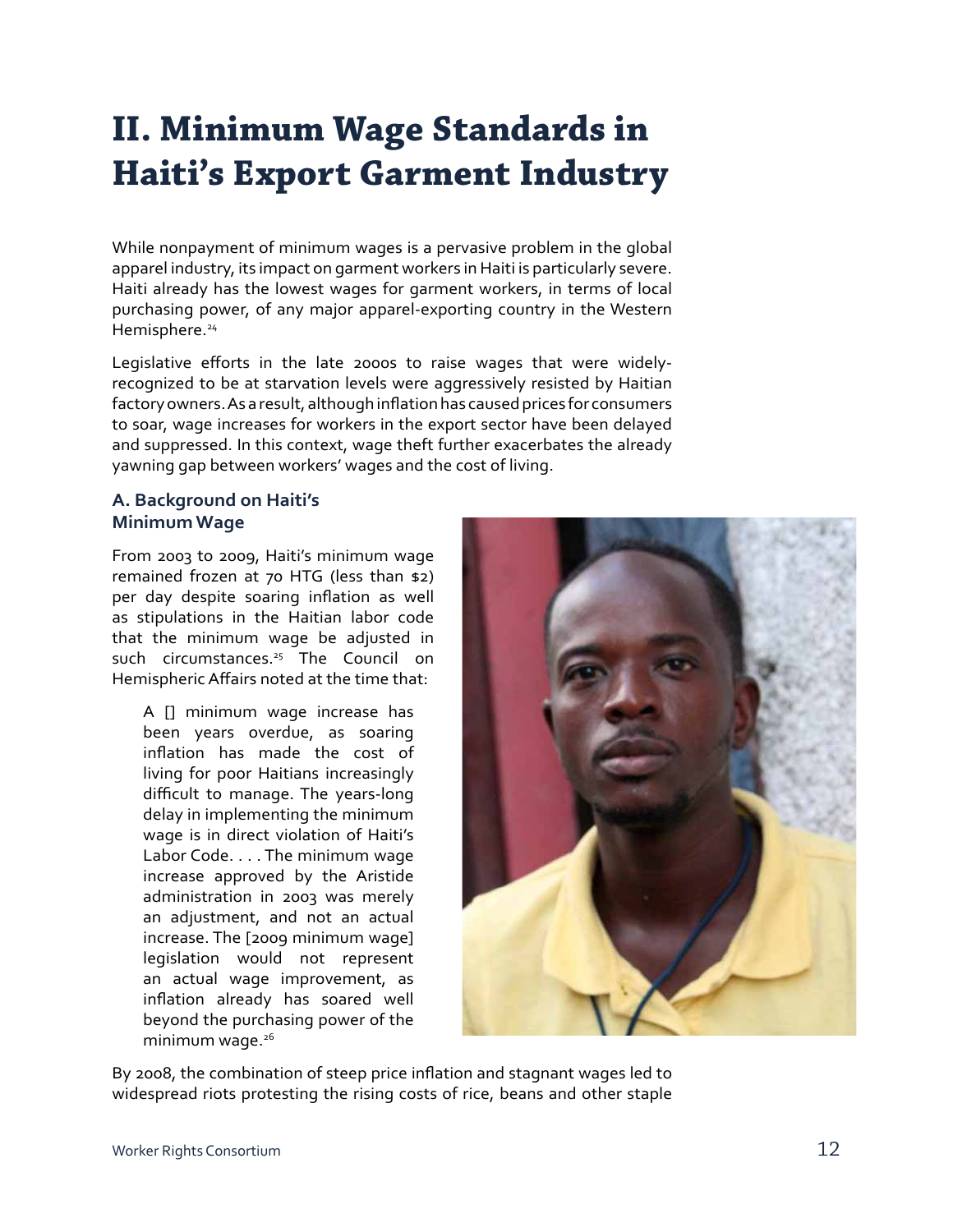foods, whose prices had increased by of 50% in the prior year alone.<sup>27</sup> The social unrest evidenced by these so-called "Clorox" riots (a term referring to hunger so intense as to make the sufferer feel like he or she had consumed chlorine bleach<sup>28</sup>) finally spurred the Haitian government to increase the minimum wage.

In 2009, the Haitian parliament passed legislation mandating an increase in the country's legal minimum wage from its then-current level of 70 HTG (\$1.75) to 200 HTG (\$5.00) per day. The increase enjoyed widespread popular support, but was aggressively opposed by Haitian employers, led by the Association of Industries of Haiti (ADIH). According to an article in *The Nation*,

Contractors for Fruit of the Loom, Hanes and Levi's . . . aggressively moved to block a minimum wage increase for Haitian assembly zone workers… the factory owners refused to pay 62 cents per hour, or \$5 per day, as a measure unanimously passed by the Haitian Parliament in June 2009 would have mandated.<sup>29</sup>

The article went on to report that factory owners held multiple meetings with Haiti's then-President, René Préval, and more than forty members of parliament and other politicians to lobby against the minimum wage hike.<sup>30</sup> In addition, the ADIH issued public threats that the minimum wage increase "would result in a 50 percent layoff of the workforce in the industrial sector..." and could reverse the growth that the Haitian apparel industry had seen since the passage of the HOPE II Act in 2008.<sup>31</sup>

Under heavy pressure from the ADIH, President Préval amended the minimum wage legislation that had been passed by the Haitian parliament. In spite of widespread popular support for retaining the original legislation, the amended minimum wage law (No. CL-09-2009-010) took effect on October 1, 2009.

The amended legislation reduced the immediate impact of the minimum wage hike by dividing the increase into three separate increments to take effect in 2009, 2010 and 2012. As importantly, the law also created a twotiered wage structure, which, as discussed below, has become the key mechanism garment factory employers use to pay sub-minimum wages to their workers.

#### **B. The Current Minimum Wage**

Law No. CL-09-2009-010 establishes a two-tier minimum wage for Haiti's export sector. The law states that, currently, in order for employers to comply with the minimum wage, they must set their production quotas or piece rates so that workers are able to earn a 300 HTG minimum wage in eight hours of work.<sup>32</sup> In addition, there is a lower tier or wage rate, of 200 HTG per day, which applies to those piece rate workers who are in training or in transition to new positions and non-piece rate workers.

When the first increase in minimum wage under the new law took effect in 2009, employers took the position that they were only required to pay the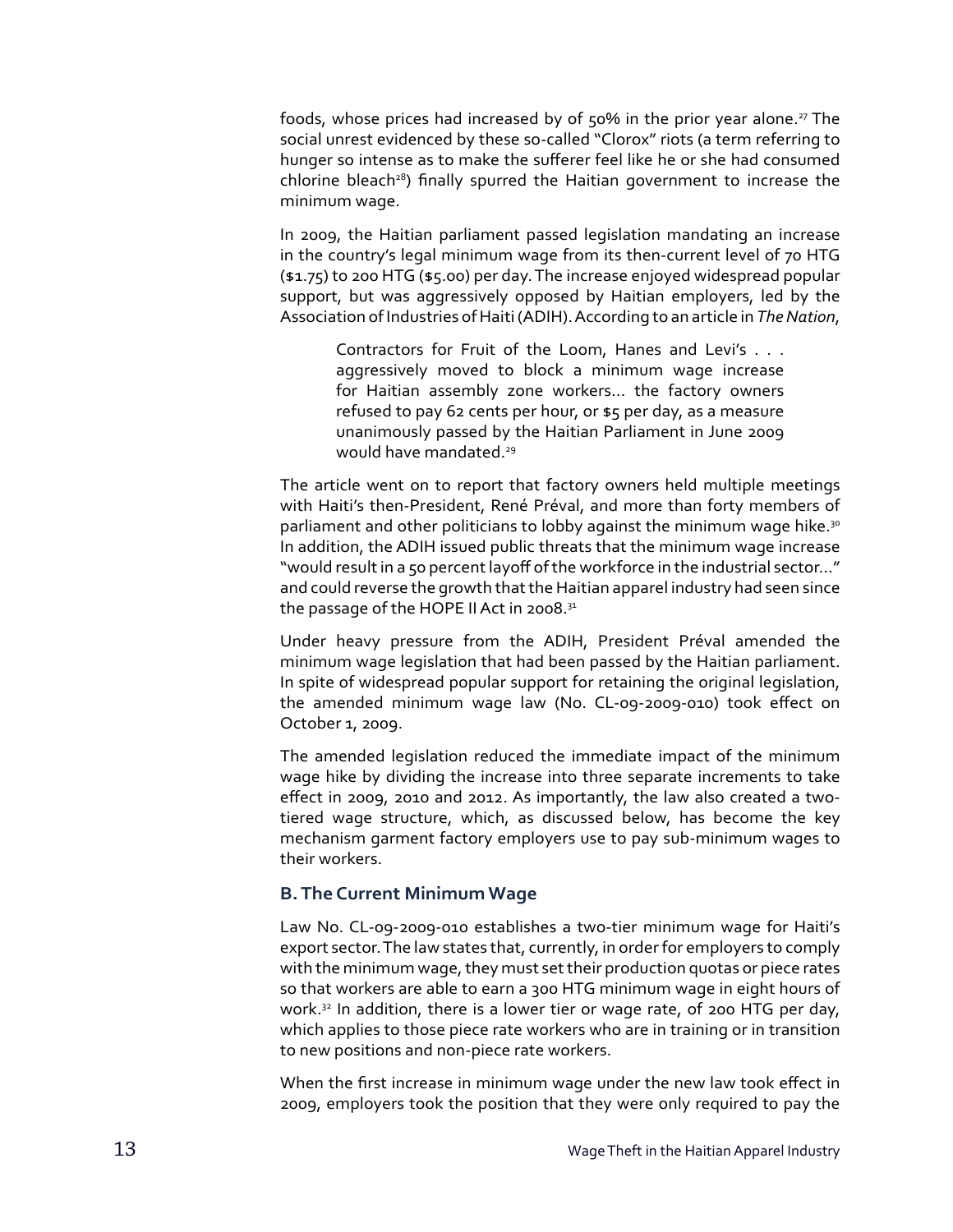lower rate wage and did not set piece rates or production quotas at levels that permitted workers to earn the correct minimum wage for piece rate and production workers in an eight hour workday. However, in 2010 the ILO-IFC Better Work program reached a position based on interpretation of the law by Haiti's Presidential Tripartite Commission on the Implementation of the HOPE Legislation (CTMO-HOPE)<sup>33</sup> that the lower wage can only be paid

for piece rate workers who are "newly recruited workers . . . those on new machines, and for less qualified workers,"34 with the latter two categories defined as workers who have been working at the factory or at a new machine for fewer than three months 35

Since October 1, 2012, when the final increase in the minimum wage that the law mandates took effect, the minimum wage for production and piece rate workers has been 300 HTG per day (\$6.97), and the lower minimum wage for trainees, job transferees and non-piece rate workers has been 200 HTG per day (\$4.64). The Better Work program and the CTMO-HOPE Commission have made clear that for workers who have been working in their current positions for three months or longer, piece rates or production



**The exterior of a Caracol worker's dwelling in Terrier Rouge**

**A worker from the Caracol Industrial Park lives in this dwelling with 11 other family members. She dreams of better wages which would allow her to live in her own house and further her education. If the factory paid the minimum wage, she says, "I would save money, build a house and stop renting and go to school to study nursing, because this was one of my dreams. . . ."**

bonuses should be set so that they can consistently earn the 300 minimum wage in an eight hour workday: "The production wage refers to a legal requirement to set piece rates in a manner such that a worker can earn 300 Gourdes during eight regular hours of work per day."36

#### **C. Legal Minimum Wages for Overtime Hours**

Haitian law requires that any hours worked in excess of eight hours per day or 48 hours per week be compensated at a premium rate of 150% of the worker's wage rate for ordinary hours.<sup>37</sup> Applied to the minimum wage for production and piece rate workers this premium rate is  $56.25$  HTG per hour.<sup>38</sup>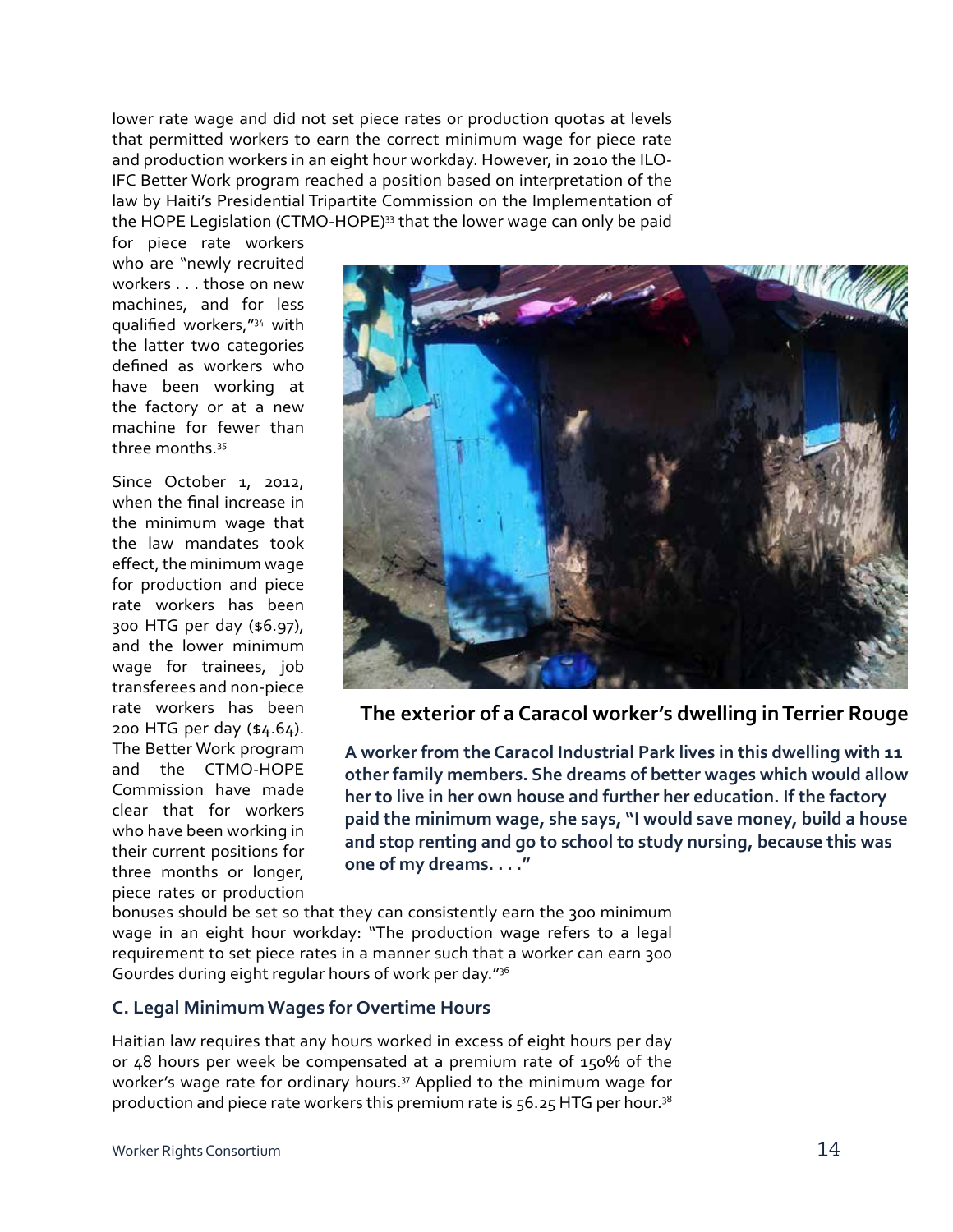It is worth noting that the ILO Better Work program, which evaluates factories' compliance with the minimum wage based on the statutory standard of whether workers' piece rates enable them to earn 300 HTG during a regular eight-hour day, reportedly considers their compliance with overtime laws based on whether employees are paid for overtime at an hourly rate based on 150% of the 200 HTG per day sub-minimum wage rate for trainees – or 300 HTG per day. Better Work's public reports do not explicitly state that this is the standard the program applies when measuring overtime compliance,



**Miderline with daughter, son and nephew**

**Miderline is a worker at the Caracol Industrial Park. "I'm working so hard at the factory [but] they refuse to increase . . . the wage[s]." She adds, "I have my kids to send to school, and take care of . . . . [I]f one of them is sick I . . . [don't have] money to go to the hospital." Recently, Miderline was the victim of an assault, but couldn't afford to go to the hospital to be treated without borrowing 3500 HTG (\$81).**

but its most recent report on its factory monitoring indicated that 92%, or all but two, of the factories it surveyed were compliant with regard to overtime payments.<sup>39</sup> As Better Work found that all of these same factories' wage rates were noncompliant with the 300 HTG per day minimum standard for regular working hours, it is clear that these factories *would have* been considered noncompliant with respect to overtime pay as well, if Better Work had required an overtime rate based on 150% of the non-trainee minimum rate.

Better Work's reports do not explain why the program has taken this position. Certainly, the overwhelming majority of employees in the factories that BetterWork is finding compliant with respect to overtime are not trainees or transferees, but workers whom Better Work, itself, reports are required to be paid at a rate where they earn 300 HTG for their regular hours, not 200 HTG (which, as noted, is a rate reserved for trainees, transferees and nonpiece rate workers). We know this because Better Work, itself, also reports that these same factories are noncompliant with the minimum wage, based on their failure to pay these workers for regular hours at piece rates sufficient for them to earn the 300 HTG per day minimum in eight hours.<sup>40</sup>

Therefore Better Work's apparent position is that the legal minimum wage rate for nontrainees for *both* ordinary working hours *and* overtime hours is the *same rate*, a wage rate based on pay of 300 HTG for an eighthour day. This position, however, is in clear contradiction to the requirements of Haitian law, which states that "[o]vertime in excess of normal working hours will be paid with an increase of 50 percent."<sup>41</sup> (emphasis added) Overtime for which employees are paid at an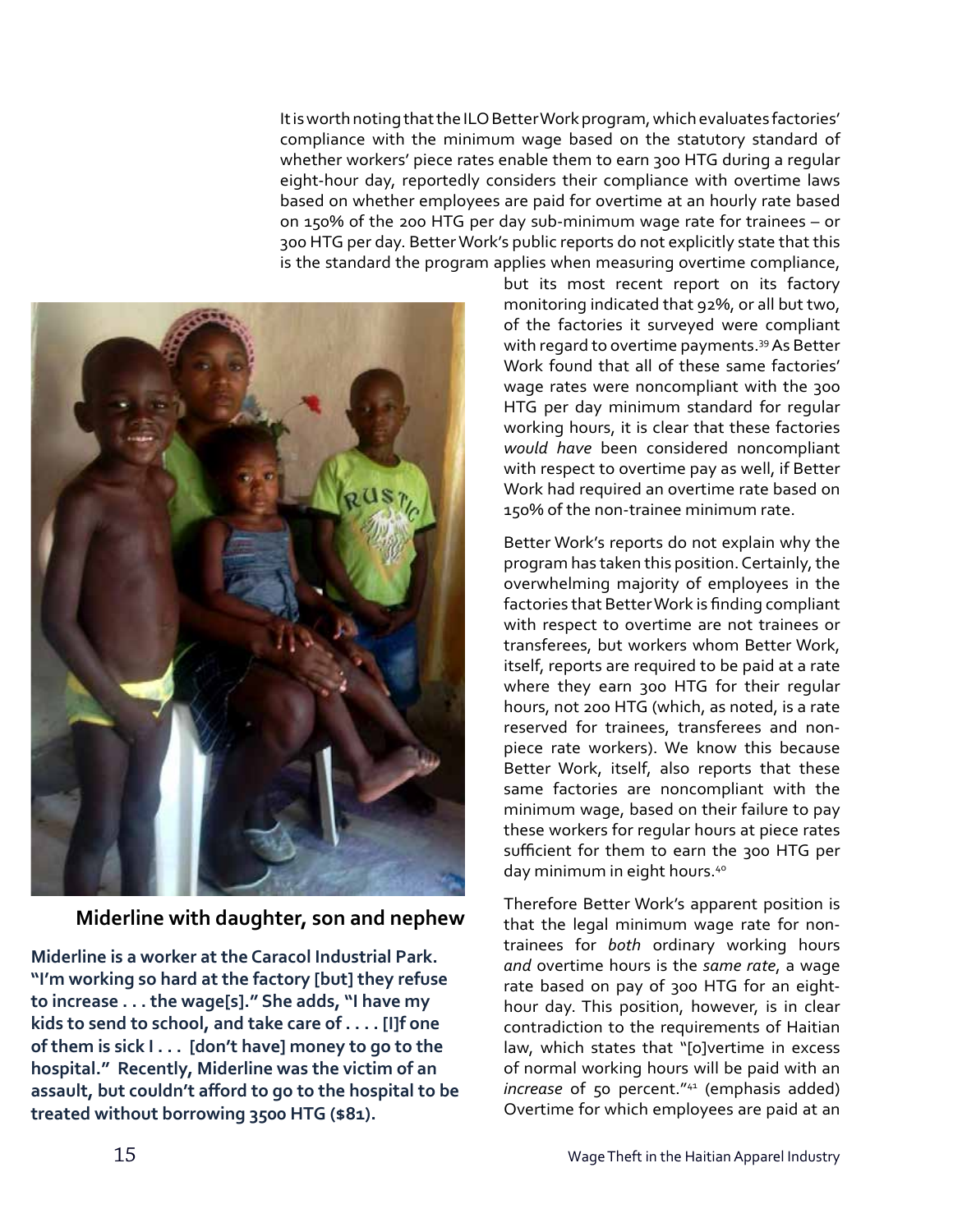hourly rate based on 300 HTG for eight hours' work (1.50 x 200 HTG) is not being paid "with an increase of 50 percent"<sup>42</sup> since the same workers, by law, should already be paid at the same rate – 300 HTG for eight hours work – for their *regular* working hours.

The interpretation of the law apparently adopted by the ILO Better Work program – that the legal minimum rates for overtime hours and regular work hours are the same – also contradicts international labor standards concerning hours of work and payment of overtime, as embodied in the ILO's own very first international convention, Convention 1 (Hours of Work (Industry)) which Haiti, itself, has ratified.<sup>43</sup> Convention 1 explicitly requires that governments set the minimum rate of pay for hours outside regular working time at a rate that is higher than the minimum wage rate for regular hours, directing that "the rate of pay for overtime shall not be less than one and one-quarter times the reqular rate."<sup>44</sup>

This same point was reaffirmed by the ILO in its Recommendation 116 (Reduction of Hours of Work), which explicitly states that "[o]vertime work should be remunerated at a higher rate or rates than normal hours of work."45 Moreover, the ILO's Committee of Experts on the Application of Conventions and Recommendations (CEACR), the body responsible for the application of these standards to the practices of member countries, has observed, with respect to other states, that payment of the same wage rate for overtime and straight time hours is inconsistent with the requirements of Convention 1.46

Finally, from a policy perspective, application of the same minimum wage rate to regular hours and overtime hours directly undermines the purposes that laws on overtime and hours of work are meant to achieve. Traditionally, the requirement to provide a premium wage rate for work outside the regular work day is intended to serve multiple socially beneficial ends: First, premium pay for overtime is appropriate and necessary because workers performing overtime are laboring during time society would otherwise leave them for home life, rest and recreation after the workday.<sup>47</sup> This concern is also reflected, in Haiti's own labor law, in its provisions stating that overtime may only be *required* of workers in cases of emergency<sup>48</sup> and limiting overtime to no more than two hours per day or 80 hours per quarter.49

Secondly, the requirement to pay a premium wage rate for overtime traditionally is intended to expand employment, by imposing an additional cost on simply extending the hours of existing employees (who must be paid at a premium rate), rather than hiring more workers (who can be paid at ordinary rates).<sup>50</sup> Factories that can simply extend their existing workers' hours without increasing wage rates are less likely to hire additional workers – an undesirable outcome, particularly given Haiti's extremely high levels of unemployment. In 2010, overall unemployment in the country's economy, including the informal sector, was estimated at  $40.6\%$ .<sup>51</sup>

It is unclear why the ILO-IFC Better Work program has chosen to evaluate factories' compliance with respect to overtime compensation based on whether factories pay workers for this time at a rate that is no higher than the wage they should already be receiving for their regular work hours. The WRC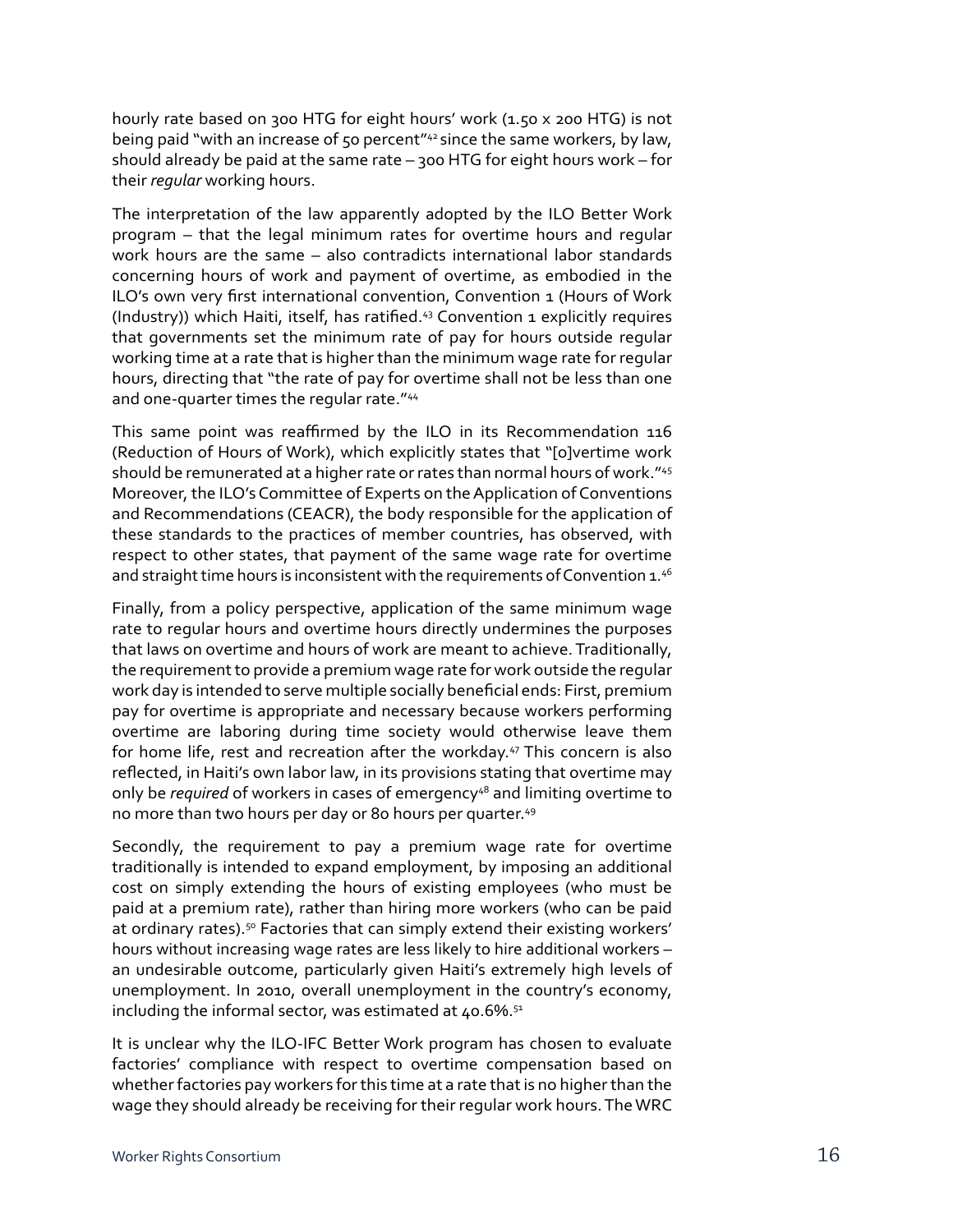has requested an explanation from the ILO-IFC Better Work program for its position on this issue but, as yet, has not received a substantive response. Given that this position appears to directly contradict the requirements of Haitian labor law and the ILO's own standards and recommendations, the WRChas, instead, calculated the degree of wage theft affecting these workers that is related to overtime work based on whether factories compensate workers for this time at a rate equivalent to an increase of 50% over the legal minimum wage for regular working hours – a rate sufficient for workers to earn 300 HTG in eight hours. As noted, this calculation yields a minimum legal rate for overtime of 56.25 HTG per hour (\$1.31 per hour).<sup>52</sup>

#### **D. ILO-IFC Reports Reveal Pervasive Minimum Wage Violations**

Since it began monitoring the country's garment factories in 2009, the ILO-IFC Better Work program has documented widespread and pervasive



minimum wage violations in the sector. The Better Work program was established by the International Labor Organization (ILO) and the International Finance Corporation (IFC) with funding from the U.S. Department of Labor to assess, report on and provide assistance with compliance with the labor standards required for duty free access to the U.S. under the HOPE II Legislation. Better Work is a voluntary program, but all 24 garment factories in Haiti currently are participating in the program.

According to Better Work's public reports, non-compliance with the minimum wage has not only been widespread but also has risen over time, despite the fact that both factories and buyers have received repeated notice of this law-breaking via Better Work's factory audits. Better Work first publicly reported on factories' violation of the minimum wage in April 2011 when it observed that 61% of factories were noncompliant in this area. Since then, Better Work has reported

non-compliance with the minimum wage at 91% (October 2011), 90% (April 2012), 95% (October 2012),<sup>53</sup> and 100% of factories surveyed (April 2013).<sup>54</sup>

Because both factories and buyers have been informed of these findings, they have had repeated opportunities to halt and remedy these violations. Instead, they have allowed the situation to continually worsen.

In its April 2013 report, Better Work reported that piece rates were set so low that only 16% of the workers who worked in the 24 audited factories received the legal minimum wage. This epidemic of wage theft occurred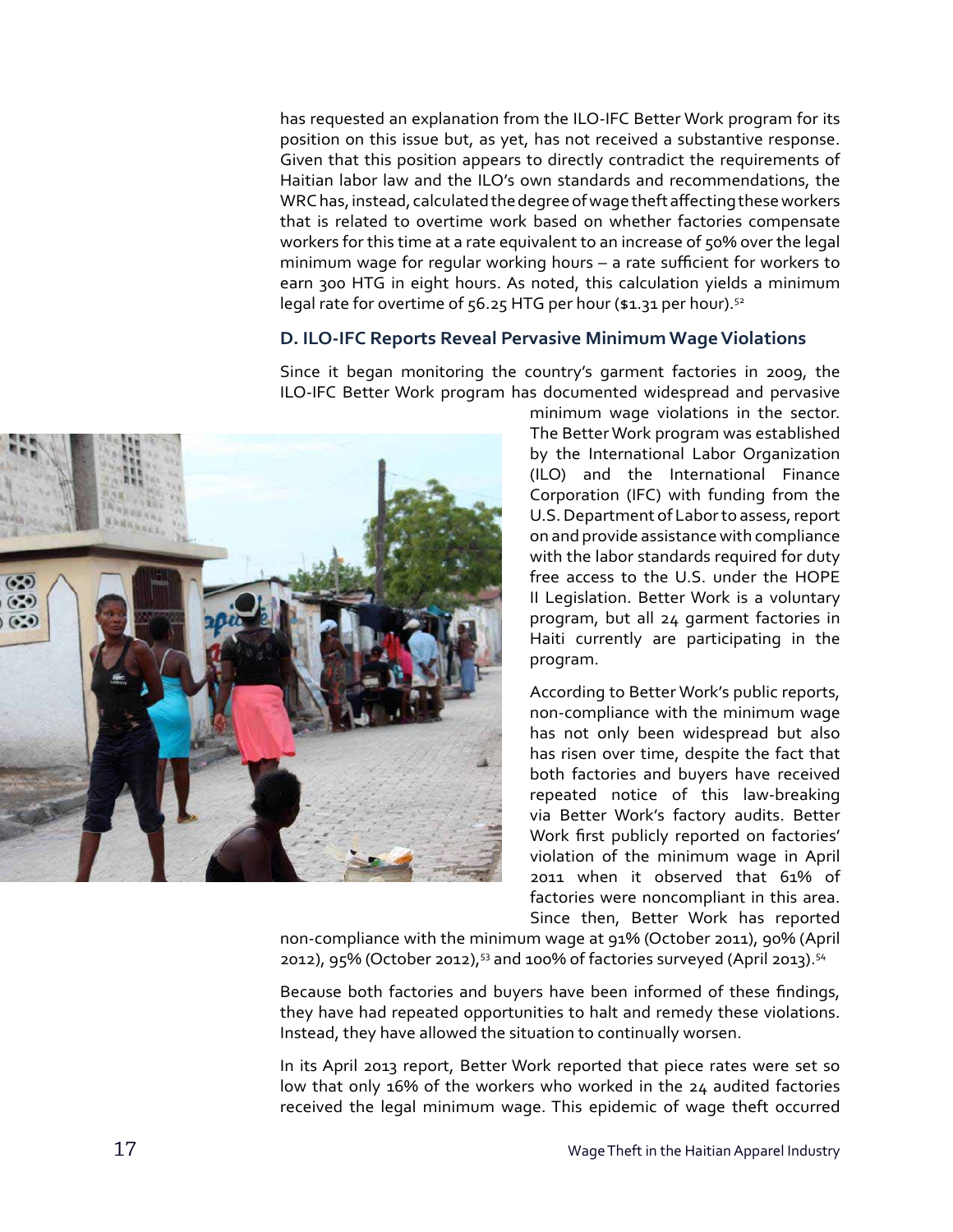across the country's garment sector, in Port-au-Prince – among factories located inside, and outside, of the Sonapi Industrial Park – and in both of the country's industrial zones outside of the capital, including the Caracol and Codevi industrial parks.

In its April 2013 report, Better Work also identified other wage and hour violations that, while, much less pervasive than the nonpayment of the minimum wage, were found in significant numbers of factories**.** Some of these violations resulted in further underpayment to workers of wages they were legally due, exacerbating the loss of income workers already were suffering from factories' failure to pay the legal minimum wage.

With regard to working hours, Better Work reported that among the 24 factories participating in its monitoring program:

- • "Six factories [we]re reported in non-compliance for exceeding the overtime legal limit, which is 80 hours per trimester…."
- "...Regarding Regular Hours, in five factories the employer did not keep working time records that reflect the hours actually worked, and in two factories the employer did not comply with the daily break period."
- "In four factories, workers reported that overtime is not voluntary."
- "Better Work Haiti also observed noncompliance for failure to obtain authorization from the Department of Labour to perform overtime (three factories) and to work on Sundays (one factory)."55

Again, given that the Better Work program has repeatedly reported both nonpayment of the minimum wage and other wage and hour violations across the Haitian garment section, it is clear that both factory owners and international brands and retailers are well aware of this law-breaking. Nevertheless, the theft of wages from workers has only grown worse over time and spread to every garment factory in Haiti.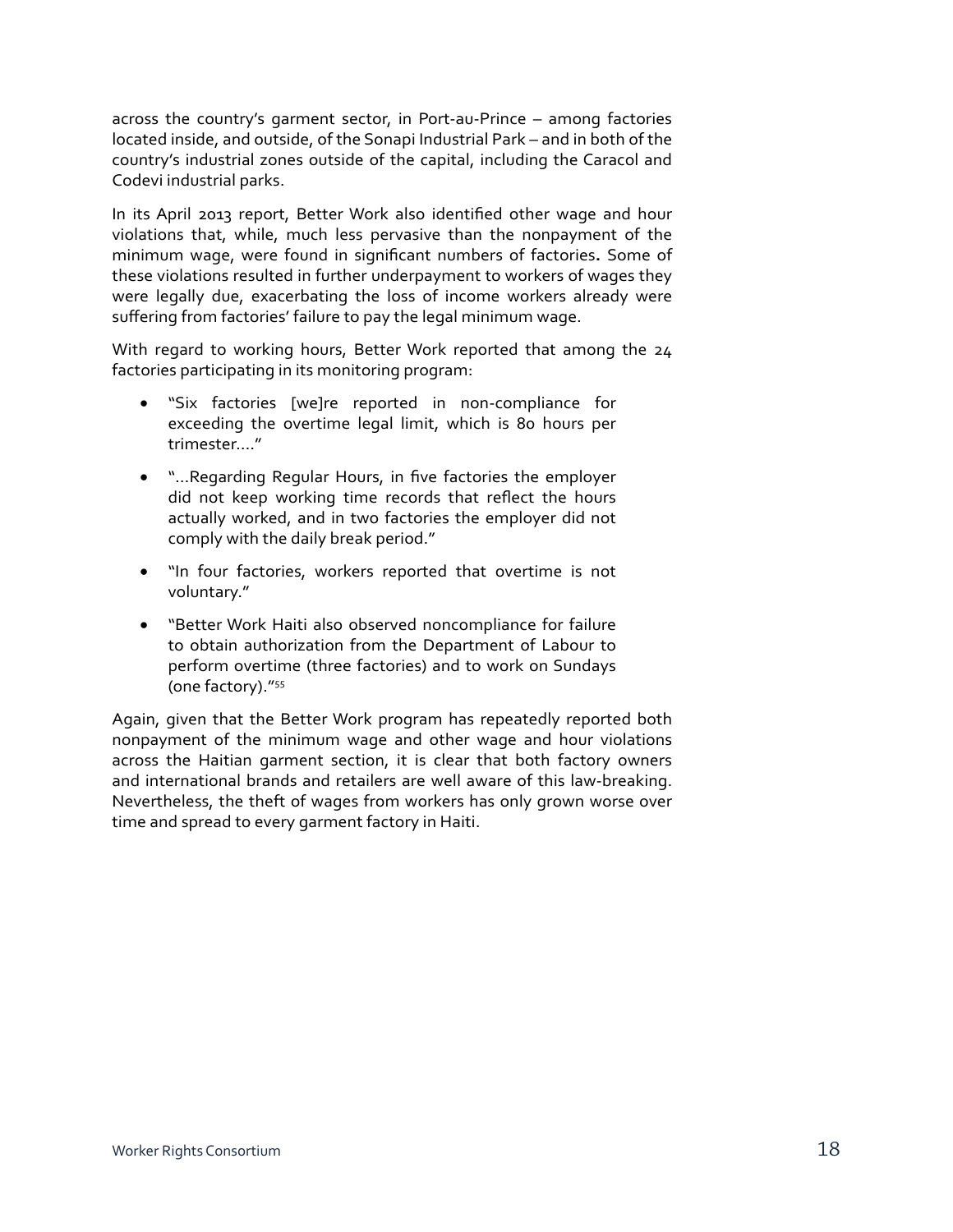# **III. Methodology for this Report**

**T**he WRC carried out field research for this study in two phases from November 2012 to September of 2013. The first phase involved interviews with workers from factories in Port-au-Prince and the second phase involved interviews with workers from the Caracol Industrial Park.

Haiti has two free trade zones outside of Port-au-Prince, Codevi in Ouanaminthe on the country's border with the Dominican Republic and the Caracol Industrial Park on Haiti's northern coast. Workers from Caracol were not included in the initial phase of the study which began in November 2012 because, at that time, the industrial park's anchor factory had only recently begun operating.

The WRC conducted interviews with and collected paystubs<sup>56</sup> from 72 workers across five factories that focused on wages, piece rates, and working hours. The WRC interviewed only production workers who were not trainees or recent transferees, and, therefore, to whom the 300 HTG per day minimum wage clearly applied. Additionally, the WRC gathered information from 22 of these workers concerning the effects of minimum wage noncompliance on their ability to pay daily expenses for their families. In Port-au-Prince, the workers interviewed were employed by four factories: Premium Apparel ("Premium"), Genesis, Global Manufacturers & Contractors ("GMC") and One World Apparel ("One World").

The WRC believes that the conditions found at these factories are representative of those prevailing in the Haitian export garment manufacturing sector as a whole. As noted, the ILO-IFC Better Work program which monitors all 24 of the country's garment factories consistently has found widespread minimum wage violations in the sector, with its most recent report finding noncompliance at every single factory.<sup>57</sup> In addition, the owners of the factories whose workers were interviewed for this study also own or share ownership of a number of other garment factories in the country, including factories inside, and factories outside, of Port-au-Prince's primary free trade zone, Sonapi.

Finally, the brands and retailers that do business with these factories comprise a representative sample of the North American apparel companies doing business in Haiti – from top t-shirt manufacturers like Gildan and Hanes to leading retailers like Gap and Walmart. The Premium and Genesis factories are suppliers to Gildan, the Canadian apparel firm that is the world's largest manufacturer of t-shirts, and have been publicly disclosed as suppliers of apparel licensed by U.S. universities and colleges.<sup>58</sup> GMC is a factory that produces for the U.S. apparel company, HanesBrands Inc., another top t-shirt manufacturer. One World is a factory that makes apparel for major retailers like Walmart, as top U.S. suppliers of work uniforms, such as G&K, Strategic Partners (maker of Dickies and Cherokee medical uniforms) and Superior. The factory that is the anchor tenant in the Caracol Industrial Park, S&H Global, also produces apparel for Walmart, as well as for other major U.S. retailers, such as Target, Old Navy and Kohl's.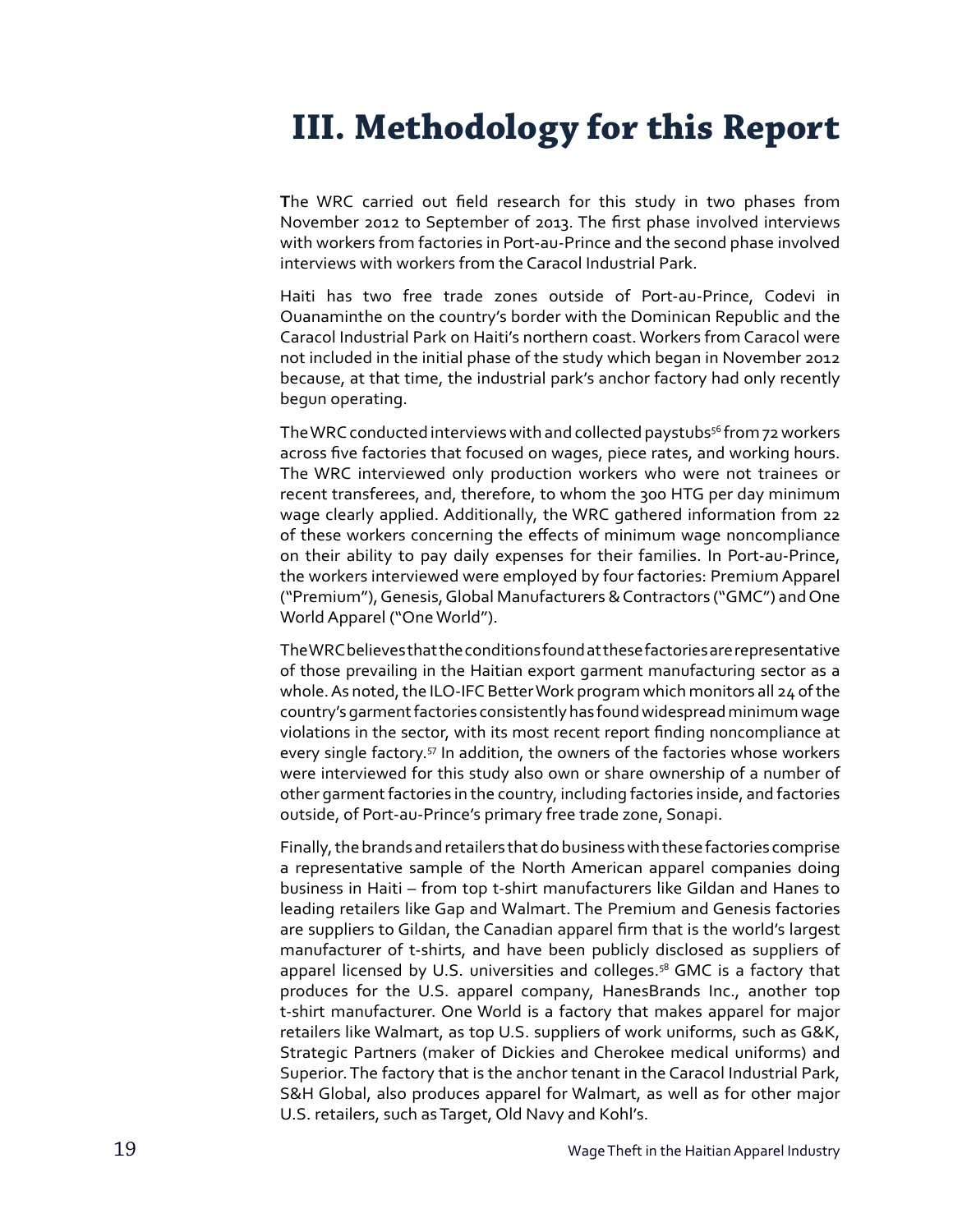### **IV. Stealing from the Poor: Wage Theft in Haitian Garment Factories**

Research conducted by the WRC for this report finds that the majority of Haitian garment workers are being denied *nearly a third* of the wages they are legally due as a result of the export factories' theft of their income. Wage theft in the Haitian garment industry results from three practices consistently followed by factory owners, which, although unlawful, are pervasive throughout the sector: First, employers illegally set the amounts they pay workers for each garment ("piece rates") so low – or the numbers of garments that workers must sew in a day ("production quotas") so high – that workers are unable to earn the legal minimum wage in an a regular workday.

Second, employers calculate the premium that must be paid for overtime based on a wage rate that is below the legal minimum wage for production workers. Third, the Port-au-Prince factories require workers to perform a significant amount of labor "off-the-clock" for which they unlawfully fail to compensate workers. Below, we show how these unlawful practices affect the wages of Haitian garment workers by detailing how they are used at the factories from which workers were interviewed for this study.

#### **A. Wage Theft in Port-au-Prince Garment Factories**

The WRC's investigation found that wage theft in Port-au-Prince garment factories robs workers of almost one third of their legally earned pay. In the section below we present: 1) an overview of violations found across all of the factories from which workers were interviewed, 2) for each factory from which workers were interviewed, the piece rates and other pay practices that produce these violations, and 3) the factories' work schedules and other wage and hour violations that were identified.

#### **1. Minimum Wage Violations**

#### *i. Overview*

The WRC found that, on average, workers were paid *32% less than the law required*, as their average work week was 58.2 hours (21% longer than the standard 48 hour workweek), but they



**Osnaque is a garment worker in Port-au-Prince. Her wages barely cover the cost of food alone. "It is like we give our days [of work at the factory] as a gift, because the money they pay us doesn't allow us to meet our needs, but it is with this little money, that we have to do everything. We never can accomplish anything in our lives, because with a salary like that, we can only eat and nothing else."**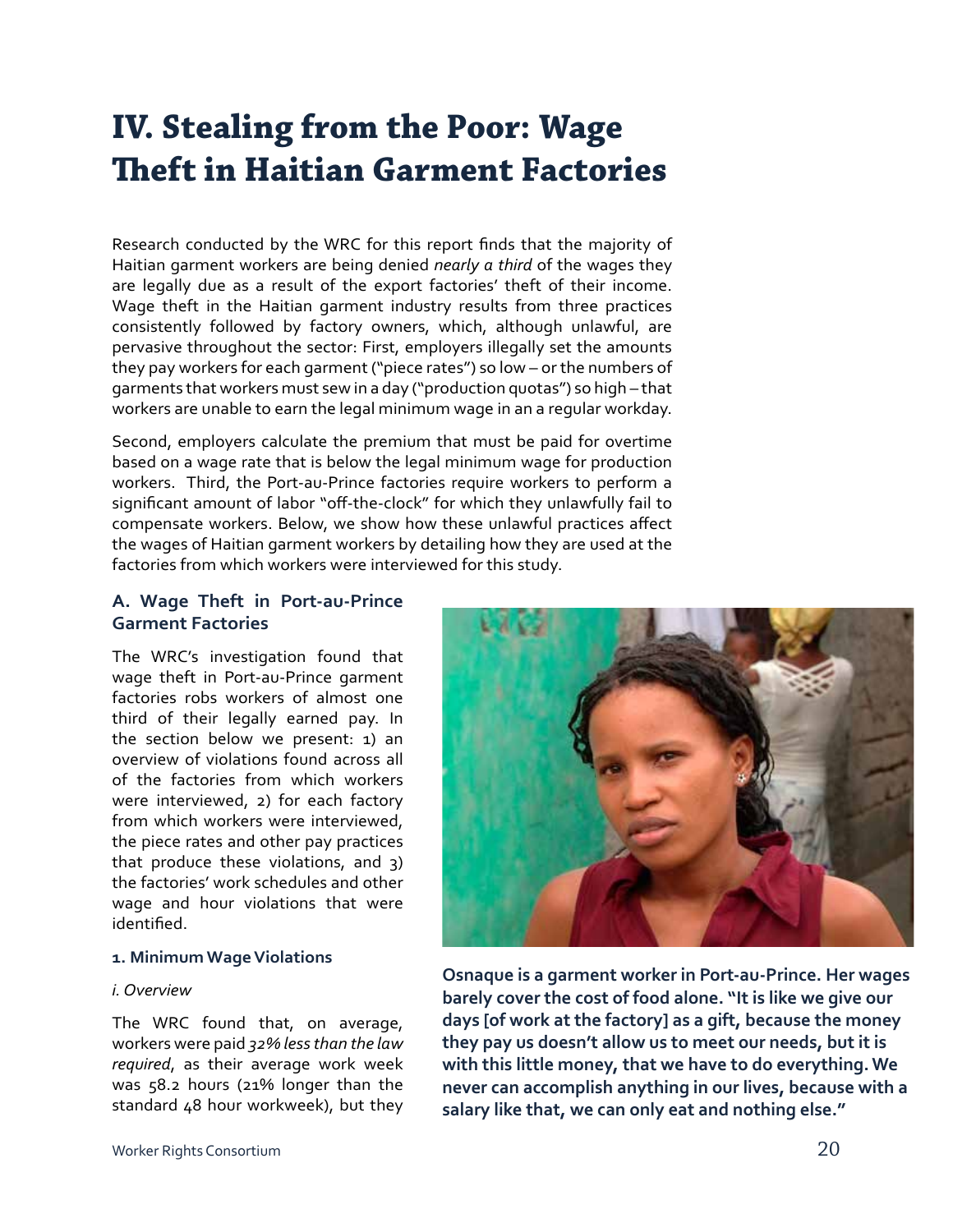were paid for these hours 9% less than the minimum wage for the standard 48 hour workweek. As noted, this denial of earned wages is the result of three unlawful practices: (1) nonpayment of the minimum wage for straight time hours, (2) work off-the-clock, and (3) underpayment of overtime hours.

#### *ii. Nonpayment of Minimum Wage for Regular hours*

The majority of the income losses of Haitian garment workers to wage theft by their employers appear to be caused by factories' nonpayment of the legal minimum wage for workers' straight time (i.e., non-overtime) hours. This is a result of factories setting piece rates so low or, conversely, production quotas so high that workers are unable to earn enough in eight hours to meet the legal minimum daily wage.

Among workers interviewed for this study, their daily straight time wages averaged 234 HTG ( $$ 5.43$ ), 22% lower than the 300 minimum the law requires. The average degree of underpayment reported by workers ranged per factory from 15% to 29% below the minimum wage (see below for detailed information by factory). This shows that not only – as the ILO-IFC Better Work program already has reported – are minimum wage violations *pervasive* in the Haitian garment sector, but also that they are *substantial*, denying workers almost a quarter of the wages they are legally due for their regular hours of work alone.

#### *iii. Work Off-the-Clock*

As detailed below, workers perform significant amounts of work off-theclock – during lunch breaks, and before and after their regular working hours – resulting, in all, in their being cheated of an average of *seven weeks' pay per year*. Employees report that they often work off-the-clock in order to produce more pieces per day and, thereby, increase their wages, but also, on occasion, because they are pressured to do so by factory managers.

In either case, however, workers are not being legally compensated for this additional work time. Instead they are being underpaid in two respects: First, the piece rate they receive for this additional production is the same one they receive during their regular on-the-clock hours, which, as discussed above, is set at an unlawfully low level. Second, as the time factory employees spend working off-the-clock is in addition to their regular working hours, it should be compensated as overtime, at a premium rate.<sup>59</sup> Again, this work is, instead, paid at the same unlawfully low piece rates as the employees' regular working time.

|                                                                | <b>One World</b> | <b>Genesis</b> | Premium | <b>GMC</b> | Average |
|----------------------------------------------------------------|------------------|----------------|---------|------------|---------|
| Average Hours Worked Off-the-clock per Month                   | 8                | 27             | 23      | 19         | 19      |
| Average Hours Worked Off-the-clock per Year                    | 97               | 324            | 273     | 226        | 231     |
| Average Weeks' Wages Owed                                      | 2.03             | 6.75           | 5.70    | 4.71       | 4.82    |
| Average Weeks' Wages Owed<br><b>Including Overtime Premium</b> | 3.04             | 10.13          | 8.56    | 7.07       | 7.23    |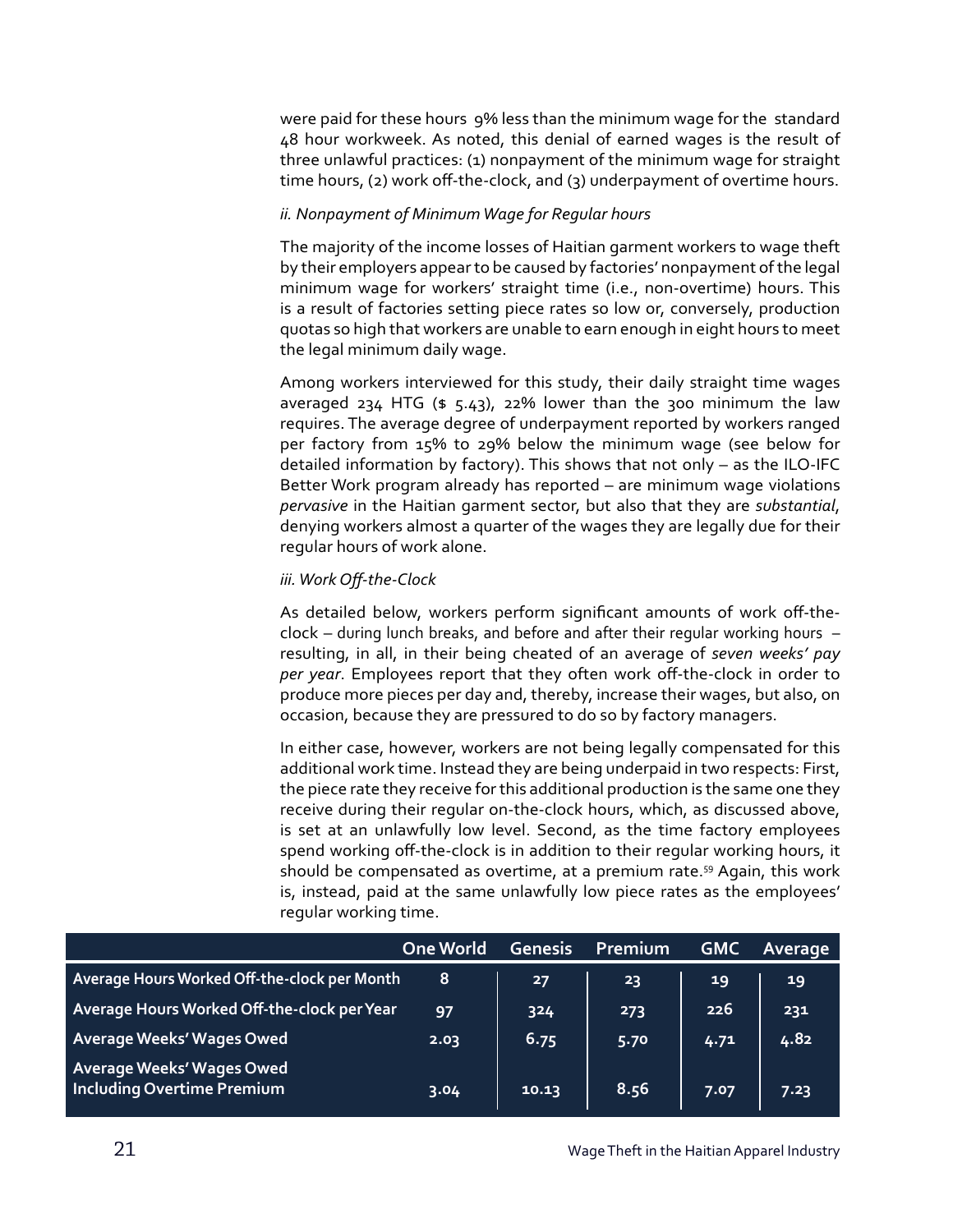#### *iv. Underpayment of Overtime Hours*

Finally, even when factories do pay employees at a premium rate for working beyond their regular hours, the premium they pay for this overtime work is based on a regular wage rate of 200 HTG day, a wage rate that, as noted, is supposed to be reserved for trainees, job transferees and non-production workers, not the majority of the factories' regular workforce. Employers thus pay overtime hours at a rate of 37.5 HTG (\$0.87) per hour, whereas if they paid workers the required 50% premium on the 300 HTG per day minimum wage (as opposed to the 200 HTG per day training wage) workers would earn 56.25 HTG per hour (\$1.31) for overtime. As a result, factories underpay workers by 33% for every overtime hour employees perform.

This practice has a dramatic effect onworkers'wages:Average dailywages for workers who were interviewed for this study, including wages for overtime, were 270 HTG (\$6.27). Yet if workers had been paid the legal minimum wage (300 HTG per day) for their regular working hours and, as the law mandates, a 50% premium on this rate for their overtime hours, they would have been paid 396 HTG (\$9.19), nearly a third (32%) more.

|                                                            | <b>One World</b>     | <b>Genesis</b>                | Premium                       | <b>GMC</b>                  | Average                       |
|------------------------------------------------------------|----------------------|-------------------------------|-------------------------------|-----------------------------|-------------------------------|
| Average Hours Worked (per day)                             | 8.9                  | 10                            | 10                            | 10.2                        | 9.7                           |
| <b>Average Wages Received</b><br>(including overtime pay)  | 236 HTG<br>(55.48)   | 273 HTG<br>$($ \$634.00)      | 293 HTG<br>(\$6.80)           | <b>279 HTG</b><br>( \$6.48) | <b>270 HTG</b><br>$($ \$6.27) |
| <b>Wages Legally Owed</b><br>(at minimum wage)             | 351 HTG<br>( \$8.15) | 413 HTG<br>(s9.60)            | 411 HTG<br>$($ \$9.54 $)$     | 423 HTG<br>$($ \$9.82 $)$   | 396 HTG<br>(59.19)            |
| Percentage Underpayment                                    | 33%                  | 34%                           | 29%                           | 34%                         | 32%                           |
| <b>Average Straight Time Wages</b><br>(excluding overtime) | 213 HTG<br>(4.95)    | <b>239 HTG</b><br>$($ \$5.55) | <b>254 HTG</b><br>$($ \$5.90) | <b>223 HTG</b><br>(55.18)   | <b>234 HTG</b><br>(55.43)     |
| Percentage Underpayment                                    | 29%                  | 20%                           | 15%                           | 26%                         | 22%                           |

#### **2. Individual Factory Findings: Underpayment of Daily Minimum Wage**

Even considering wages for regular (straight time) working hours alone, garment factories in Port-au-Prince cheat workers of a significant portion of their daily pay. The pay practices of each factory and the straight time wages recorded in its workers' pay stubs are discussed below.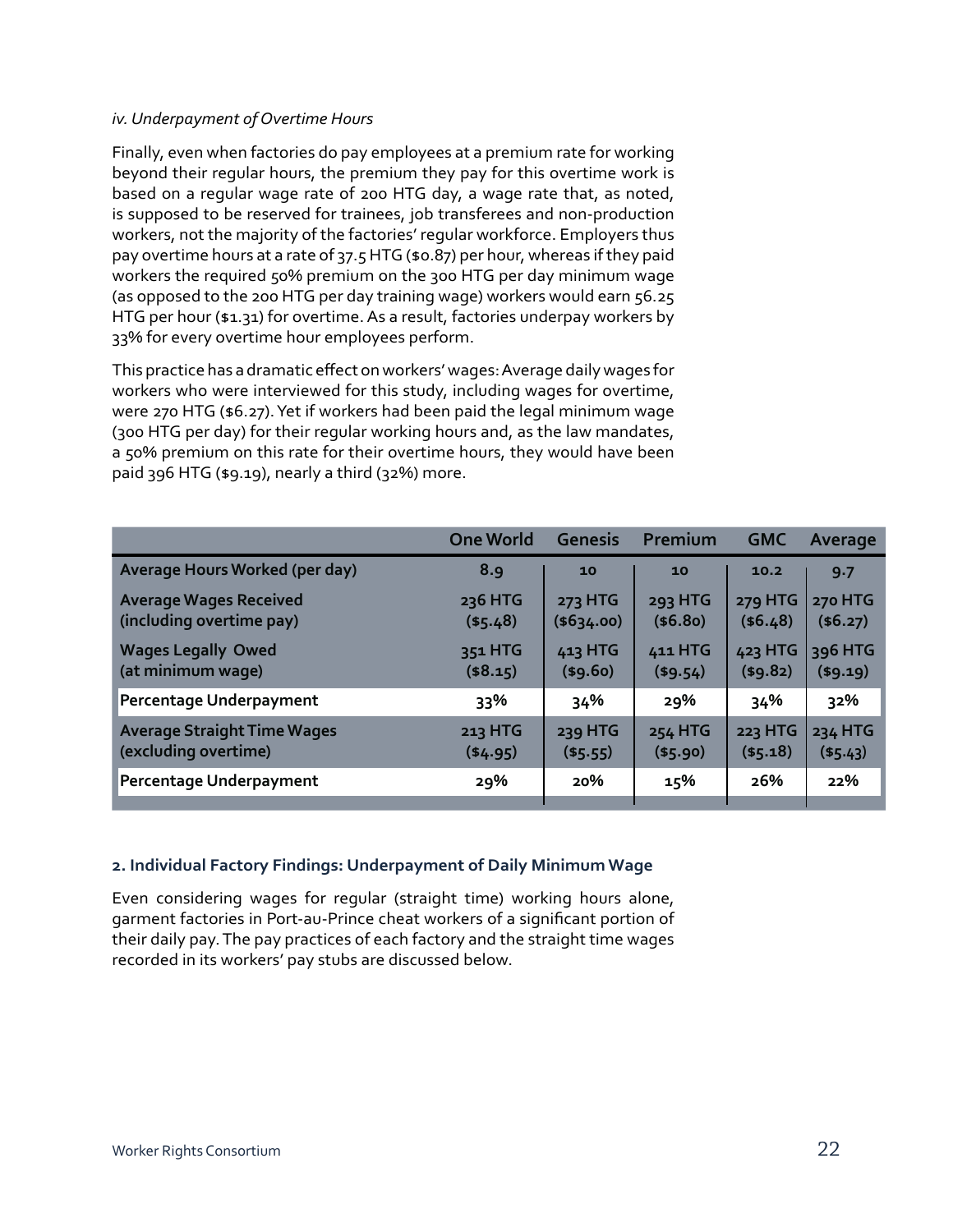|                                                                 | <b>One World</b> | <b>Genesis</b> | <b>Premium</b> | <b>GMC</b> | <b>Average</b> |
|-----------------------------------------------------------------|------------------|----------------|----------------|------------|----------------|
| Percentage of Workers Earning 300 HTG<br>in an 8-hour Day       | $\mathbf{0\%}$   | $0\%$          | 3%             | $o\%$      | $1\%$          |
| Percentage of Workers Earning 300 HTG<br>in a Day with Overtime | $\mathbf{0\%}$   | 10%            | 48%            | 44%        | 25%            |

#### *i. Genesis*

Genesis is a factory that produces t-shirts for Gildan which are supplied to U.S. university licensees, $60$  and currently employs roughly 1,160 workers. Workers employed at Genesis report that they are paid 6 HTG (\$0.13) per box of six dozen t-shirts that their module produces. In order to reach the minimum wage of 300 HTG, workers must produce 3,600 t-shirts in a single eight hour shift, which workers report is impossible to do, and as a result workers' wages fall significantly short of the minimum wage due to this unrealistically high production quota.

Even taking in production bonuses and other non-guaranteed salary adjustments, none of the workers interviewed from Genesis were paid the legal minimum of 300 HTG for eight hours' work. Analysis of these workers' weekly paystubs revealed that their regular straight time pay averaged only 239 HTG per day (\$5.55 per day or about \$0.69 per hour), more than 20% underpayment of the minimum wage for straight time hours alone. In fact, only 10% of the weekly paystubs that were examined showed wages for workers from Genesis reaching the 300 HTG legal minimum even when one included the pay they had received for overtime hours as well.

#### *ii. GMC*

GMC employs nearly 2,000 workers, making it one of the largest factories in Port-au-Prince. Workers at GMC produce t-shirts for Hanes, of which they, like their counterparts at Genesis, must complete 3,600 in an eight-hour day to receive the 300 HTG legal minimum wage. And not surprisingly, as at the Genesis factory, due to this impossibly high quota, none of the workers interviewed actually received the 300 HTG minimum wage for their regular hours. Instead, GMC workers received on average only 223 HTG for their regular hours (\$5.18 a day or \$0.64 an hour), 26% less than the minimum wage. Even taking into account their overtime hours and pay, fewer than half (44%) of the workers who were interviewed received the 300 HTG daily minimum wage that is supposed to be paid for regular hours alone.

#### *iii. One World*

The One World factory employs 1,358 workers who produce a variety of garments, including pants, tops and overalls, for U.S. retailers like Walmart and suppliers of work uniforms, including G&K and Superior. Workers are paid according to different piece rates which vary according to the type of garment and operation. Depending on the complexity of the work required on each piece, workers receive a rate of 1 to 4.8 HTG (\$0.02-0.11) per dozen pieces completed.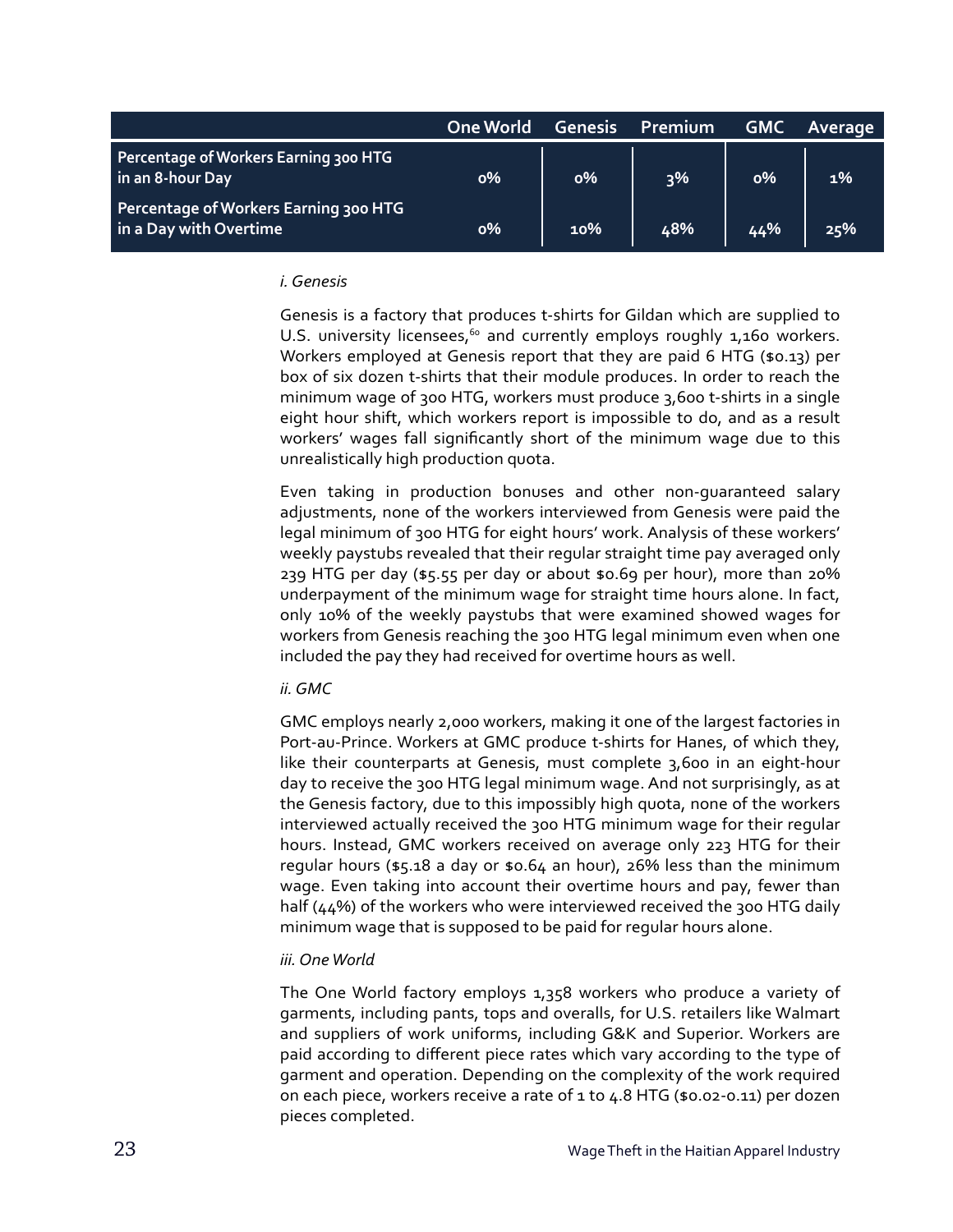A review of pay stubs of workers from One World who were interviewed indicated that One World had the lowest average pay of any of the four factories in Port-au-Prince where workers were interviewed. The paystubs that were examined revealed that workers' daily straight time wages (without overtime pay or hours), averaged 213 HTG (\$4.95 per day or \$0.62 per hour), a 29% underpayment. Even when overtime pay and non-guaranteed

production bonuses were included, none of the paystubs from One World showed workers receiving the 300 HTG minimum that workers are required to be paid for regular hours.

#### *iv. Premium*

Premium employs 1,114 workers who also produce t-shirts for Gildan which are supplied to U.S. university licensees, and are paid the same piece rates that prevail at Genesis. They are required to produce 3,600 t-shirts per day in order to receive the legal minimum wage of 300 HTG for eight hours' work. Yet even taking into account production bonuses and other non-guaranteed salary adjustments (but excluding overtime hours and pay), only 3% of workers actually receive the minimum wage for their straight time hours. Even including their overtime pay, just fewer than half (48%) of workers received the 300 HTG minimum which the law requires workers to be able to earn in their regular working hours. Even though this factory had the highest straight time wages of any of the four from which workers were interviewed, wages at Premium fell significantly short of the legal minimum, with workers earning, on average, 254 HTG (\$5.90 per day or \$0.74 an hour) for their straight time hours, a 15% underpayment.

#### **3.Underpayment ofOvertime andWorkOff-the-Clock**

#### *i. Overview*

As a result of both the unlawfully low wages they are paid for their regular working hours, and direct threats and pressure by management, workers report that they are both compelled by necessity and coerced by authority to work beyond the standard eight-hour workday. At all four factories from which workers were interviewed employees reported being required to perform overtime as part of their regular work schedules.<sup>61</sup>

Employees also reported working a significant amount of overtime "off-the-clock," that goes unrecorded in their working hours, though it was



**garment factories for ten years, but even as an experienced worker he is not able to reach the impossibly high production quota the factories require workers to meet in order earn the minimum wage. Says Jude, "This is exploitation, we are broken down, we can't continue like this. I am a young person and I have already worked in the factories for ten years. They never give us a chance."**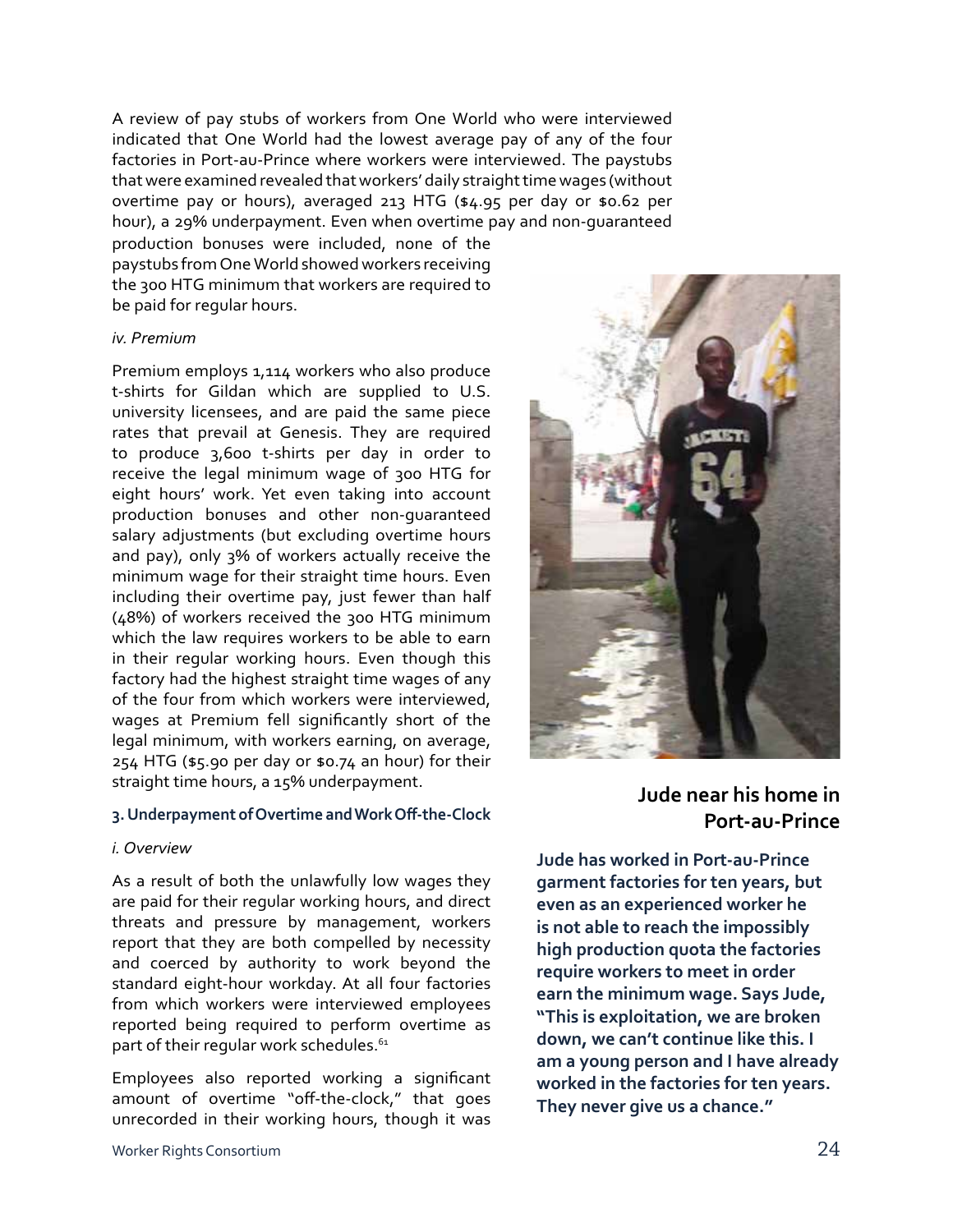reflected in the record of their overall production, i.e., the number of pieces they completed during a single workday. As discussed, even though this additional work helps employees earn more as a result of having completed more pieces (or having met their production quotas), workers do not receive the compensation for this time that they are legally due. This is because, as already noted, the piece rates they are paid are unlawfully low (or the production quotas they are required to meet are unlawfully high), and, because this time is not recorded, it is not paid at the premium rate that is legally mandated for overtime.

The table below presents the share of workers interviewed from each of the four factories who reported working off-the-clock before and/or after the regular workday and/or during their lunch period. Findings regarding working hours and overtime are discussed by factory.

|                                                                                       | <b>One World</b> | Genesis | Premium | <b>GMC</b> | Average |
|---------------------------------------------------------------------------------------|------------------|---------|---------|------------|---------|
| Percentage of interviewed workers<br>reporting working before the workday             | 67%              | 91%     | 94%     | 67%        | 81%     |
| Percentage of interviewed workers<br>reporting working during the lunch break         | 67%              | 91%     | 100%    | 89%        | 87%     |
| Percentage of interviewed workers<br>reporting working off-the-clock after workday    | 17%              | 82%     | 50%     | 78%        | 54%     |
| Average amount of time reported worked<br>off-the-clock (hours per week, all workers) | 1.87             | 6.24    | 5.26    | 4.35       | 4.45    |

#### *ii. Individual Factory Findings*

#### *a. Genesis*

Workers interviewed from the Genesis factory on average reported working hours that totaled 60 hours per week including straight time hours, paid overtime and work performed off-the-clock. Genesis' official work schedule exceeds the standard 48-hour workweek by 5.5 hours, which are recorded and paid as overtime (though at a premium rate, 37.5 HTG per hour, that is based on the 200 HTG per day minimum wage for trainees and job transferees, not the 300 HTG per day mandated for regular piece-rate employees which would yield a minimum rate for overtime of 56.25 HTG). These overtime hours, therefore, are underpaid by 33%.

This overtime is mandatory. Workers reported that the factory's gates remain closed until the end of the workday and that workers are not permitted to leave the premises before this time without special permission from the factory's management. Workers believed they would be fired or suspended if they refused to work until the end of the daily schedule which includes an hour of overtime.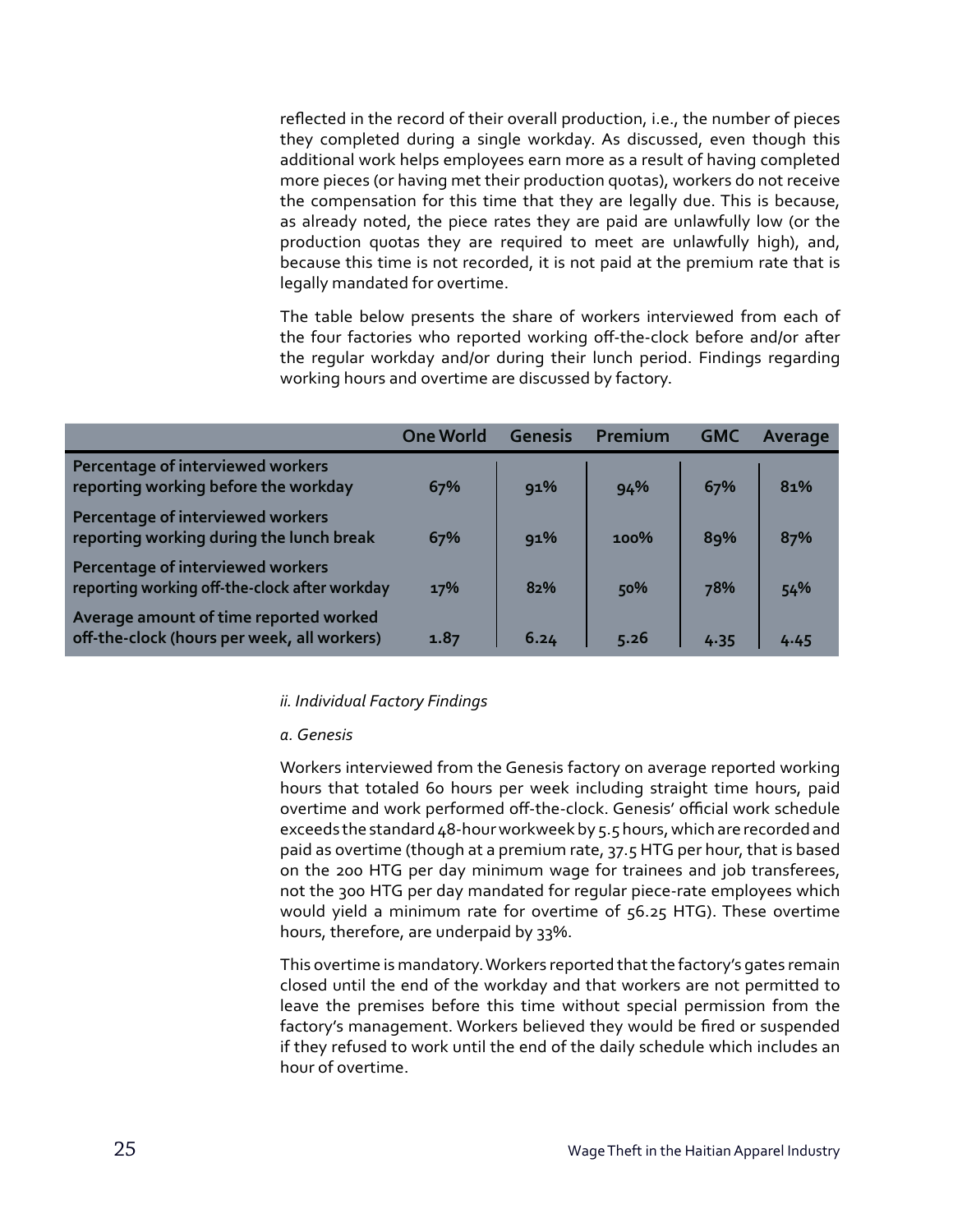Due to both economic need and pressure from company managers, Genesis workers also perform a significant amount of additional work "off-the-clock." More than 90% of the Genesis workers who were interviewed reported working off-the-clock before the beginning of their workday, on average, indicating that those that did so, worked an average of 20 minutes. Among the interviewed Genesis workers, 82% also stated that they worked past the end of their recorded overtime, with those that did so, working 19 minutes on average.

In addition, 91% of the Genesis worker interviewees reported that they worked during part of their hour-long lunch break, with 35 minutes the average period of off-the-clock-work indicated during this time. One Genesis worker told interviewers that when he attempted to take his full hour-long lunch break, his supervisor threatened to fire him if he did not return to work before the end of the meal period.

The result of this off-the-clock work is a significant loss of legally-earned wages for the affected workers. Genesis workers who were interviewed reported, on average, working 6.24 hours off-the-clock on a weekly basis, a figure that amounts to 342.22 hours per year of what is, under Haitian law, unpaid overtime the equivalent of the theft annually of 60.79 days' wages. The workers from Genesis who were interviewed for this study reported, on average, that they worked, in all, 60 hours per week, for which they were paid 273 HTG per day (\$6.34).

While these weekly hours were 25% longer than the 48-hour regular workweek established by Haitian law, the wages workers received were still 9% below the legal minimum wage for straight time work alone, 300 HTG for an eight-hour workday. By comparison, if the wage rates at Genesis did enable workers to earn the legal minimum of 300 HTG per day for their straight time hours, and if these workers were paid for their additional work time at the legally mandated 50% premium on their straight time rates, then the interviewed workers would have received, on average 413 HTG per day (\$9.59), 34% more than the average amount they actually were paid.

#### *b. Premium*

Workers who were interviewed from the Premium factory on average reported working 60 hours per week, a total that included the straight time hours, recorded overtime, and work off-the-clock.The factory's official work schedule exceeds the standard 48-hour workweek by 6 hours per week. Workers reported that these additional hours are mandatory, and are paid at a premium rate for overtime, 37.5 HTG (\$0.87) per hour, that is based on the 200 HTG per day sub-minimum wage for trainees and job transferees, rather than the 300 HTG per day minimum wage that is applicable to regular piecerate employees.

Due to both economic necessity and coercion by supervisors, workers at Premium perform a significant amount of additional unrecorded overtime in addition to the hour of recorded overtime included in the factory's official work schedule. Ninety-four percent of the workers from Premium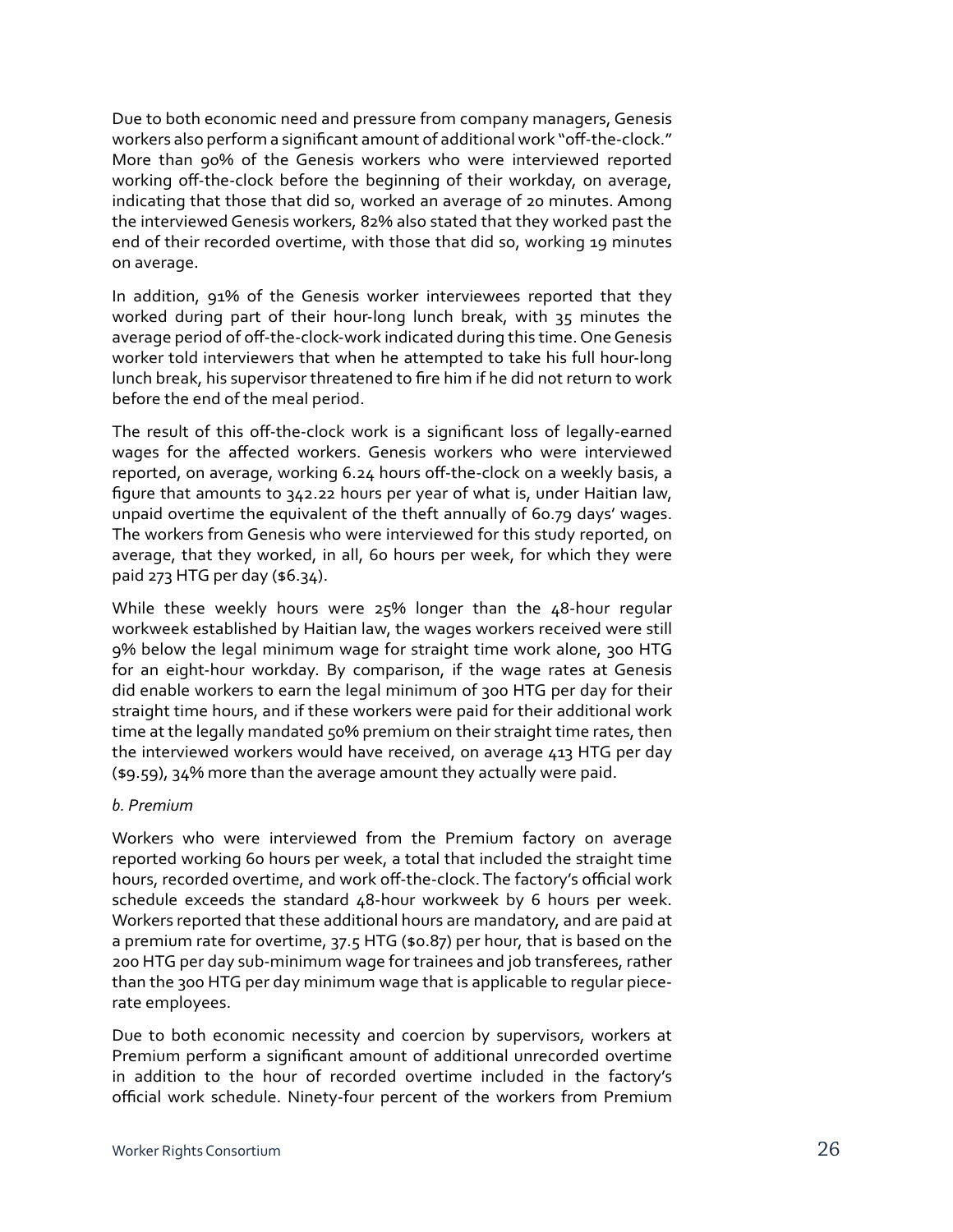who were interviewed for this study reported working off-the-clock before the beginning of the workday, on average, for 26 minutes. Among these interviewees, in addition, 50% stated that they worked past the end of the workday, on average, for 12 minutes. Lastly, all (100%) of the Premium workers who were interviewed reported that they worked during their hourlong lunch break, on average for about 33 minutes.

While all of the workers from Premium who were interviewed identified economic need as the primary reason they worked off-the-clock, several also stated that factory supervisors verbally pressure workers to return to work off-the-clock during their lunch breaks. Pressure to work off-the-clock is most intense for those workers at the front of the production line who provide materials to their coworkers seated behind them. For example, one such worker who chose not to work during his lunch period reported that he was called into the factory office and berated for "handicapping" work in his production line.

The result of this off-the-clock work is a significant loss of wages for the affected workers. Employees from Premium who were interviewed for this study reported, on average, working 5.27 hours off-the-clock on a weekly basis, a figure that amounts to 273.78 hours per year of what is, under Haitian law, unpaid overtime the equivalent of the theft annually of 51.33 days' wages.

Premium workers reported being paid daily wages that averaged 293 HTG (\$6.80), for working an average of ten hours per day. While this was the highest average daily wage reported at any of the five factories where workers were interviewed for this study, it was still 2% below the minimum wage, 300 HTG that, by law, workers should be paid for their daily straight time hours alone. Yet, if Premium paid these workers, as the law requires, at a rate that enabled them to earn 300 HTG per eight-hour day, and paid their overtime hours at a 50% premium on that rate, workers would have received 411 HTG (\$9.54) per day, a figure almost 30% higher than the pay they actually received.

As was the case at all four factories in which workers were interviewed, at Premium these additional hours were underpaid on multiple counts: because the piece rates by which workers were paid are set unlawfully low, because work off-the-clock was not compensated, as required by law, at a premium rate as overtime, and, lastly, because even recorded overtime is paid at a premium rate that is calculated based on the 200 HTG per day sub-minimum rate for trainees and job-transferees, rather than the 300 HTG minimum daily rate that applies to regular employees. As a result, Premium underpaid the workers interviewed for this study by, on average, an estimated 29%.

#### *c. GMC*

Workers from GMC who were interviewed for this study on average reported that they worked 61.2 hours per week, which included regular straight time hours, recorded overtime and work off-the-clock. GMC's official work schedule exceeds the standard 48-hour workweek by six to nine hours per week (depending on the department).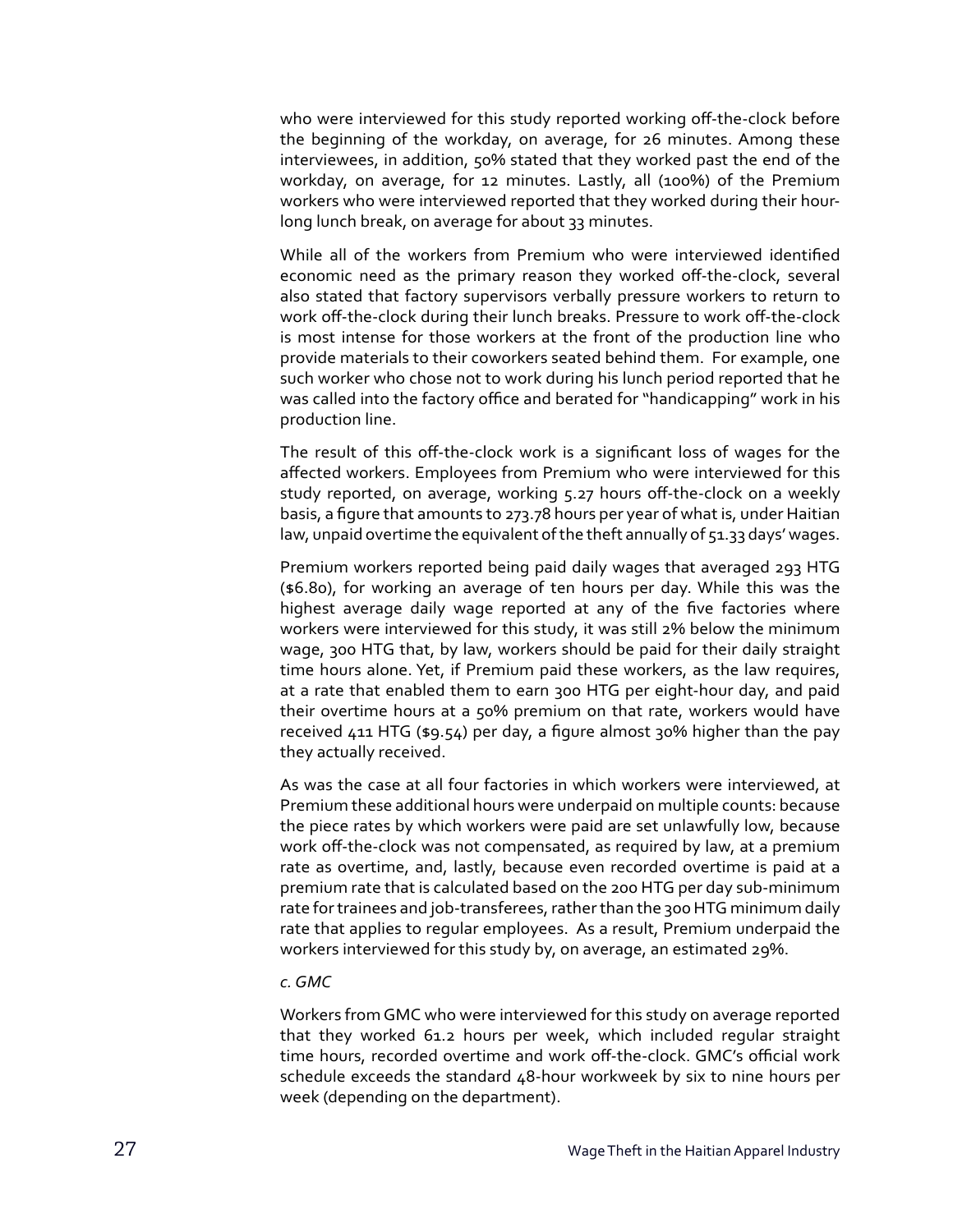These hours are recorded as overtime; however, the premium rate at which they are paid is based on the 200 HTG per day sub-minimum rate for trainees and job transferees rather than the 300 HTG per day rate which is supposed to apply to regular workers. These overtime hours are mandatory, and workers reported their belief that employees who attempted to leave the factory after having worked just eight hours could be suspended or fired for doing this.

In addition to the six to nine hours of recorded overtime that are required of them each week, GMC workers additionally perform a significant amount of work off-the-clock. Interviewees indicated that they did this additional work on account of both their own economic need and pressure from their supervisors.

Workers who were interviewed for this study reported that it was impossible for them to achieve their production quotas or earn the 300 HTG daily minimum wage without performing some work offthe-clock. Of the GMC workers who were interviewed, 67% reported working off-the-clock before the start of the workday, with those who did so, working for an average of 15 minutes. Workers reported that the company provided workers who arrived at work early with coffee and a snack at a discounted price as a way of encouraging them to begin work before the official start of their shifts.



In addition, 78% of the GMC workers who were interviewed stated that

they continued working past the end of their recorded working hours, on average, three times per week, and each time, for 27 minutes. Lastly 89% of interviewed GMC workers reported that they worked for a portion of their hour-long lunch break, on average, for 31 minutes of this period.

All workers who were interviewed cited economic need as the primary reason they worked off-the-clock, despite the fact that this time was not recorded or paid as overtime by GMC. Nearly half the interviewees, however, also stated that they were directly pressured by supervisors to work during their lunch breaks.

Workers reported that GMC supervisors watch workers during meal times and pressure them to return to work as soon as they have finished eating, even if the majority of the hour-long break period has not passed. At least one interviewee stated the belief that workers who do not work during their meal periods are suspended from work as a form of disciplinary action.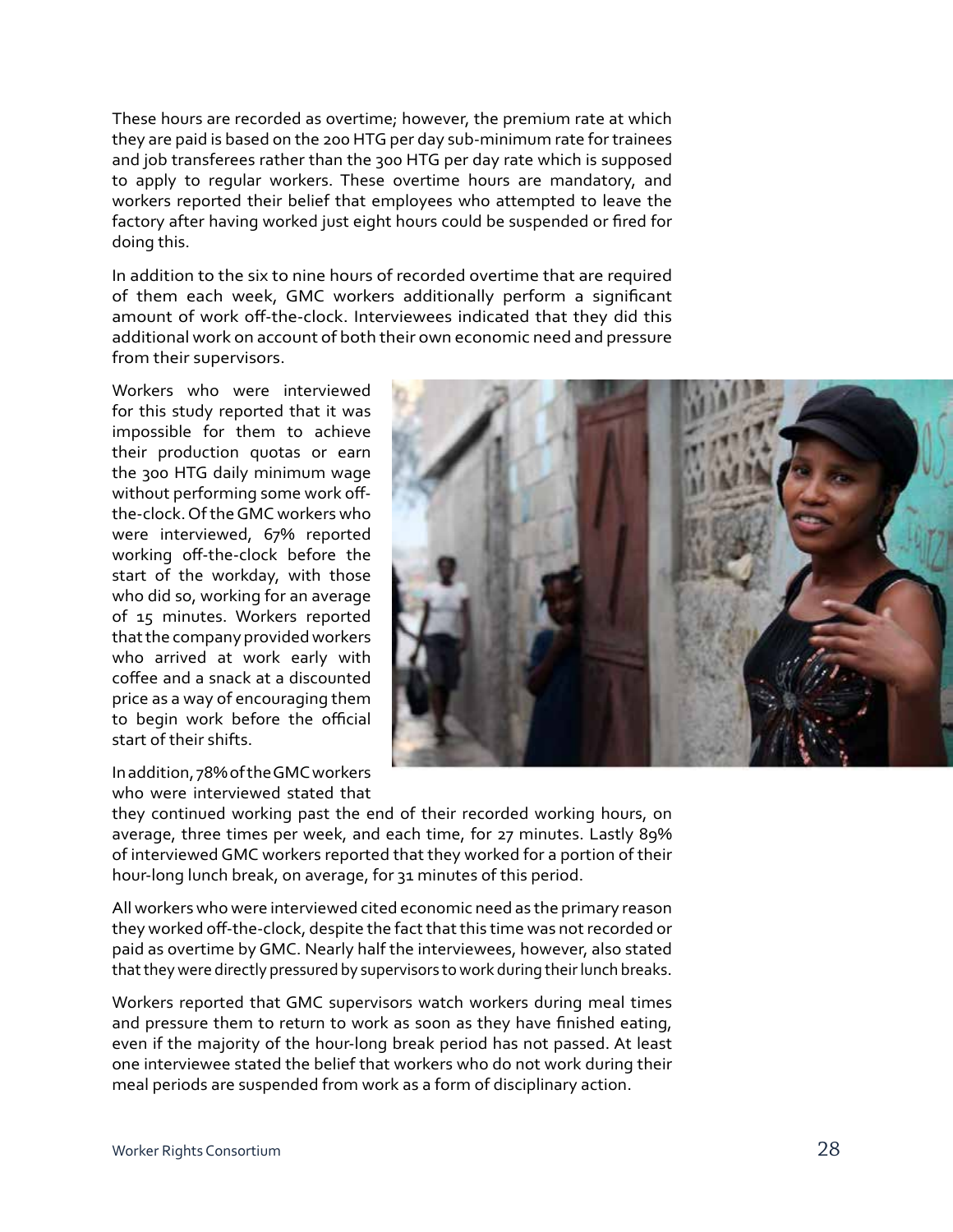The result of this off-the-clock work is a significant loss of wages for the affected workers. Employees from GMC who were interviewed for this study reported, on average, working 4.35 hours off-the-clock on a weekly basis, a figure that amounts to 226.2 hours per year of what is, under Haitian law, unpaid overtime, the equivalent of the theft annually of 42.41 days' wages.

Even though they indicated working more than two hours of overtime per day, workers at GMC reported daily earnings that averaged only 279 HTG (\$6.48), 7% below the legal requirement of 300 HTG for eight-hours. By comparison, if the factory paid workers for their regular straight time hours at the legal minimum rate of 300 HTG per eight-hour day, and, for all of their additional time worked, at an overtime rate that, as the law requires, represents a 50% increase on the straight time rate, workers would receive 423 HTG (\$9.82) instead.

#### *d. One World*

Workers who were interviewed from the One World factory reported, on average, working 53.4 hours per week, which included their regular straight time hours, recorded overtime and work off-the-clock. These working hours are shorter than those that were reported by workers at the other factories included in this study.

The reason for this, apparently, is that while One World's formal work schedule is similar to those of the other factories, workers' actual hours tend to vary significantly in response to fluctuations in the factory's orders and production scheduling. As a result, although the official work schedule includes an hour of overtime per day, workers reported, and a review of their paystubs confirmed, that they often worked for only a portion of this time, on average, 36 minutes per day. When the factory had enough orders to occupy workers for the full hour of overtime, however, workers reported that performing this additional work was mandatory.

In addition, when sufficient work was available, employees reported that they also worked off-the-clock, in order to increase the number of pieces they were able to complete in a single day and, thereby, increase their wages. Employees reported that off-the-clock work was neither required nor discouraged by company managers, and that they worked off-the-clock out of economic necessity, because their wages were so low. Of the One World workers interviewed for this report, 67% stated that they worked offthe-clock before the start of their workday, on average, for 15 minutes. A much smaller portion of interviewees from One World, 14%, indicated that they worked off-the-clock after the end of their recorded working hours, on average reporting that they did so for 25 minutes. Lastly 67% of One World workers who were interviewed reported that they worked during some portion of their hour-long lunch break, indicating, on average, that they worked for 26 minutes of this time.

Even though the workers who were interviewed from One World reported, on average, working beyond their normal 48-hour workweek for an additional 4.5 hours (including both recorded overtime and work off-the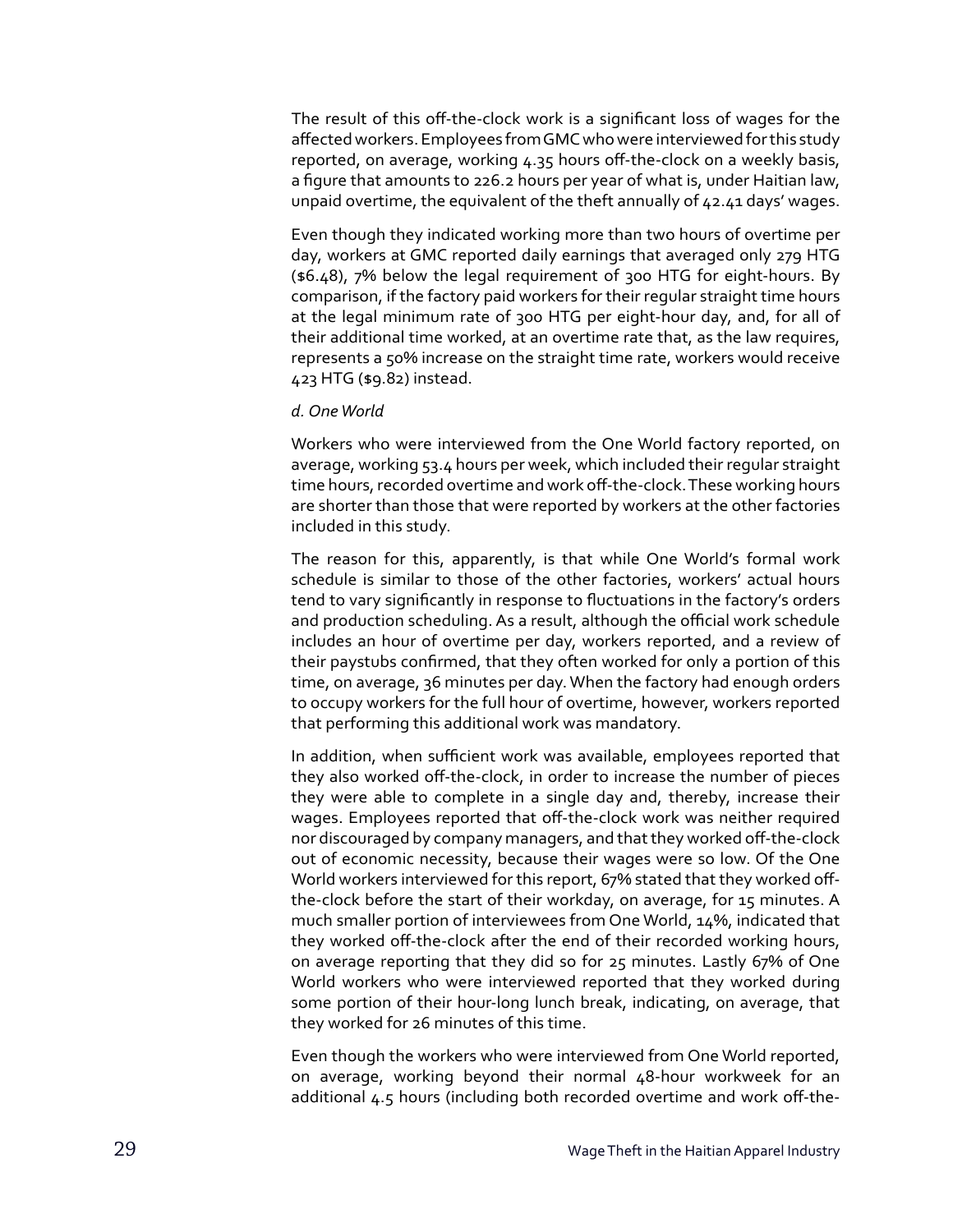clock), the daily wages they reported receiving, on average, amounted to only 236 HTG (\$5.49), 21% below the legal minimum wage of 300 HTG for straight time hours alone. Workers' paystubs showed that, as at the other factories studied, their recorded overtime was paid at a premium rate based on the 200 HTG per day sub-minimum wage for trainees and job transferees, rather than the 300 HTG per day minimum wage that applies to regular employees.

Moreover, as noted with respect to the other factories as well, the piece work employees reported performing off-the-clock was compensated atrates that clearly failed to meet the legal minimum, and, worse yet, was not paid at a premium rate though, under the law, it clearly constituted overtime work.

If these workers had been paid for their eight regular straight-time hours at the legal minimum rate of 300 HTG per day, and had been paid for their work beyond this, both recorded and off-the-clock, at the legally-mandated premium of 50% more than the straight time rate, then they would have received wages averaging 351 HTG (\$8.15) per day. Their actual daily pay, which averaged 279 HTG (\$6.48), represented an underpayment of 33%, an effective theft of a third of these workers' legally due wages.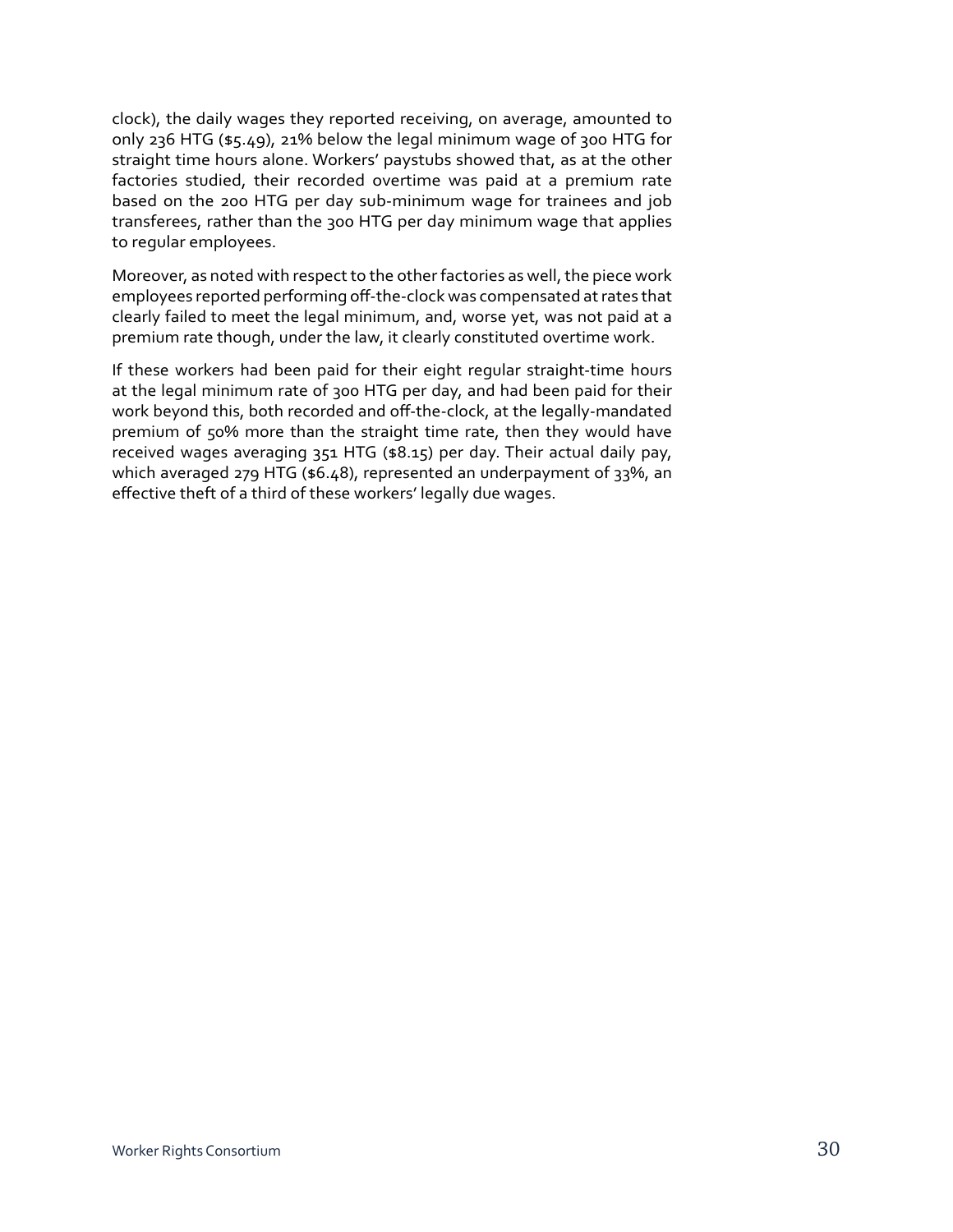# **V. Wage Theft at the Caracol Industrial Park**

The Caracol Industrial Park (Caracol) is a factory complex on Haiti's northern coast which opened in 2012 and currently employs about 1,500 workers. Its anchor tenant, the S&H Global factory, produces garments for major North American retailers such as Walmart, Target, Kohl's and Old Navy. Caracol's development has been heavily subsidized by the Inter-American Development Bank and the U.S. government, with more than a quarter of the latter's post-2010 earthquake relief assistance funding going to support its construction.<sup>62</sup> However, as this report discussed, despite promises<sup>63</sup> that the industrial park's factory tenants would maintain exemplary labor standards, violations of the country's minimum wages laws are as egregious at Caracol as at the other factories examined for this study.

Information gathered from interviews with workers from Caracol and review of the pay stubs they are issued with their wages reveal that these workers suffer from theft of their legally-earned wages to just as great a degree as do their counterparts at these other factories, losing, on average, 34% of their pay. Workers at Caracol also experience a loss of wages due to underpayment of overtime work, since, as at the Port-au-Prince factories, these hours are paid at a rate based on the 200 HTG per day sub-minimum wage for trainees and transferees, rather than the 300 HTG per day legal minimum wage for regular employees. As a result, even with pay for overtime and non-guaranteed production bonuses included, workers at Caracol are still paid 27% less than the minimum they are legally-owed for their straight time hours alone.

Further exacerbating this underpayment, workers at Caracol reported a significant pattern of errors in the factory's calculation and, thereby, payment of their wages that delayed and, in some cases, ultimately denied workers an additional portion of their legally-earned wages. While these errors do not appear to be deliberate, their recurrence and the factory's laxity in correcting them is troubling, particularly in light of the other practices by the same employer in deliberately denying these employees legally-earned wages.

The section below provides relevant background information on the Caracol Industrial Park, and details theWRC's findings with regard to minimum wage and related wage and hour violations at the factory, as well as concerning systematic pay errors affecting its workers.

#### **A. Caracol's Promise – "No Compromise on Labor Standards"**

Despite the fact that the area where the Caracol Industrial park has been developed, Haiti's northern coast, was unaffected by the massive earthquake that ravaged Port-au-Prince in 2010, it was built primarily with earthquake reconstruction funds.<sup>64</sup> The park's developers justified the use of these funds for this purpose by promising that the project would expand formal sector employment while complying with international labor and environmental standards.<sup>65</sup> Specifically, the Inter-American Development Bank (IDB)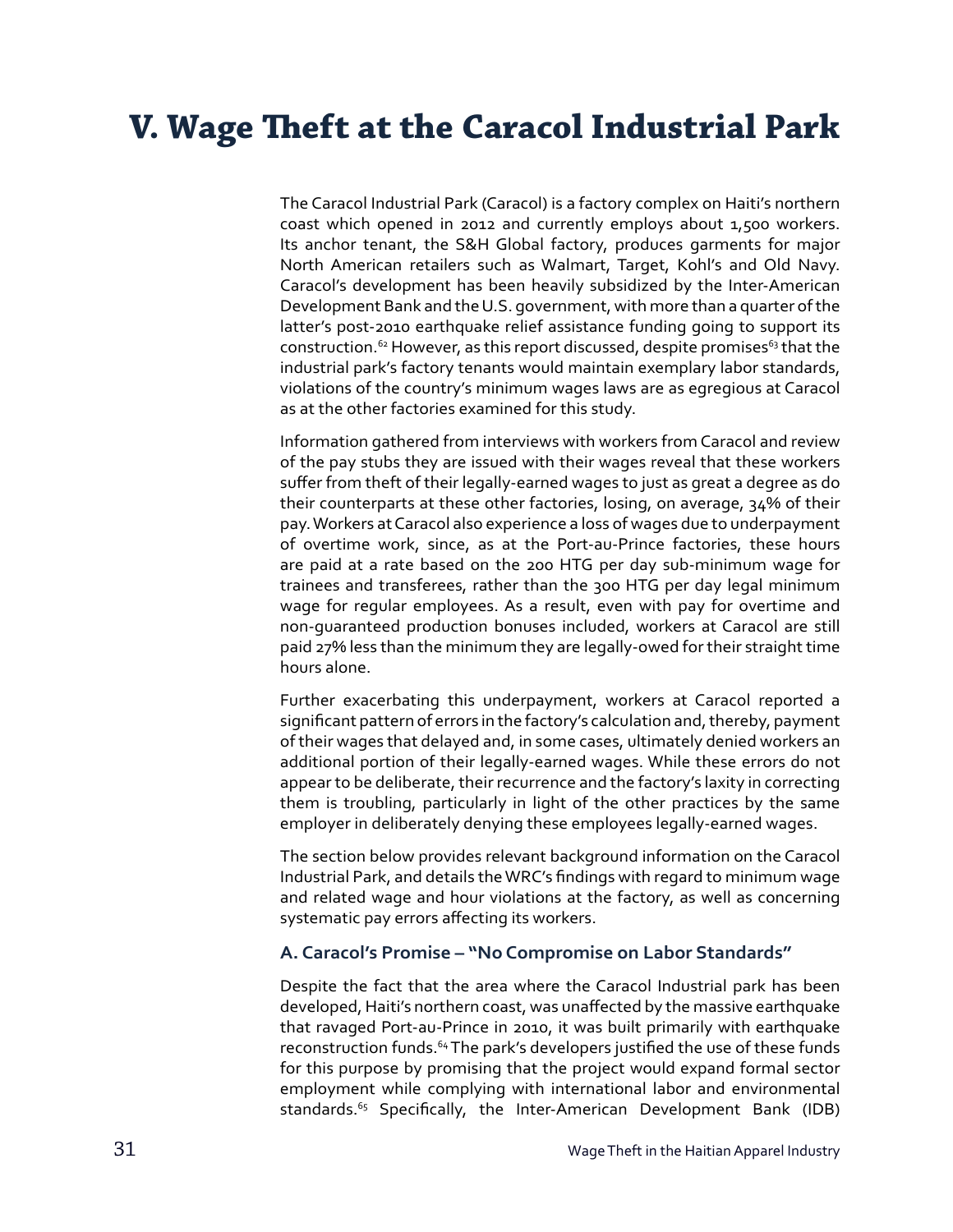provided \$100 million to finance building the exterior shells of the factory buildingandinstallingbasicinfrastructurewithinthepark;theU.S.government provided \$124 million to finance the construction of a port, a power plant, and housing.<sup>66</sup> In total, Caracol has or soon will have received \$224 million in such subsidies.<sup>67</sup> Caracol's anchor tenant, S&H Global (a subsidiary of the Korean multinational manufacturer, SAE-A), which is benefiting from these subsidies and duty free access to the U.S. market through the provisions of the HOPE II legislation, has made a much smaller investment in the industrial

park, to date, just \$39.3 million. SAE-A claims that Caracol will help make Haiti's garment industry globally competitive "without compromising on labor and environmental standards."68

Interviews with workers from Caracol and review of their pay statements reveal that despite SAE-A's promises of exemplary labor standards and the significant subsidies from the U.S. government and the IDB from which the company benefited, workers at the Caracol Industrial Park experience an ongoing theft of legally-earned wages that is just as egregious as that reported by garment workers in Port-au-Prince.

#### **B. Caracol's Reality – Widespread Minimum Wage Violations**

In its most recent report on labor rights compliance in the Haitian garment sector, the ILO-IFC Better Work factory monitoring program reported that Caracol, like the country's other garment factories, was failing to pay workers the legal minimum wage.<sup>69</sup> Indeed, the WRC found that workers from Caracol who were interviewed are paid significantly less than the garment workers who were interviewed from factories in Port-au-Prince, receiving on average 201 HTG (\$4.67) per day for their straight time, 33% percent less than that the law requires.

Even when payments for overtime and non-guaranteed production bonuses



#### **Mitilene with her younger sister at home in Caracol**

**Mitilene is 26 years old. She works at the Caracol Industrial Park from Monday through Saturday for which she is paid just 200 HTG (\$4.64) per day. Her production quota at the factory is set so high that the only additional wages she receives is an occasional 20 HTG (\$0.46) per day. With these low wages, Mitilene and her family cannot afford to eat more than twice a day. "We are supposed to eat three times a day," she says, "but with the salary they pay we only get to eat two meals a day."** 

are included, wages for these workers were still dramatically short of the minimum required for straight time work alone. Workers interviewed from Caracol reported, on average, that while their working hours were 9% longer than the standard 48-hour workweek, their pay averaged 27% less than the minimum wage required for these straight time hours.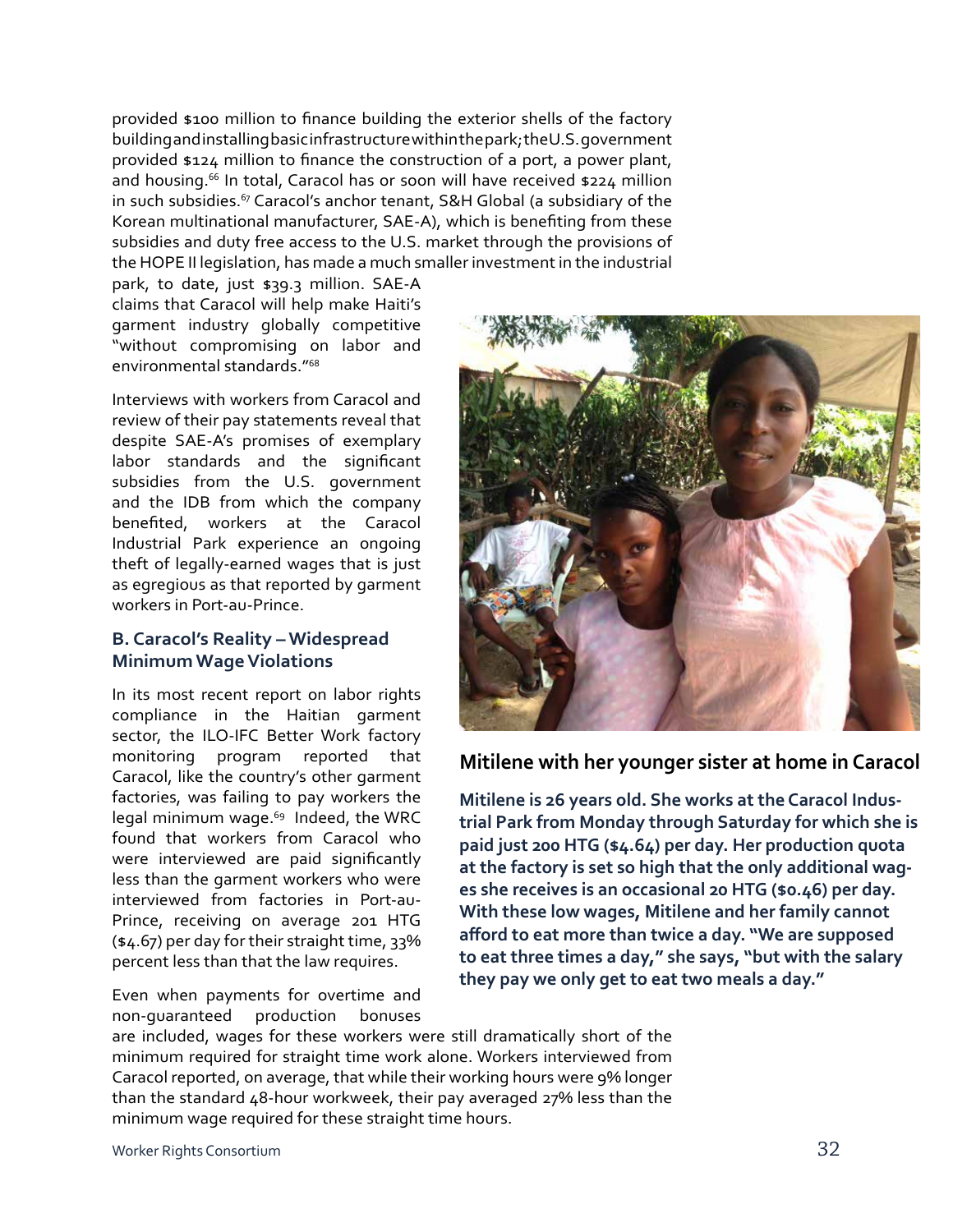Caracol violates Haiti's minimum wage law by setting production quotas for workers at levels that make it impossible for workers to earn the minimum wage of 300 HTG in an eight-hour workday as the law requires. Workers reported that the company awarded them production bonuses so infrequently, and that, in any case, these bonuses were so small, that it was rare for them to receive pay that was significantly above 200 HTG per day, which, under Haitian law, is a sub-minimum wage applicable only to trainees and job transferees.<sup>70</sup>



**Malika works at the Caracol Industrial Park. Last year, her 7 year old son fell very ill and required medical attention. "I needed to take him to the hospital," Malika explains, "[but], I didn't have money." She adds, "I was forced to go and borrow 4,000 HTG (\$93) without knowing where and when I would find the money to pay it back -- I still owe [the] money, but by the grace of God my son is safe."**

Shockingly, the average amount workers reported receiving as a production bonus above their base pay, which the factory sets at only 200 HTG per day, a third lower than the legal minimum, was just 1 HTG per day (\$0.02). And even when overtime pay was also included, not one of the workers who were interviewed reported receiving the legal minimum wage for straight time hours of 300 HTG per day.

Caracol's failure to comply with the minimum wage is a result not only of the factory's low level of base pay for its workers, but also its practices of (a) setting the minimum quota to earn production bonuses at levels that many workers are unable to reach, and, (b) setting the amounts of such bonuses so low that they fail to significantly augment workers' wages. For example, sewing machine operators who were interviewed stated that workers in their team of roughly 35 employees received a base wage of 200 HTG per day and were required to complete 1,700 shirts in a single day in order to receive a production bonus of 20 HTG (\$0.46). For every additional 100 pieces these workers produced above the 1,700 piece quota, they were paid an additional 10 HTG (\$0.23).

Workers reported, however, they were unable to regularly meet the 1,700 piece daily quota, and when they did, in most instances, received only 20 HTG as a bonus. Some workers also indicated that the manner in which the production quotas were applied varied over time and among production modules, with some workers reportedly having been told that they had to meet their production quota for three days in a row to receive a production bonus.

Several workers also noted that, since the maximum number of pieces they had been able to complete in a single day had not exceeded 1,900, the maximum

production bonus they had received was only 40 HTG per day (\$0.93). As a result, the maximum daily straight time wages they had received while working at Caracol was 240 HTG, still 20% below the 300 HTG per day legal minimum wage.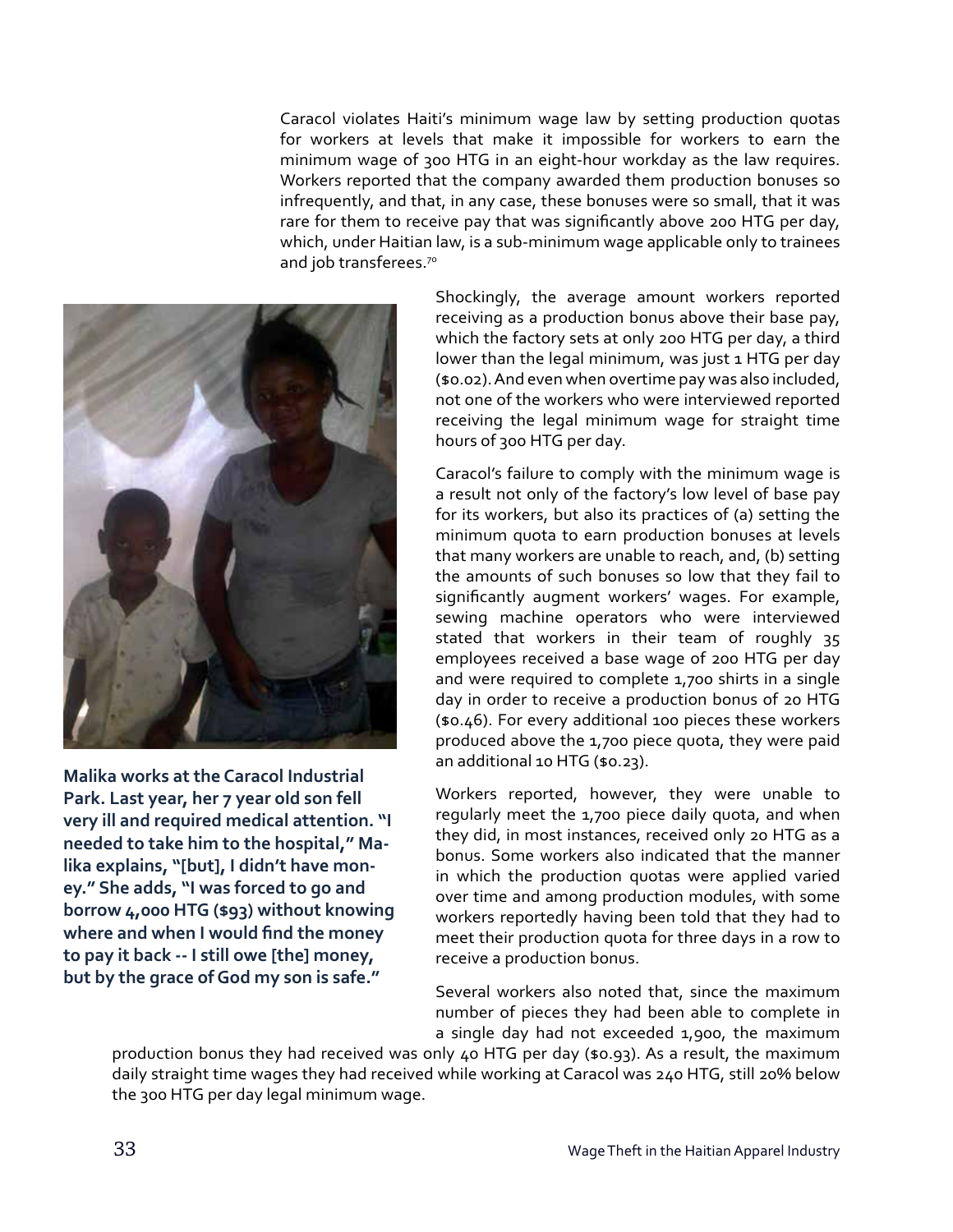#### **C. Underpayment of Overtime**

Workers at Caracol regularly reported working overtime, indicating, on average, that they worked roughly 52 hours per week. While a few of the workers who were interviewed stated that they were able to decline overtime work, the majority reported being required to work these additional hours. Several Caracol workers stated that they believed factory managers had asked security guards to prevent workers from leaving the factory on occasions when the management wished them to perform overtime, and had pressured workers who attempted to leave the factory to, instead, return to work.

Like the Port-au-Prince factories, Caracol pays workers for overtime at a premium rate (37.5 HTG / \$0.87 per hour) that is based on the sub-minimum wage rate of 200 HTG per day, which, under the law, only applies to trainees and job transferees, rather than at a rate based on the 300 HTG per day minimum wage that the law mandates for regular employees. As a result, Caracol workers receive only two-thirds (66%) of the wages they are legally due for this additional work. Yet, even excluding their loss of wages due to underpayment of overtime, Caracol workers still are denied nearly a third (31%) of their wages, due to the factory's egregious underpayment of their straight-time hours as well.

#### **D. Errors in Wage Payments**

Nearly half of theCaracol workers interviewed for this study reported finding significant errors in the company's accounting and calculation of their wages, which, in many cases, result in the delay or denial of payment to them for multiple days' wages.

Workers indicated that these errors became more prevalent around the last part of July 2013 when the factory installed a new timekeeping system that uses an electronic scanning device rather than a mechanical time-clock. Workers reported that if this device does not register their attendance correctly at the beginning or the end of their work-shift, workers are not paid for that day's work at all.

Several workers reported experiencing such errors but indicated that these errors were corrected by the management if the worker could show by other means that he or she actually had worked that day.

However, the fact that such errors are reportedly widespread, that their impact is to systematically underpay workers, that the factory management only corrects them when workers can supply other evidence that they actually worked, and that such errors were repeated over multiple pay periods suggests that they may have resulted in the loss of significant income for the affected workers. Lastly, several workers also reported that they were, on some occasions, paid for overtime hours either after the applicable pay date or, in some cases, not at all. One worker stated that, despite multiple promises from Caracol's management to correct multiple errors related to payment of overtime, she never received the pay due to her. Another worker stated that she had heard from her coworkers that errors in their pay related to overtime also often went uncorrected by the company.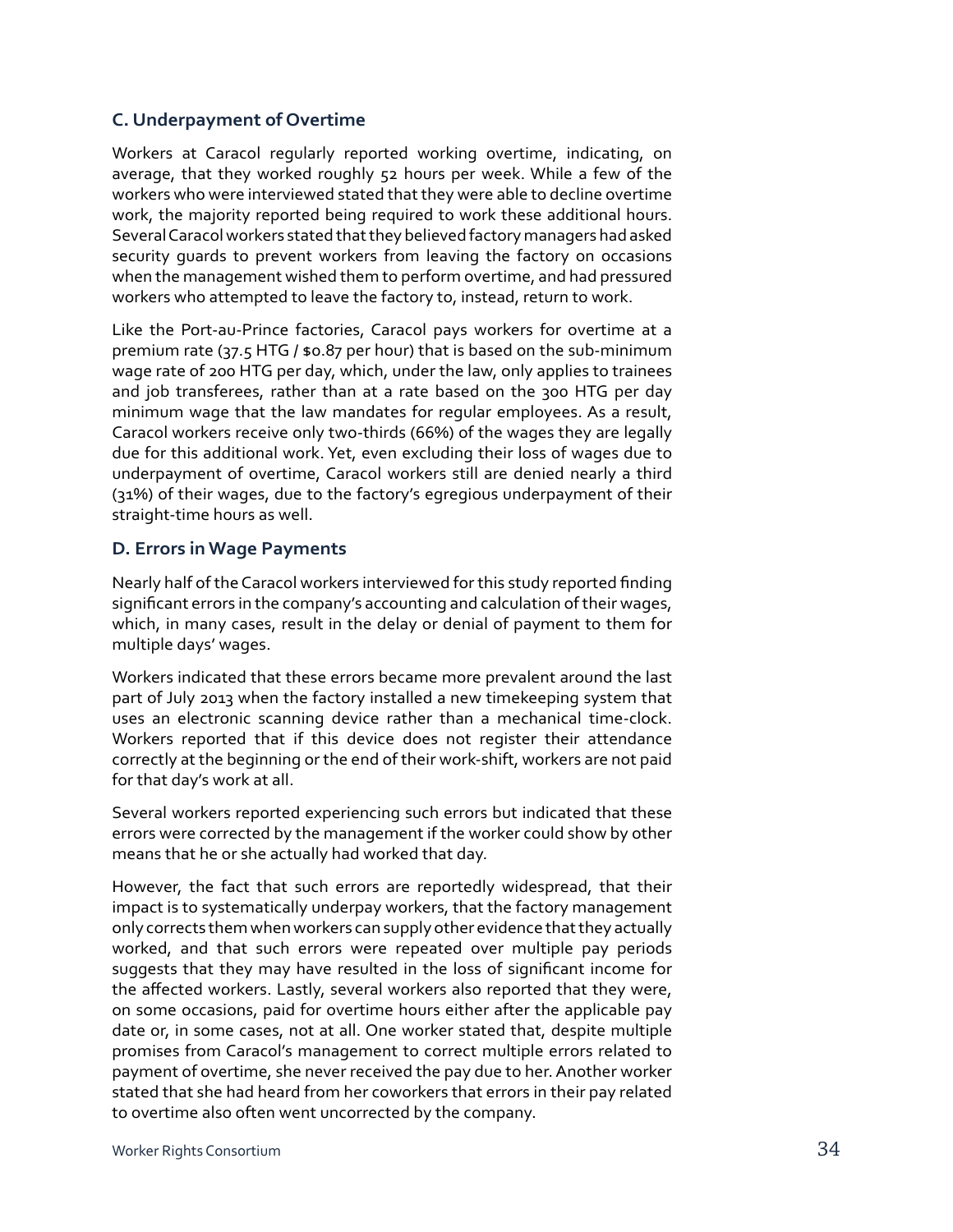# **VI. Effects of Minimum Wage Violations on Haitian Workers and Families**

This section discusses the effects on Haitian garment workers and their families of the theft of wages being perpetrated against them, in particular, as it impacts their ability to obtain adequate food, shelter and medical care. In addition, it reviews research by the WRC and other organizations on the actual cost of a minimally decent existence for Haitian garment workers and their families, further illustrating the dire consequences of depriving these workers of the wages they have legally-earned. As this research shows, even when paid in compliance with the law, minimum wages in Haiti's garment sector fall far short of providing workers with a minimum living wage, thereby, the effects of denying workers a substantial part of even this inadequate income are quite severe indeed.

#### **A. Overview**

The WRC surveyed workers from the Port-au-Prince factories on their actual spending for their most basic needs, including rent and utilities, meals for themselves and their dependents, clothing, health care, education and transportation for the worker to and from work. The WRC's estimate of average monthly spending for these necessities by individual workers and their families was determined to be 8,638 HTG (\$201), a level of consumption workers reported to be insufficient to meet even their most basic needs. The chart below illustrates these reported monthly expenditures:

|                               | <b>Average Reported Monthly</b><br><b>Expenditure (USD)</b> | <b>Average Reported Monthly</b><br><b>Expenditure (HTG)</b> |
|-------------------------------|-------------------------------------------------------------|-------------------------------------------------------------|
| <b>Housing and Energy</b>     | 49.01                                                       | 2,111                                                       |
| Nutrition                     | 50.57                                                       | 2,178                                                       |
| <b>Clothing</b>               | 17.57                                                       | 757                                                         |
| <b>Health Care</b>            | 30.65                                                       | 1,320                                                       |
| Education                     | 37.13                                                       | 1,599                                                       |
| <b>Transportation to Work</b> | 15.63                                                       | 673                                                         |
| <b>TOTAL</b>                  | 200.56                                                      | 8,638                                                       |

Workers' wages fell well short of the costs of food, shelter, education and medical expenses for workers and their dependents, and workers' transportation to and from work, as borne out by the gap between their wage income and their actual expenditures. Workers' average net wages across all factories only covered 76% of their reported basic monthly expenditures.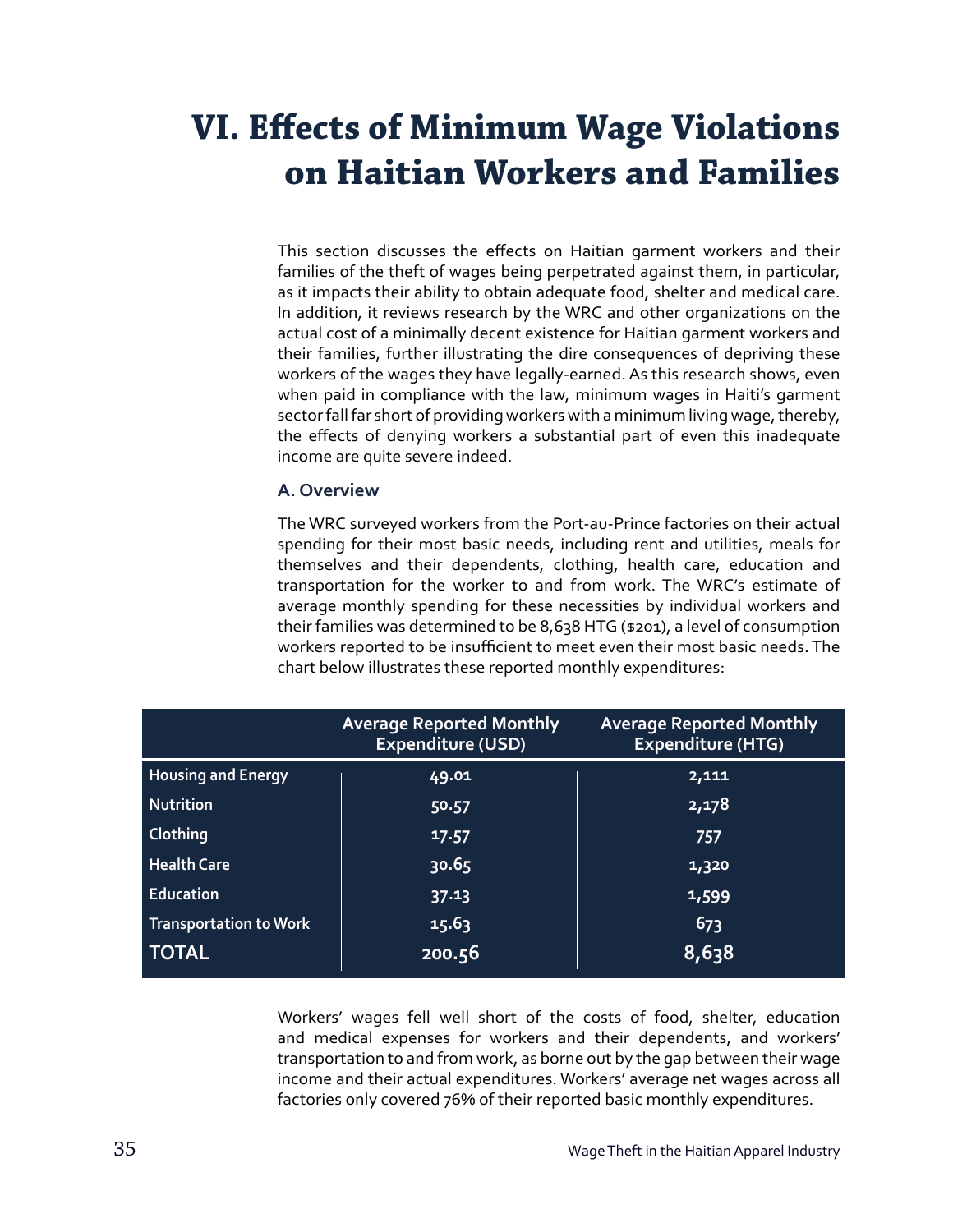Even for workers from the Premium factory, who reported on average receiving the higher wages than workers at any of the other factories studied – 293 HTG per day (\$6.80) before deductions and a net monthly pay of 6840 HTG (\$158.81) – their pay only covered 79% of their basic monthly expenditures. As a result, workers reported both regularly forgoing meals and necessary medical services, and having to borrow money and, thereby, becoming trapped in a cycle of debt in order to sustain their families. For those workers who reported that they had not incurred such debts, the majority said the reason for this was because they were so poor that no one would loan them money.

|                                                                  | <b>One World</b> | <b>Genesis</b> | Premium         | <b>GMC</b>  | Average     |
|------------------------------------------------------------------|------------------|----------------|-----------------|-------------|-------------|
| <b>Average Monthly Gross Wages</b>                               | <b>7022 HTG</b>  | 7053 HTG       | 7991 HTG        | 7287 HTG    | 7407 HTG    |
|                                                                  | (\$163.04)       | $(*163.76)$    | ( \$185.54)     | (\$169.19)  | ( \$171.98) |
| <b>Average Monthly Net Wages</b>                                 | 6717 HTG         | 6582 HTG       | <b>6840 HTG</b> | 5906 HTG    | 6571 HTG    |
|                                                                  | ( \$155.96)      | ( \$152.82)    | ( \$158.81)     | ( \$137.13) | (\$152.57)  |
| Net Wage as % of Workers Reported<br>Monthly Expenses (8638 HTG) | 78%              | 76%            | 79%             | 68%         | 76%         |

Due to the extremely high levels of unemployment in Haiti, many garment workers are the only employed members of their families. In 2008, the unemployment rate in Haiti's formal economy was estimated to be between 70% and 80%;71 two years later, total unemployment, in both the formal and informal sectors, was estimated at  $40.6\%$ .<sup>72</sup>

Because the average family of four only has one person employed in the formal sector, if that worker earns 248 HTG per day (\$5.76) – significantly more than the average pay reported by workers at One World or Caracol – these wages still provide each family member with less than \$1.25 per day, placing the worker and her family below the internationally recognized line for "extreme poverty."73 Viewed in this context, the impact of the wage theft occurring in the Haitian garment sector is especially severe, as it denies workers and their families income needed to cover the barest of human necessities.

The following section discusses the implications of violation of the minimum wage for Haitian garment workers and their families with respect to three areas of basic expenditure: food, shelter and medical care.

#### **B. Food**

Garment workers who were interviewed for this study overwhelmingly reported experiencing extreme food insecurity and going long periods without being able to afford more than a single meal per day for themselves and their families. Over three quarters of the workers who were interviewed reported that they were unable to pay for three meals per day for themselves and their immediate family and 71% of workers who were interviewed stated that they had to borrow in order to purchase sufficient food.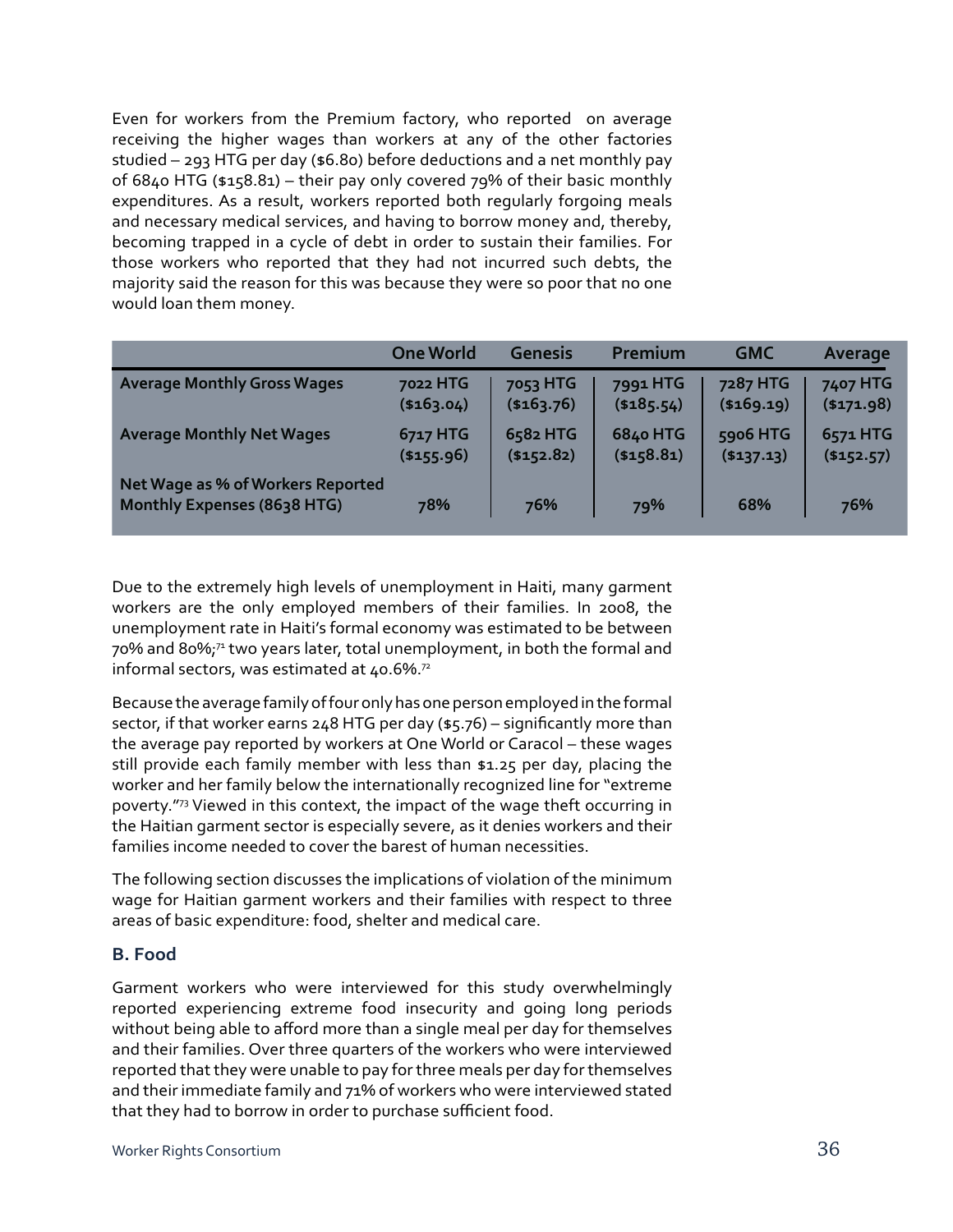Haitian garment workers are paid once every two weeks. One worker explained that he must take out loans to be able to afford to buy lunch at the factory and can only eat part of his lunchtime meal or else he won't be able to eat again that day. The worker explained that during the first week after he gets his paycheck, he can afford three meals per day on three out of seven days of that week. During the second week, however, he said, he cannot afford to eat three meals per day on any day of that week.

Another worker stated that he is never able to afford three meals per day. He explained:

Here is how it works when we work in the factories: We know how much we will earn before the payroll. And we must pay [our] debts, so we are obliged to suffer in order to pay those obligations. We can spend a whole year having only one meal per day. That is the same suffering every day. I never have three meals in a day.



**Miderline (far right) With her sisters, mother, nieces and nephews** 

**Miderline is an 18 year old Caracol worker from Terrier Rouge, a small town outside of Caracol. Hunger is severe in Miderline's household. Despite spending the vast majority of her wages on food, her family often cannot afford even the most basic meal. "It's very difficult to say how often members of my family eat because we do not eat every day. Really sometimes we don't have anything to eat." In addition to buying food, Miderline also must pay for rent, medicine for her children, and school tuition for her children and her younger sister. Says Miderline, "To meet my expenses every month I [must take out]… loans." She adds, "The salary is not enough [to pay] for food and any other needs."** *pay]* **for food and any other needs." Wage Theft in the Haitian Apparel Industry** 

Many workers expressed their anguish at being unable to provide sufficient food for their families on their low wages, stating:

- "It even happened [once] that we [the worker's family] didn't eat a single meal for four days."
- "It is for my home that I suffer, [because] we [the worker's family] can only eat one meal per day."
- "I sometimes even work for twelve days without having a meal [because my wages are spent so soon]"
- "If someone [working at the factory] tells you they eat three meals per day, know that they are delusional..... Let me tell you, there is no possibility [of that] at all."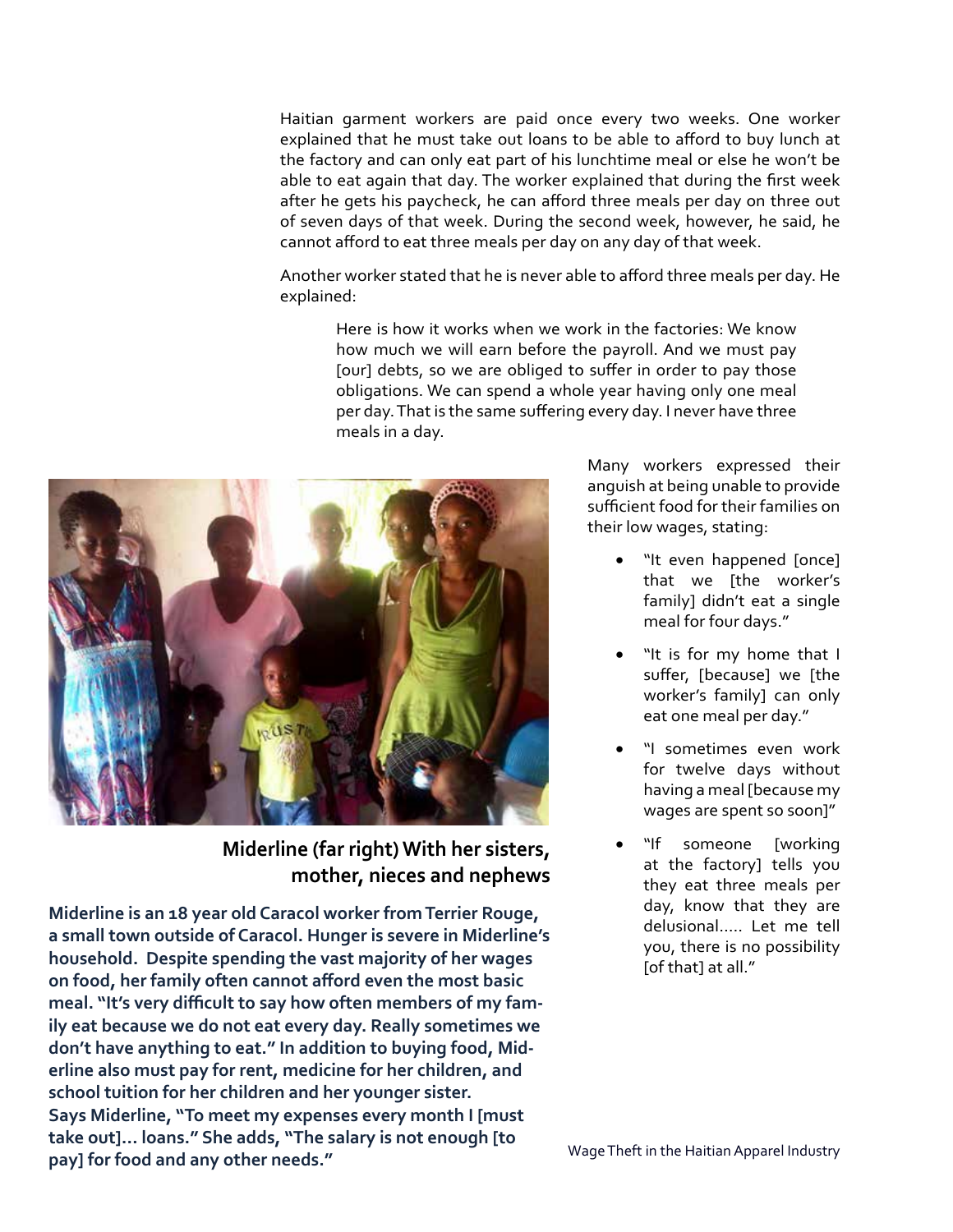#### **C. Shelter**

A significant proportion of workers who were interviewed stated that they were regularly unable to pay rent and other expenses needed to secure even substandard shelter. More than a third of workers interviewed reported that they had to borrow money in order to pay for shelter, often at extremely high interest rates.

Workers reported that the conditions of the housing they can afford is poor with no running water and varying degrees of access to erratic electricity, and often in neighborhoods that are unsafe. For example, Cite de Soleil, a district of Port-au-Prince where garment workers live has been described as "one of the hemisphere's most miserable slums."74 Some workers stated that after the 2010 earthquake they were unable to afford to move or rent new shelter and that they continue to live in homes that were seriously damaged.



**Earthquake damaged dwellings with tarp-covered roofs in the Cite Soleil slums of Port-au-Prince**

Unable to pay, many workers have moved to squatter camps on the outskirts of Port-au-Prince that lack running water, sanitation services or electricity, altogether, where they live in makeshift housing of construction scraps, tarps and dirt floors. Of those workers able to secure more stable housing, many work revealed that they had fallen deeply into debt in order to keep up with their rent payments. One worker reported that, in order to borrow 1,000 HTG (\$23.22) for two weeks to pay his family's rent, he had to pay interest of 20% of this amount.

As a result, workers become caught in a cycle of debt. As one worker noted, "I have to pay rent but I do not have money, so I must take a loan, and it will never end."

#### **D. Medical Care**

Workers report that as a result of their low wages, they cannot obtain needed medical attention for themselves or their children. Every one of the workers interviewed for this study reported at least one occasion during the previous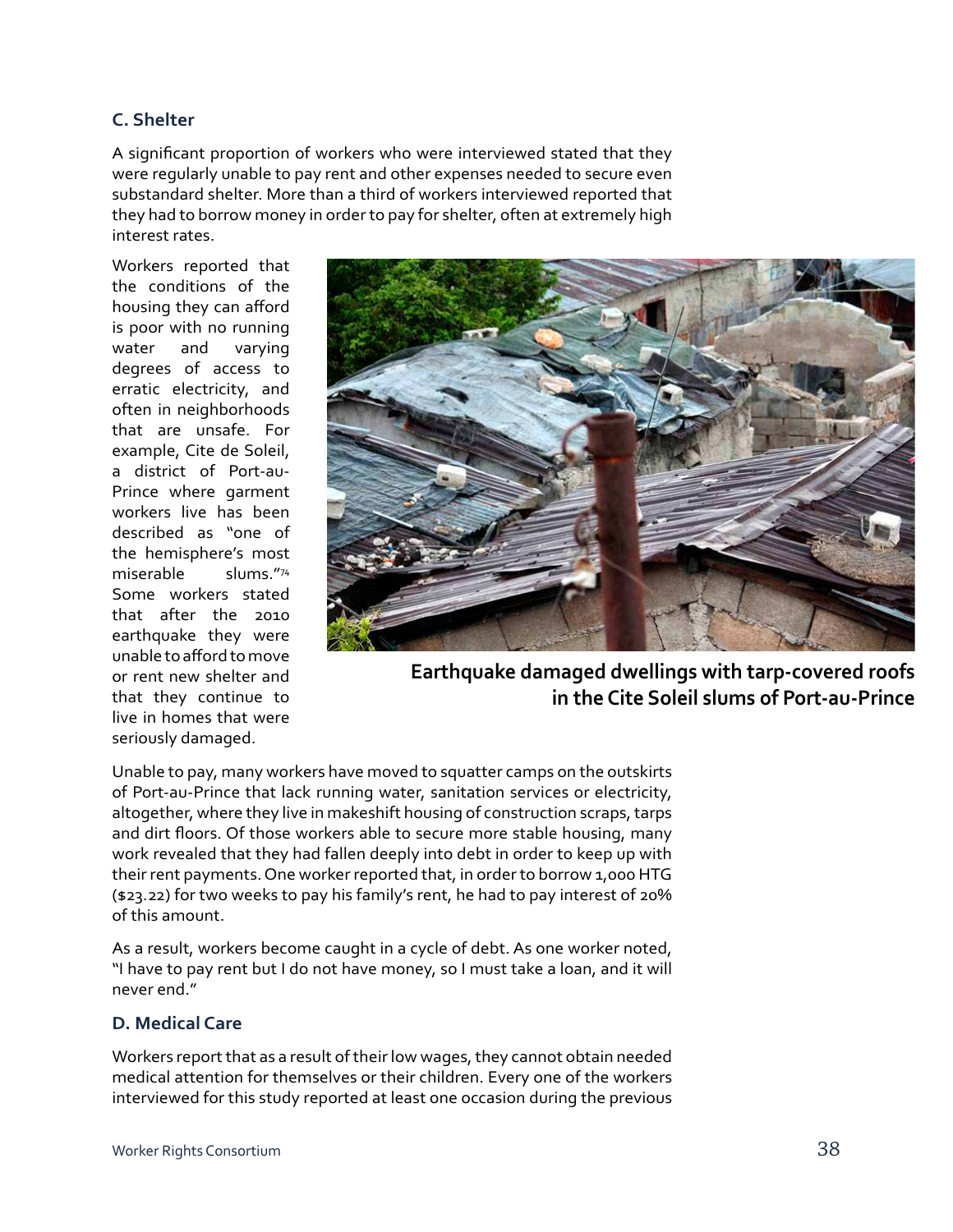year when he or she was unable to obtain medical attention for an immediate family member due to lack of money. Nearly half of the workers interviewed reported needing to borrow money to obtain urgent or essential medical attention or medicine.

One worker reported that, although he had developed skin rashes as a result of exposure to chemicals and fiber dust in the factory where he worked, he



#### **The Public well in the community of Terrier Rouge where many Caracol workers live**

**Many workers at the Caracol Industrial Park have no running water or reliable access to electricity. One Caracol worker explained, "[W]e have to buy water to drink and . . . [haul] water from wells and rivers to bathe and cook and wash clothes. To charge a phone, you spend \$10 HTG, and sometimes, when there are no candles, we charge the cell phone and use the cell phone for light."**

could not afford medication and therefore his condition remained untreated. This worker also has a dependent with a chronic condition that requires medical attention twice monthly, but the worker reports that he could only afford to take his dependent to the doctor three times over the past year.

#### **E. Wage Theft and the Living Wage Gap**

One reason why minimum wage violations have such severe effects on the lives of Haitian garment workers and their families is that even when properly paid, the legal minimum wage provides far less than an actual living wage. In 2008 the WRC conducted a local "market basket" study in Haiti to estimate what a minimum living wage for an average-sized family would be in Ouanaminthe, the district on Haiti's border with the Dominican Republic where the Codevi Free Trade Zone is located. The WRC calculated that a living wage for a worker and her family in Ouanaminthe at that time was 13,161 HTG per month; adjusted for inflation using data from the International Monetary Fund (IMF), $75$  the WRC's living wage figure amounts to 17,533 HTG (\$407) per month at current consumer prices.

A 2011 living wage estimate conducted in Port-au-Prince by the American Center for International Labor Solidarity (AFL-CIO Solidarity Center), using the same "local market basket" methodology, found that a minimum living wage for an average sized family in Port-au-Prince was 29,971 HTG (\$749) per month. Adjusting this figure for inflation using the same IMF data yields a current minimum living wage for garment workers in Port-au-Prince of 34,520 HTG (\$801) per month.<sup>76</sup> The divergence between the Solidarity Center and the WRC's living wage figures likely reflects the longstanding difference in the cost of living in Port-au-Prince versus outlying areas, which has only increased since 2010.

Even when utilizing the WRC's lower cost of living figure, however, the 6,571 (\$152.57) per month average net wage for workers in Port-au-Prince represents just 37% of the WRC's living wage figure. Using the Solidarity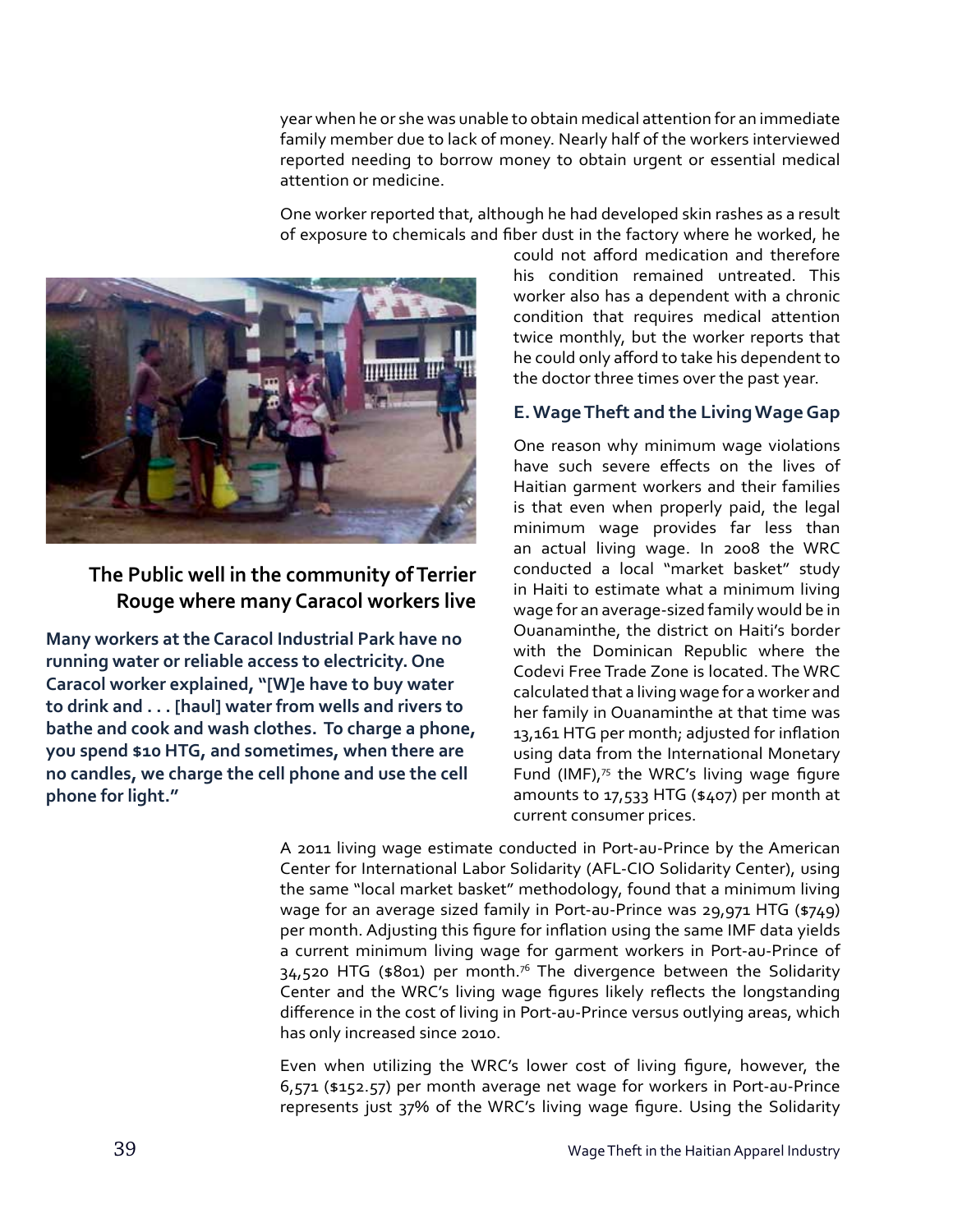Center's higher figure, workers' average net monthly wages provide only 19% of a minimum living wage.

Moreover, according to theWRC's living wage figures, average total monthly spending of workers interviewed for the current study amounts to only 49% of the consumption level needed to purchase the "market basket" of basic goods provided by a living wage. The WRC's 2008 study estimated that the monthly cost of nutritionally adequate food for a worker with two dependents is 5,862.06 HTG, or 7,809 HTG (\$181) at 2013 price levels. By this measure, the cost of adequate food alone for workers and their families exceeds workers' entire average take-home pay of 6,571 HTG (\$152.27) per month.

If one uses the Solidarity Center's higher post-earthquake living wage figure for Port-au-Prince, and adjusts it for inflation, workers' average spending amounts to only 25% of the cost of the living wage "market basket." Moreover, employing the Solidarity Center's data, the inflation-adjusted monthly cost of nutritionally adequate food for a worker with two dependents, 14,610 HTG (\$339) at current price levels – 222% of workers' average take-home pay.

|                                                                                                 | <b>One World</b> | Genesis | <b>Premium</b> | <b>GMC</b> | Average |
|-------------------------------------------------------------------------------------------------|------------------|---------|----------------|------------|---------|
| <b>Average Monthly Gross Wage</b>                                                               | 7022             | 7053    | 7991           | 7287       | 7407    |
| <b>Average Monthly Net Wage</b>                                                                 | 6717             | 6582    | 6840           | 5906       | 6571    |
| Net Wage as % of WRC Haiti<br>Monthly Living Wage (17,533 HTG)                                  | 38%              | 38%     | 39%            | 34%        | 37%     |
| Net Wage as % of Solidarity<br><b>Center Port-au-Prince Monthly</b><br>Living Wage (34,520 HTG) | 19%              | 19%     | 20%            | 17%        | 19%     |

 As a result, even full payment of the minimum wage leaves workers far from a living wage which would allow them to provide the necessities of a decent existence for themselves and their families. In this context, minimum wage violations which deny workers income they have already legally earned are a particularly egregious abuse.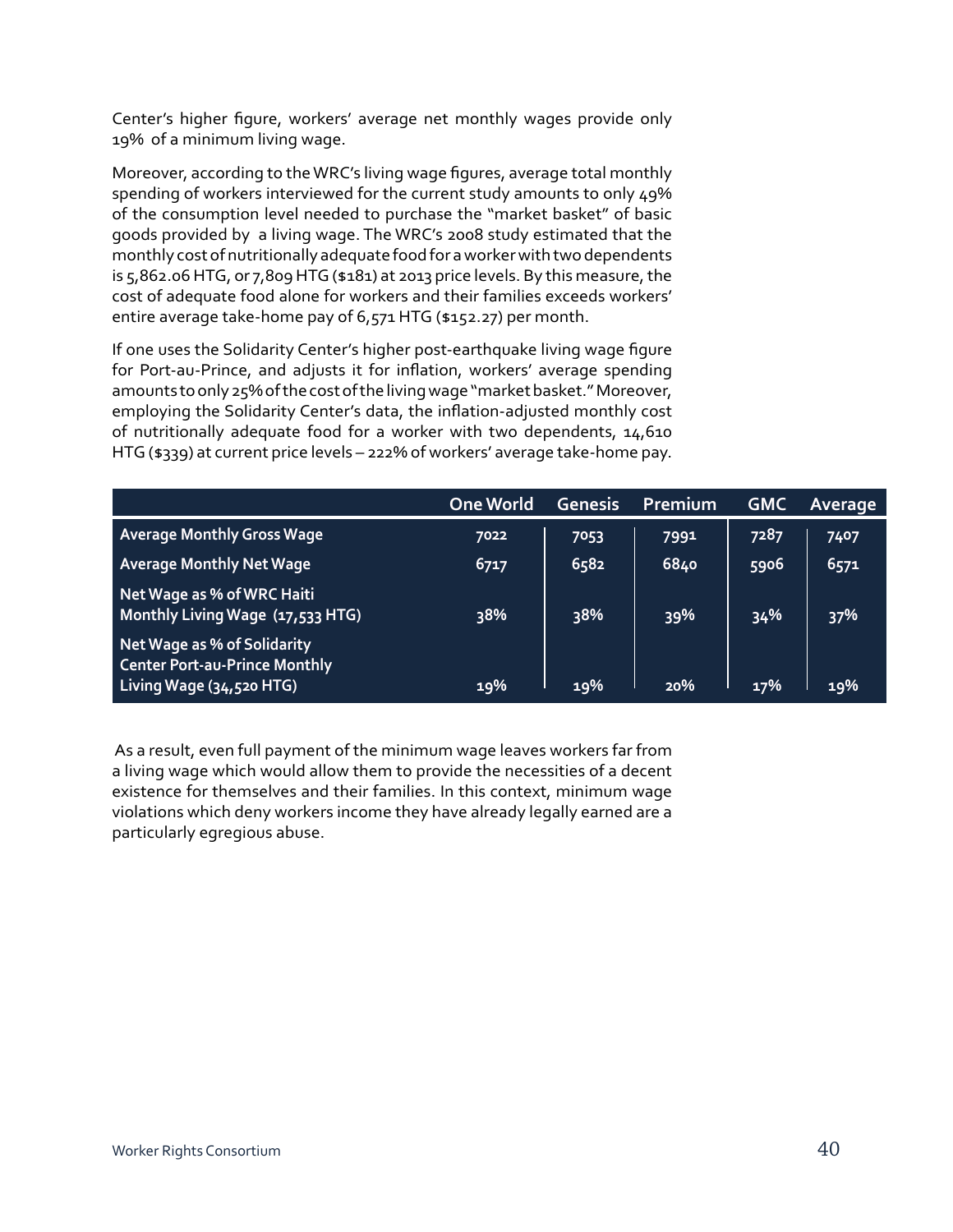# **VII. Recommendations**

In order to remedy the massive wage theft taking place in the Haitian garment sector, the WRC recommends that North American brands and retailers producing in Haiti ensure that:

- Supplier factories set piece rates so that non-trainee workers consistently receive the legal minimum wage of 300 HTG (\$6.97) for a regular eighthour workday. Training periods at the beginning of employment or after a transfer of job duties, during which workers do not receive this wage, should be limited to a maximum duration of three months.
- Production workers begin receiving the 300 HTG per day minimum wage immediately. While compliance with the minimum wage laws on an ongoing basis will require factories' revision of their piece rates, this process should not further delay in workers receiving the minimum wage rate to which they are already legally entitled.
- Supplier factories are informed that brands and retailers will accept an increase in prices if necessary to ensure that factory owners can comply with the minimum wage law while remaining profitable.
- Workers who have been paid wages below the legal minimum required for their working hours are provided with full back pay, with interest, as compensation.
- Time worked before and after the end of the workday and during breaks is recorded and is paid at the appropriate overtime premium.
- Ensure that workers are paid for overtime work at a rate which, for piece rate workers, is calculated by applying the legally required wage premium (time-and-a-half) to an hourly rate derived from the 300 HTG per day minimum wage for non-trainee / transferee workers (approximately 56.25 HTG (\$1.31) per hour).
- Supplier factories prohibit supervisors and managers from pressuring or disciplining workers for refusing to perform unpaid or "off-the-clock" overtime.
- Supplier factories are informed by the companies that purchase their products that the latter will accept increases in prices necessary to ensure compliance with any new minimum wage mandated by the Haitian government.

This set of recommendations is provided to encourage brands and retailers to engage constructively and responsibly with their Haitian supplier factories to end and remedy the violations detailed in this report. Any move by brands and retailers to reduce or discontinue business with supplier factories in Haiti in response to these findings – which concern violations of which these companies already are, or should be, well aware – rather than work with these factories to achieve compliance with Haitian law and respect for worker rights, would only add to the irresponsibility they have demonstrated by turning a blind eye to these violations thus far.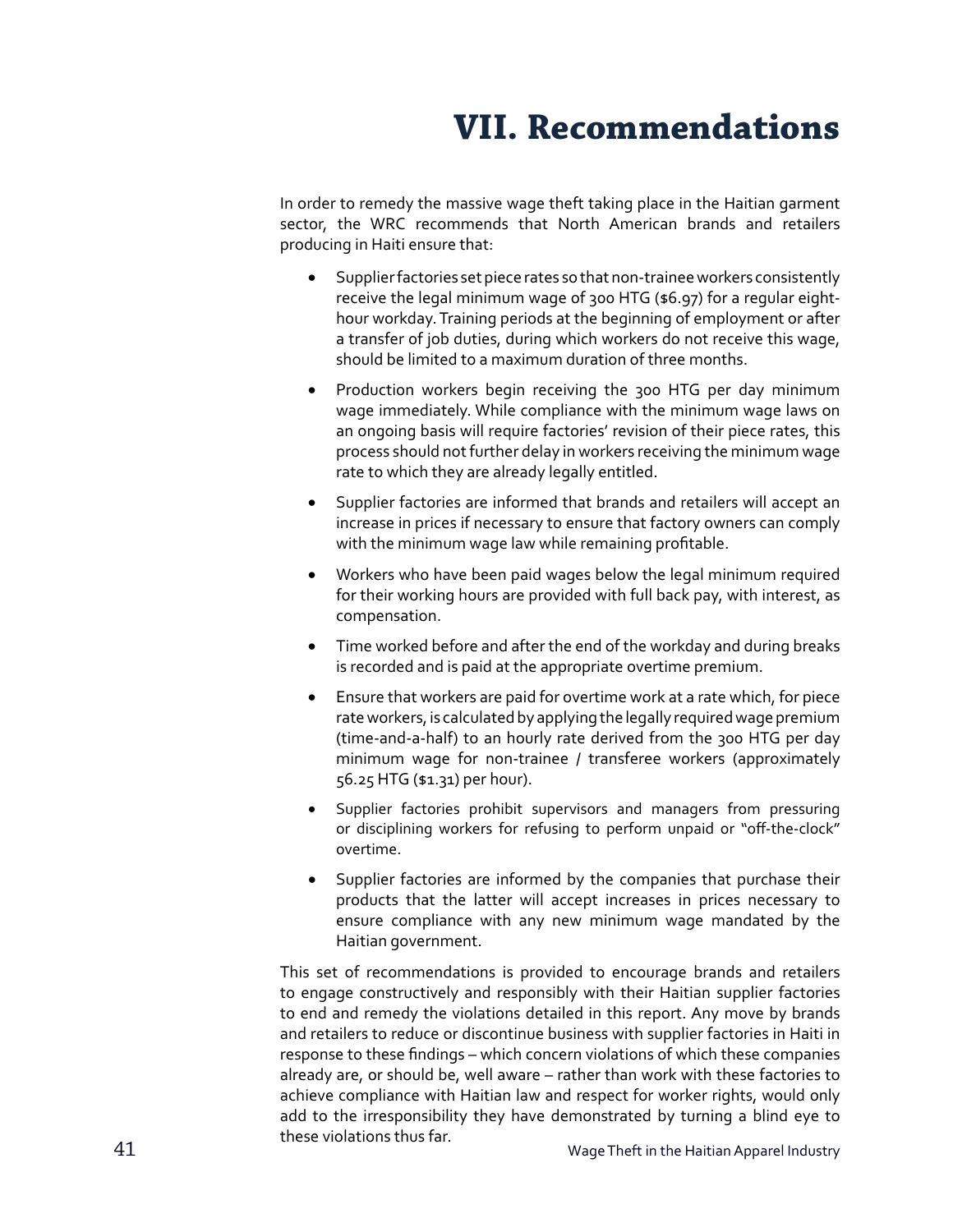# **VIII. Conclusions**

Minimum wage violations in the Haitian apparel industry are both widespread and severe. The WRC's research found that factories in Port-au-Prince deny workers a third of their legally earned wages. Average wages are even lower at the new Caracol Industrial Park despite the fact that the project was heavily subsidized by the United States government with earthquake recovery aid as a means of providing Haitians workers with a path out of poverty.

The significant wage theft represented by these minimum wage violations has devastating effects on workers' families. Even when these families forgo adequate nutrition and medical care, they remain trapped in a cycle of debt from borrowing money to cover the costs of basic survival. North American brands and retailers have benefited in the form of low prices from their suppliers from the systematic theft of wages from some of the poorest workers in the Western Hemisphere. In order to prevent further harm to these workers and their families, these brands and retailers have the responsibility to ensure that their Haitian supplier factories can and do comply with the legal minimum wage and make workers whole for all the earnings of which they have been unlawfully deprived.

In the context of mass unemployment, job growth in the apparel industry provides a vital benefit to Haitian workers; however, the price of such jobs should not be systematic violations of workers' legal rights and payment of sub-poverty wages. North American brands and retailers sourcing from Haiti have profited from not only the lowest wages in the Western Hemisphere, but also Haiti's proximity to consumer markets and preferential trade benefits under the HOPE II legislation. It is essential that as North American brands and retailers expand their sourcing from Haiti, they do so while ensuring that their supplier factories comply with Haitian labor laws and compensate workers for wages that these workers have been denied due to past violations.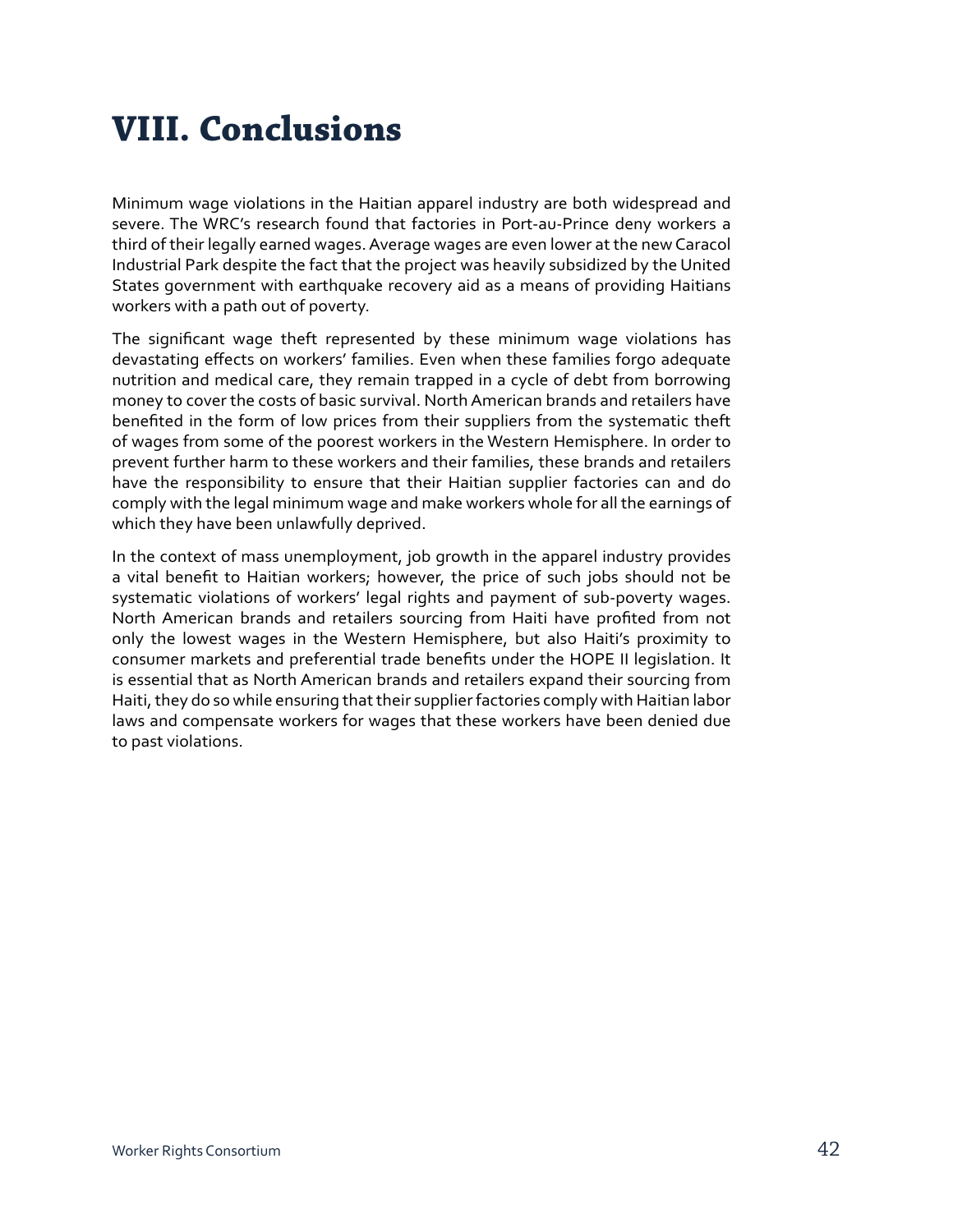# **Endnotes**

- **1** *See*, Worker Rights Consortium, *Global Wage Trends for Apparel Workers 2001-2011* (Center for American Progress: Jul. 11, 2013), available at: **[http://www.americanprogress.org/wp-content/uploads/2013/07/RealWage-](7)[Study-3.pdf](7)**.
- **2** Haitian Hemispheric Opportunity through Partnership Encouragement Act (HOPE II), Food, Conservation, and Energy Act, Pub. L. No. 110-246, tit. 15 (2008).
- **3** The term "wage theft" is used by labor researchers to describe violations of minimum wage laws through which workers are denied, and their employers unlawfully retain, wages that employees are legally owed by their employers. See, e.g., Ruth Milkman, Ana Luz Gonzales and Victor Narro, *Wage Theft and Workplace Violations in Los Angeles - The Failure of Employment and Labor Law for Low-Wage Workers* (UCLA: 2010).
- **4** Better Work, *Better Work Haiti: Garment Industry, 6th Biannual Synthesis Report Under Hope II Legislation* (Apr. 16, 2013), available at: **[http://betterwork.org/global/wp-content/uploads/HOPE-II-Report\\_April-2013\\_Final.](http://betterwork.org/global/wp-content/uploads/HOPE-II-Report_April-2013_Final.pdf) [pdf](http://betterwork.org/global/wp-content/uploads/HOPE-II-Report_April-2013_Final.pdf)**.
- **5** The subsidies for the project, which reportedly totaled \$224 million, represented nearly a quarter of all relief funds spent in Haiti after the country's devastating earthquake of January 2010. See, Deborah Sontag, "Earthquake Relief Where Haiti Wasn't Broken," *New York Times* (Jul. 5, 2012), available at: **[http://www.nytimes.](http://www.nytimes.com/2012/07/06/world/americas/earthquake-relief-where-haiti-wasnt-broken.html?pagewanted=all&_r=0.) [com/2012/07/06/world/americas/earthquake-relief-where-haiti-wasnt-broken.html?pagewanted=all&\\_](http://www.nytimes.com/2012/07/06/world/americas/earthquake-relief-where-haiti-wasnt-broken.html?pagewanted=all&_r=0.) [r=0.](http://www.nytimes.com/2012/07/06/world/americas/earthquake-relief-where-haiti-wasnt-broken.html?pagewanted=all&_r=0.)**
- **6** Haitian Labor Code, Art 137 (stating that the minimum wage "will be periodically adjusted for changes in the cost of living or whenever the official index of inflation set by the Haitian Institute of Statistics and Informatics shows an increase of at least 10 percent in a period of one fiscal year").
- **7** *BBC News*, "Food Riots Turn Deadly" (Apr. 5, 2008), available at: **[http://news.bbc.co.uk/2/hi/ameri](http://news.bbc.co.uk/2/hi/americas/7331921.stm)[cas/7331921.stm](http://news.bbc.co.uk/2/hi/americas/7331921.stm)**.
- **8** Dan Coughlin and Kim Ives, "Let Them Live in \$3 a Day," *The Nation* (Jun. 1, 2011).
- **9** Law No. CL-09-2009-010 ("[F]or export-oriented establishments employing staff mostly on piece rates, the salary paid for the production unit must be fixed so as to allow the worker to realize for 8 working hours per day at least [300] gourdes per day…the reference minimum wage in these establishments being fixed at [200] gourdes.").
- **10** As of the date of this report's publication the exchange rates was \$1 to 43.07 HTG.
- **11** Ibid.
- **12** Better Work, *supra*, n. 4.
- 13 See Worker Rights Consortium (WRC), *Factory Database* (indicating that apparel firms Ad Resources and Cotton Gallery disclosed Haitian garment factories Genesis and Premium Apparel as suppliers of apparel licensed by WRC-affiliated colleges and universities), available at: **[http://www.workersrights.org/search/](http://www.workersrights.org/search)**. Other university licensees that disclose Haitian suppliers are Lake Shirts, New Agenda, Russell and T-Shirt International. Ibid.
- **14** Better Work, *supra*, n. 4. (finding all 24 export garment factories in Haiti noncompliant with the minimum wage: CODEVI, DKDR Haiti, S.A., Fairway Apparel, S.A., Fox River Caribe, Inc., Genesis, S.A., Gladiator Textiles, LLC, Global Manufacturers & Contractors, S.A., Horizon Manufacturing, S.A., Indigo Mountain Haiti, S.A., InterAmerican Wovens, S.A., Island Apparel, S.A., Johan Company, Lucotex Manufacturing Co., Magic Sewing Mfg., S.A., Modas Gloria Apparel, S.A., Multiwear, S.A., One World Apparel, S.A., Pacific Sports Haiti, S.A. Palm Apparel, S.A., Premium Apparel, S.A., Sewing International, S.A., S&H Global, S.A. (the anchor tenant at Caracol), and Wilbes Haitian II and III, S.A.).

- **16** Juan Forero, "After Quake, Haiti Seeks Better Business Climate" *National Public Radio* (Mar. 20, 2010), available at: **<http://www.npr.org/templates/story/story.php?storyId=124077512>.**
- **17** *See*, WRC, *supra*, n. 13.Work-wear companiesG&K, Strategic Partners, and Superior have been identified as buyers from the One World factory. Other major sellers of uniforms sourcing from Haiti are Cintas and Propper.
- **18** Haitian Labor Code, arts. 96 ("… [N]ormal working hours are eight hours per day and forty-eight hours per week.") and 97 ("Overtime in excess of normal working hours will be paid with an increase of 50 percent") (unofficial translation by the WRC).

**<sup>15</sup>** Ibid.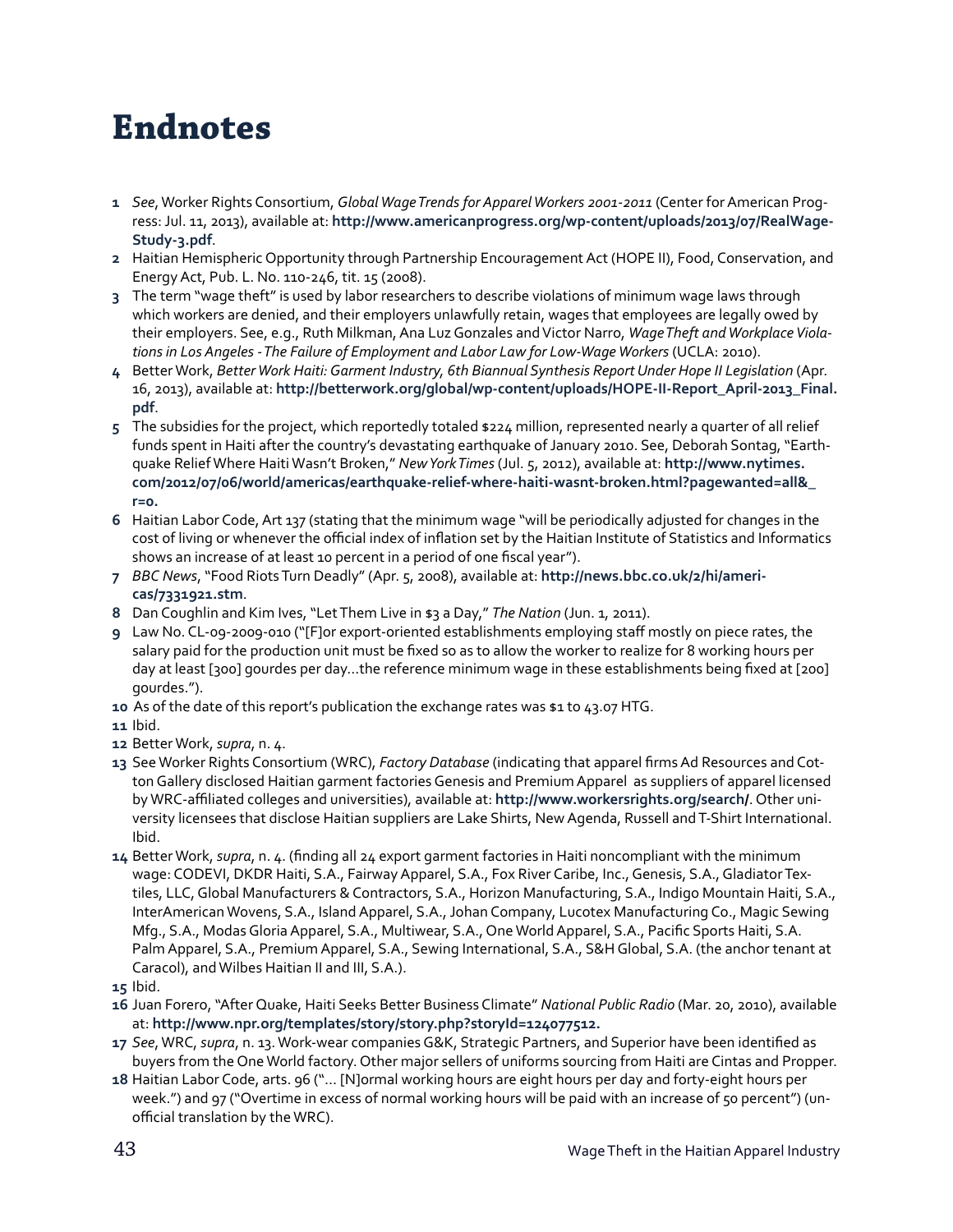- **19** *See*, AFL-CIO Solidarity Center, *A Post Earthquake Living Wage Estimate for Apparel Workers in Sonapi Export Processing Zone* (Mar. 3, 2011), (March 3, 2011), **http://www.solidaritycenter.org/Files/haiti\_livingwagesnapshot030311.pdf**.
- **20** Central Intelligence Agency, *World Factbook: Haiti* (May 7, 2013), available at: **[https://www.cia.gov/library/](https://www.cia.gov/library/publications/the-world-factbook/geos/ha.html) [publications/the-world-factbook/geos/ha.html](https://www.cia.gov/library/publications/the-world-factbook/geos/ha.html)**.
- **21** *See*, Worker Rights Consortium, *Global Wage Trends for Apparel Workers 2001-2011, supra*, n. 1.

**22** Ibid.

- **23** Better Work, *supra*, n. 4 (stating that the minimum wage of 200 HTG only applies to "newly recruited workers, for those on new machines, and for less qualified workers…").
- **24** *See*, Worker Rights Consortium, *Global Wage Trends for Apparel Workers 2001-2011, supra*, n. 1.
- **25** Haitian Labor Code, Art 137 (stating that the minimum wage "will be periodically adjusted for changes in the cost of living or whenever the official index of inflation set by the Haitian Institute of Statistics and Informatics shows an increase of at least 10 percent in a period of one fiscal year").
- **26** Council on HemisphericAffairs, *Haiti's Minimum Wage Battle* (Aug. 19, 2009), available at: **[http://www.coha.](http://www.coha.org/haiti) [org/haiti](http://www.coha.org/haiti)%E2%80%99s-minimum-wage-battle/**.
- **27** *BBC News*, "Food Riots Turn Deadly" (Apr. 5, 2008) Available at: **[http://news.bbc.co.uk/2/hi/ameri](http://news.bbc.co.uk/2/hi/americas/7331921.stm)[cas/7331921.stm](http://news.bbc.co.uk/2/hi/americas/7331921.stm)**.
- **28** *Guardian*, "Food Riots Grip Haiti" (Apr. 9, 2008), available at: **[http://www.guardian.co.uk/world/2008/](http://www.guardian.co.uk/world/2008/apr/09/11) [apr/09/11](http://www.guardian.co.uk/world/2008/apr/09/11)** and Coughlin and Ives, *supra*, n. 8.
- **29** Coughlin and Ives, *supra*, n. 8.
- **30** Ibid.
- **31** Ibid.
- **32** *See*, Law No. CL-09-2009-010 ("As of October 1st 2009 for export-oriented establishments employing staff mostly on piece rates, the salary paid for the production unit must be fixed so as to allow the worker to realize for 8 working hours per day at least 300 gourdes per day…the reference minimum wage in these establishments being fixed at 200 gourdes.").
- **33** Like the ILO-IFC Better Work Program, the CTMO-HOPE commission is tasked with assisting factories in complying with the labor standards for preferential access to the U.S. market set by the HOPE II Legislation. See, HOPE II, *supra*, n. 2, § 15403. The CTMO-HOPE commission is a tripartite body comprised of representatives of Haitian industry, labor and government.
- **34** Better Work, *supra*, n. 4.
- **35** Better Work, *Better Work Haiti: Garment Industry, 2nd Biannual Synthesis Report Under Hope II Legislation* (Apr. 15, 2011), available at: **[http://betterwork.org/global/wp-content/uploads/HOPE-II-Report\\_April-2013\\_Fi](http://betterwork.org/global/wp-content/uploads/HOPE-II-Report_April-2013_Final.pdf)[nal.pdf](http://betterwork.org/global/wp-content/uploads/HOPE-II-Report_April-2013_Final.pdf)** ("CTMO-HOPE further clarified that the production target is set for workers employed at least three months and those using the same equipment for at least three months.").
- **36** Better Work, *supra*, n. 4.
- **37** Haitian Labor Code, Art. 96, ("… normal working hours are eight hours per day and forty-eight hours per week." Art. 97, ("Overtime in excess of normal working hours will be paid with an increase of 50 percent") (unofficialWRC translation).
- **38** (300 HTG per 8-hour day ÷ 8 hours per day) × 1.50 overtime premium = 56.25 HTG per hour).
- **39** Better Work, *supra*, n. 4.
- **40** Ibid.
- **41** Haitian Labor CodeArt. 97 (unofficial WRC translation).
- **42** Ibid.
- **43** ILO Convention 1 (Hours of Work (Industry)) (1919) (ratified by Haiti, March 31, 1952).
- **44** Id. Art. 6 (2).
- **45** ILO Recommendation 116 (Reduction of Hours of Work), Art. 19 (1) (1962).
- **46** *See*, e.g., ILO CEACR, Observation (Romania), adopted 2012, pub. 102nd ILC (2013) ("The Committee notes the observations made by the National Trade Union Confederation . . . state[] that the Government has not taken any measures to ensure that overtime is paid at a rate at least 25 per cent higher than the normal rate, even in cases where the worker concerned is granted compensatory rest. . . . It recalls that, in its direct request of 2008, it asked the Government to take measures to ensure the higher rate of pay for overtime in all cases, whether or not compensatory rest is granted. … The Committee hopes that the Government will take the necessary measures without delay to bring the national legislation into conformity with Article 6(2) of the Convention [1]….").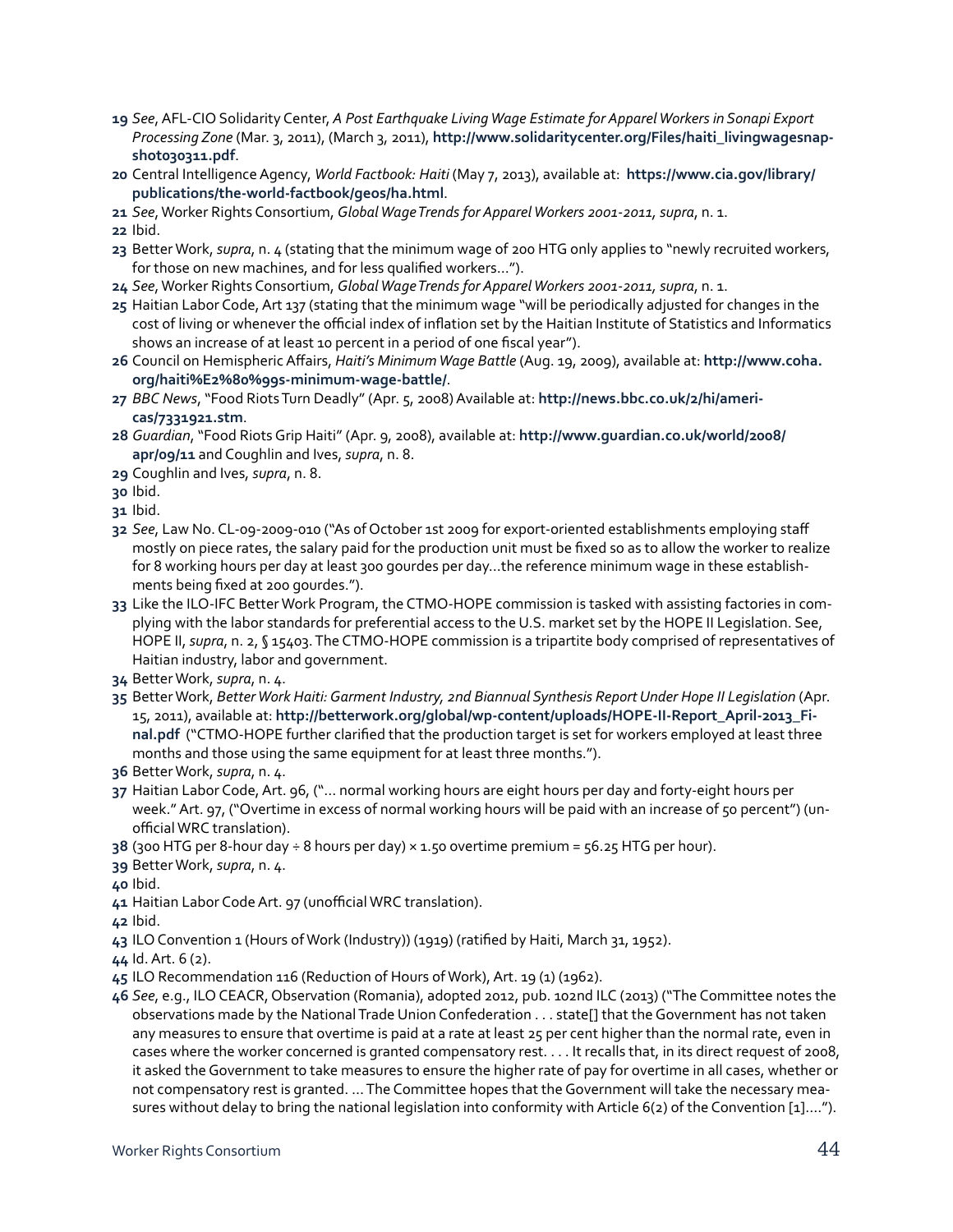- **47** ILO Recommendation 116, preamble (affirming the forty-hour work week as a social standard to be progressively attained by all countries).
- **48**Haitian Labor Code, Art. 87 ("The limit of hours of work prescribed in the preceding Article may be exceeded if an accident occurs or is imminent, or in case of urgent work to be done to machinery or the plant, or in an extreme case, but only to the extent necessary to avoid serious interference to the normal operation of the establishment to prevent the loss of perishable goods or avoid endangering the technical results of work to allow institutions to cope with pressure of work due to special circumstances, provided that one can not reasonably expect the employer to do so through by other means.").
- **49** Id.,Art. 98 ("The number of overtime hours that can be performed will be fixed in each case, and not to exceed the limit of eighty hours per quarter for industrial establishments and two hours per day…These hours may be performed after authorization from the Department of Labor, after consultation with trade union organizations where they exist.").
- **50** *See*, Mark Linder, *The Autocratically Flexible Workplace: A History of Overtime Regulation in the United States* (2002).
- **51** CIA *The World Factbook: Haiti* (May 7, 2013) Available at: **https://www.cia.gov/library/publications/the-worldfactbook/geos/ha.html**.
- **52** (300 HTG per 8-hour day ÷ 8 hours per day) × 1.50 overtime premium = 56.25 HTG per hour).
- **53** Better Work, *Better Work Haiti: Garment Industry, 5th Biannual Synthesis Report Under Hope II Legislation* (Oct. 15, 2012), *Better Work Haiti: Garment Industry, 4th Biannual Synthesis Report Under Hope II Legislation* (Apr. 16, 2012), Better Work Haiti: Garment Industry, 3th Biannual Synthesis Report Under Hope II Legislation (Oct. 16, 2011), *Better Work Haiti: Garment Industry, 2nd Biannual Synthesis Report Under Hope II Legislation* (Apr. 18, 2011), available at **<http://betterwork.org/global/?cat=21.>**
- **54** Better Work, *supra*, n. 4. Better Work found 100% noncompliance with the 300 HTG per day minimum wage using the following methodology: (1) Better Work did not consider the wages of those workers who were trainees or had been assigned to their current work assignment for fewer than three months and (2) Better Work found factories compliant if 90% or more of their remaining workers reached the production quota. Ibid.
- **55** Better Work, *supra*, n. 4.
- **56** The term "paystub" is used here in its usual sense to refer to any paper documents workers receive along with their wages that detail the amount of their pay, their wage rate(s) and working hours, including for overtime work, and any additions made to or deductions taken from these wages for any purpose.
- **57** Better Work, *supra*, n. 4. (finding all 24 export garment factories in Haiti noncompliant with the minimum wage: CODEVI, DKDR Haiti, S.A., Fairway Apparel, S.A., Fox River Caribe, Inc., Genesis, S.A., Gladiator Textiles, LLC, Global Manufacturers & Contractors, S.A., Horizon Manufacturing, S.A., Indigo Mountain Haiti, S.A., InterAmerican Wovens, S.A., Island Apparel, S.A., Johan Company, Lucotex Manufacturing Co., Magic Sewing Mfg., S.A., Modas Gloria Apparel, S.A., Multiwear, S.A., One World Apparel, S.A., Pacific Sports Haiti, S.A. Palm Apparel, S.A., Premium Apparel, S.A., Sewing International, S.A., S&H Global, S.A. (the anchor tenant at Caracol), and Wilbes Haitian II and III, S.A.).
- **58** *See*, *Worker Rights Consortium: Factory Database* (indicating that firmsAd Resources and CottonGallery disclosed factoriesGenesis and Premium Apparel as suppliers of apparel licensed byWRC affiliated colleges and universities), available at: **<http://www.workersrights.org/search>**/.
- **59** *See, supra*, n. 13.
- **60** Involuntary overtime is prohibited by the vendor codes of conducts of many leading brands and retailers. *See*, Gap, *Code of Vendor Conduct* ("Workers may refuse overtime without any threat of penalty, punishment or dismissal.").
- **61** New York Times, *supra*, n. 5.
- **62** New York Times, *supra*, n. 5. (citing promotional materials stating that Caracol Industrial Park would be competitive in the apparel market "without compromising on labor and environmental standards.").
- **63** Ibid.
- **64** Ibid.
- **65** Ibid.
- **66** Ibid.
- **67** Ibid.

**69** Ibid.

**<sup>68</sup>** Better Work, *supra*, n. 4.